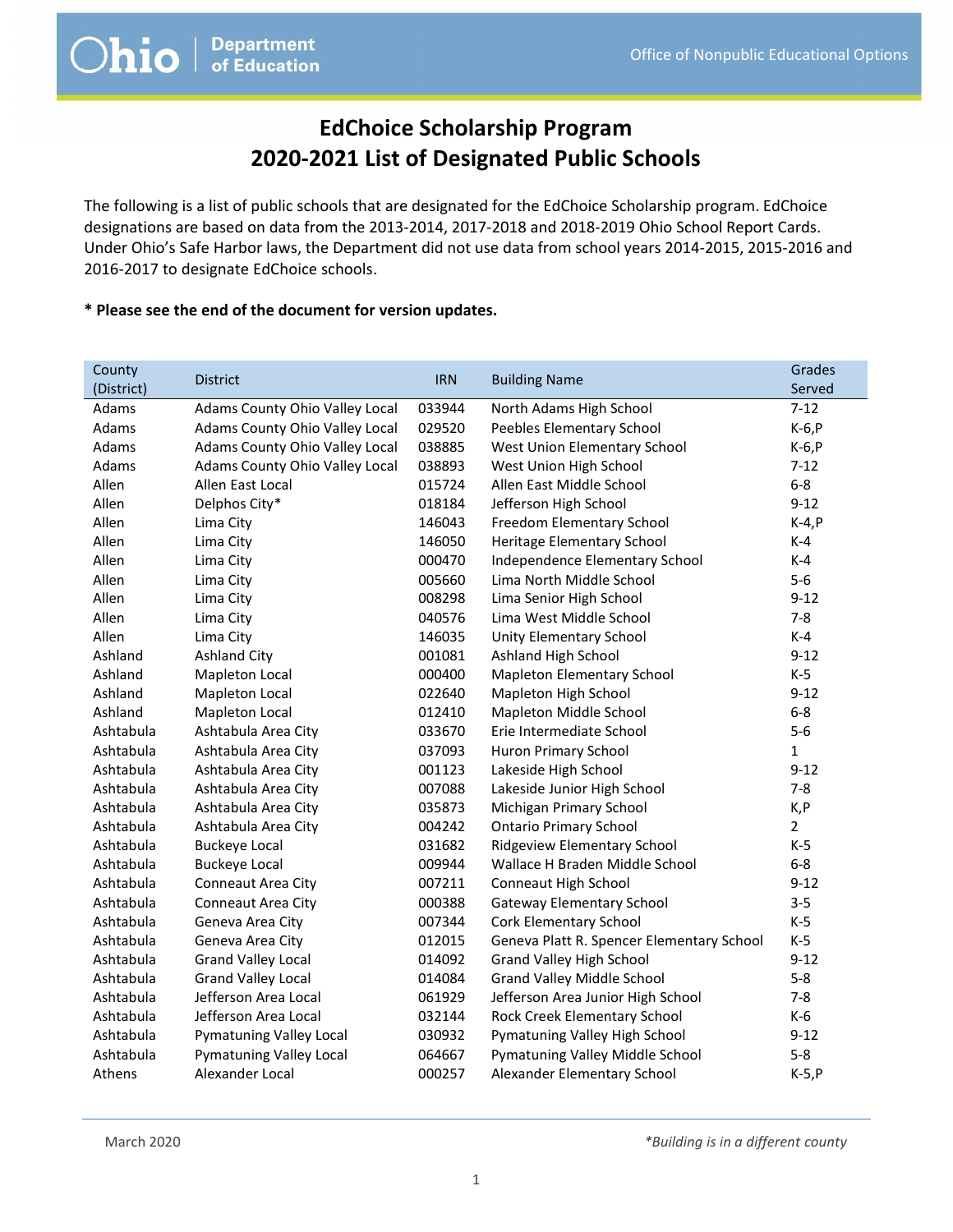| Athens        | <b>Athens City</b>                     | 024471 | Athens Middle School                         | $7 - 8$          |
|---------------|----------------------------------------|--------|----------------------------------------------|------------------|
| Athens        | <b>Athens City</b>                     | 037028 | The Plains Elementary School                 | K-6              |
| Athens        | <b>Federal Hocking Local</b>           | 000620 | Amesville Elementary School                  | K-6              |
| Athens        | <b>Federal Hocking Local</b>           | 091389 | Federal Hocking Middle School                | $7 - 8$          |
| Athens        | Nelsonville-York City                  | 042440 | Nelsonville-York Elementary School           | $K-6, P$         |
| Athens        | Nelsonville-York City                  | 026575 | Nelsonville-York Junior High School          | $7-8$            |
| Athens        | <b>Trimble Local</b>                   | 037556 | <b>Trimble Elementary School</b>             | $K-5, P$         |
| Athens        | <b>Trimble Local</b>                   | 013755 | Trimble High School                          | $9 - 12$         |
| Auglaize      | St Marys City                          | 024208 | St Marys Memorial High School                | $9 - 12$         |
| Auglaize      | St Marys City                          | 023390 | St. Marys Middle School                      | $6-8$            |
| Auglaize      | Wapakoneta City                        | 007757 | Cridersville Elementary School               | $K-4, P$         |
| Auglaize      | Wapakoneta City                        | 011749 | Wapakoneta Jr. High                          | 8                |
| Auglaize      | Wapakoneta City                        | 003046 | Wapakoneta Middle School                     | $5 - 7$          |
| Belmont       | <b>Bellaire Local</b>                  | 142505 | <b>Bellaire Elementary School</b>            | $K-4$            |
| Belmont       | <b>Bellaire Local</b>                  | 002139 | <b>Bellaire High School</b>                  | $9 - 12$         |
| Belmont       | <b>Bridgeport Exempted Village</b>     | 019190 | The Bridgeport School District - Middle      | $5-8$            |
|               |                                        |        | School                                       |                  |
| Belmont       | <b>Bridgeport Exempted Village</b>     | 003558 | The Bridgeport School District - High School | $9 - 12$         |
| Belmont       | <b>Martins Ferry City</b>              | 023036 | Martins Ferry High School                    | $9 - 12$         |
| Belmont       | <b>Martins Ferry City</b>              | 010314 | Martins Ferry Middle School                  | $5-8$            |
| Belmont       | Shadyside Local                        | 034090 | Shadyside High School                        | $7-12$           |
| Belmont       | St Clairsville-Richland City           | 043216 | St Clairsville Elementary School             | $K-4, P$         |
| Belmont       | Union Local                            | 132266 | Union Local Elementary School                | K-5              |
| Belmont       | <b>Union Local</b>                     | 037846 | Union Local High School                      | $9 - 12$         |
| Brown         | Eastern Local School District          | 010769 | Eastern High School                          | $9 - 12$         |
| <b>Brown</b>  | Eastern Local School District          | 124214 | Russellville Elementary School               | K-5              |
| <b>Brown</b>  | Eastern Local School District          | 033605 | Sardinia Elementary School                   | $K-5$            |
| <b>Brown</b>  | Fayetteville-Perry Local               | 011452 | Fayetteville-Perry Elementary School         | $K-5, P$         |
| <b>Brown</b>  | Fayetteville-Perry Local               | 011460 | Fayetteville-Perry High School               | $9 - 12$         |
| <b>Brown</b>  | Fayetteville-Perry Local               | 082578 | Fayetteville-Perry Middle School             | $6-8$            |
| <b>Brown</b>  | Georgetown Exempted Village            | 031252 | Georgetown Elementary School                 | $K-6, P$         |
| <b>Brown</b>  | Ripley-Union-Lewis-Huntington<br>Local | 031815 | Ripley-Union-Lewis-Huntington High School    | $9-12,$<br>PS,SN |
| <b>Brown</b>  | Western Brown Local                    | 043224 | Mt Orab Primary Elementary School            | K-4              |
| <b>Brown</b>  | Western Brown Local                    | 025866 | Western Brown High School                    | $9 - 12$         |
| <b>Butler</b> | <b>Edgewood City</b>                   | 117382 | Edgewood Middle School                       | $6-8$            |
| <b>Butler</b> | Fairfield City                         | 070847 | Creekside Middle School                      | $6 - 8$          |
| <b>Butler</b> | <b>Fairfield City</b>                  | 005462 | <b>Fairfield Central Elementary School</b>   | K-5              |
| <b>Butler</b> | <b>Fairfield City</b>                  | 016476 | <b>Fairfield Compass Elementary</b>          | $K-5, P$         |
| <b>Butler</b> | <b>Fairfield City</b>                  | 124081 | Fairfield East Elementary School             | $K-5, P$         |
| <b>Butler</b> | <b>Fairfield City</b>                  | 011049 | Fairfield High School                        | $10 - 12$        |
| <b>Butler</b> | <b>Fairfield City</b>                  | 027383 | Fairfield North Elementary School            | $K-5$            |
| <b>Butler</b> | <b>Fairfield City</b>                  | 040386 | Fairfield West Elementary School             | $K-5, P$         |
| <b>Butler</b> | <b>Hamilton City</b>                   | 011485 | <b>Bridgeport Elementary School</b>          | $K-6, P$         |
| <b>Butler</b> | Hamilton City                          | 011482 | Fairwood Elementary School                   | $K-6, P$         |
| <b>Butler</b> | <b>Hamilton City</b>                   | 036822 | Hamilton High School                         | $9 - 12$         |
| <b>Butler</b> | <b>Hamilton City</b>                   | 011619 | <b>Highland Elementary School</b>            | K-6              |
| <b>Butler</b> | Hamilton City                          | 016672 | Miami School                                 | $9 - 12$         |
| <b>Butler</b> | Hamilton City                          | 011484 | Ridgeway Elementary School                   | K-6, P           |
| <b>Butler</b> | Lakota Local                           | 070920 | Adena Elementary School                      | $3-6$            |
| <b>Butler</b> | Lakota Local                           | 008984 | <b>Endeavor Elementary School</b>            | $3 - 6$          |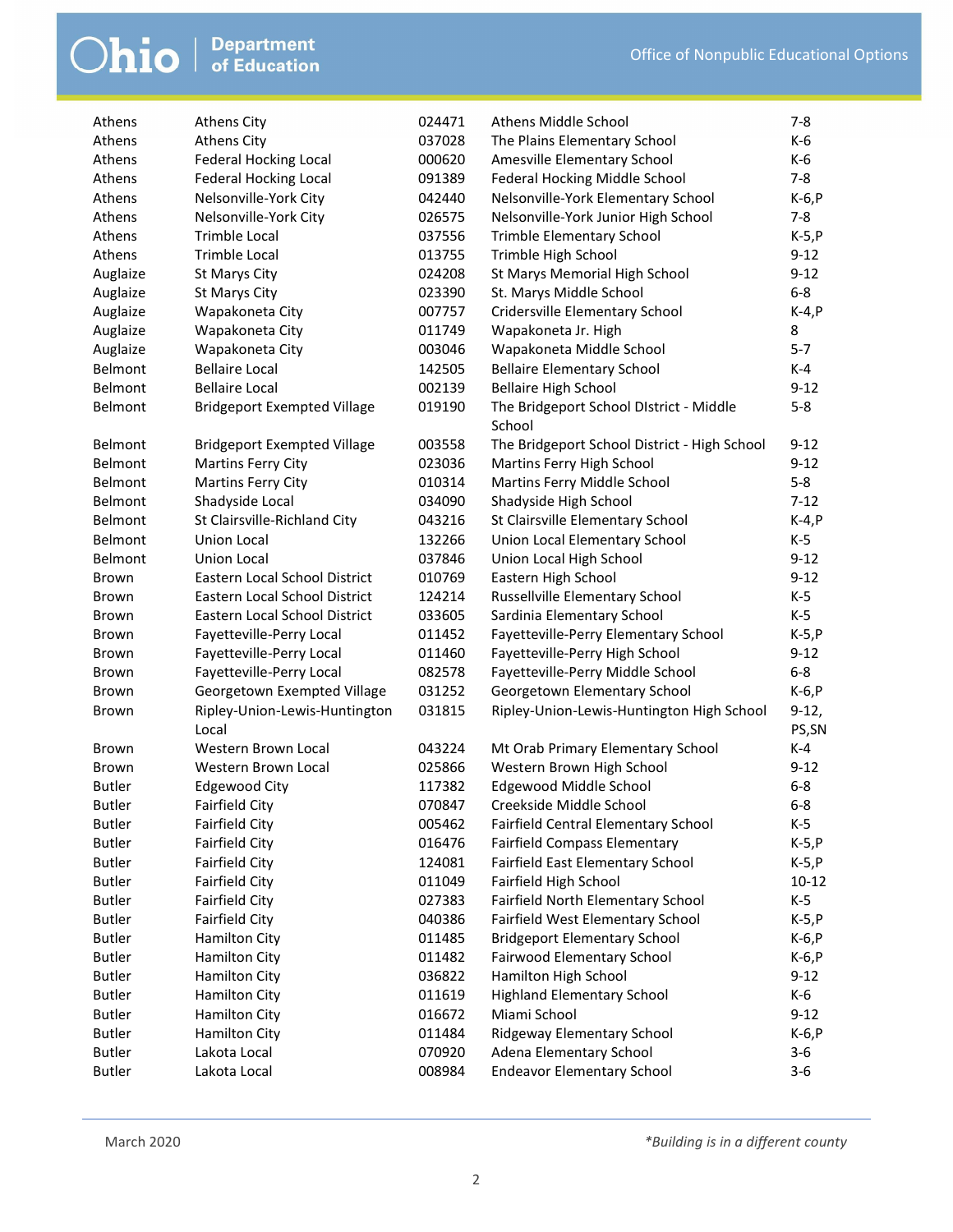| <b>Butler</b> | Lakota Local                       | 065466 | Hopewell Junior School               | $7 - 8$  |
|---------------|------------------------------------|--------|--------------------------------------|----------|
| <b>Butler</b> | Lakota Local                       | 123828 | Lakota Ridge Junior School           | $7 - 8$  |
| <b>Butler</b> | Lakota Local                       | 019729 | Liberty Junior School                | $7 - 8$  |
| <b>Butler</b> | Lakota Local                       | 111179 | Shawnee Early Childhood School       | $K-2$    |
| <b>Butler</b> | Lakota Local                       | 146837 | VanGorden Elementary School          | $3-6$    |
| <b>Butler</b> | Lakota Local                       | 111187 | Woodland Elementary School           | $3-6$    |
| <b>Butler</b> | Middletown City                    | 000547 | Amanda Elementary School             | $K-5, P$ |
| <b>Butler</b> | Middletown City                    | 005405 | Central Academy Nongraded Elementary | K-6      |
|               |                                    |        | School                               |          |
| <b>Butler</b> | Middletown City                    | 007609 | Creekview Elementary School          | $K-5, P$ |
| <b>Butler</b> | Middletown City                    | 013284 | Highview 6th Grade Center            | 6        |
| <b>Butler</b> | Middletown City                    | 023283 | Mayfield Elementary School           | K-5      |
| <b>Butler</b> | Middletown City                    | 024562 | Middletown High School               | $9 - 12$ |
| <b>Butler</b> | Middletown City                    | 064360 | Middletown Middle School             | $7 - 8$  |
| <b>Butler</b> | Middletown City                    | 032664 | Miller Ridge Elementary School       | $K-5$    |
| <b>Butler</b> | Middletown City                    | 008933 | Rosa Parks Elementary School         | $K-5, P$ |
| <b>Butler</b> | Middletown City                    | 041277 | Wildwood Elementary School           | K-5      |
| <b>Butler</b> | New Miami Local                    | 026872 | New Miami High School                | $9 - 12$ |
| <b>Butler</b> | New Miami Local                    | 026864 | New Miami Elementary School          | $K-5, P$ |
| <b>Butler</b> | Ross Local                         | 010157 | Elda Elementary School               | K-4      |
| <b>Butler</b> | Talawanda City                     | 036061 | <b>Bogan Elementary</b>              | $K-5, P$ |
| Carroll       | Brown Local                        | 022368 | Malvern High School                  | $9 - 12$ |
| Carroll       | <b>Brown Local</b>                 | 000291 | Malvern Middle School                | $6-8$    |
| Carroll       | <b>Carrollton Exempted Village</b> | 005017 | Carrollton High School               | $9 - 12$ |
| Champaign     | <b>Triad Local</b>                 | 037523 | <b>Triad Elementary School</b>       | K-4      |
| Champaign     | Urbana City                        | 009423 | Urbana Elementary School             | K-5      |
| Champaign     | Urbana City                        | 037994 | Urbana High School                   | $9 - 12$ |
| Champaign     | Urbana City                        | 037986 | Urbana Junior High School            | $6-8$    |
| Champaign     | West Liberty-Salem Local           | 038752 | West Liberty-Salem Elementary School | $K-5$    |
| Clark         | Clark-Shawnee Local                | 030593 | Possum Elementary School             | K-6      |
| Clark         | Clark-Shawnee Local                | 031302 | Reid Elementary School               | K-6      |
| Clark         | Clark-Shawnee Local                | 032201 | Rockway Elementary School            | $K-6, P$ |
| Clark         | Greenon Local                      | 014571 | Greenon High School                  | $9 - 12$ |
| Clark         | Greenon Local                      | 017400 | Greenon Jr. High School              | $7 - 8$  |
| Clark         | Greenon Local                      | 010611 | Indian Valley Intermediate School    | $2 - 6$  |
| Clark         | Northeastern Local                 | 068577 | Kenton Ridge High School             | $9 - 12$ |
| Clark         | Northeastern Local                 | 027656 | Northeastern High School             | $9 - 12$ |
| Clark         | Northwestern Local                 | 027870 | Northwestern Elementary School       | K-6, P   |
| Clark         | Springfield City School District   | 012740 | <b>Fulton Elementary School</b>      | K-6      |
| Clark         | Springfield City School District   | 015735 | Hayward Middle School                | $7 - 8$  |
| Clark         | Springfield City School District   | 018895 | Kenwood Elementary                   | K-6      |
| Clark         | Springfield City School District   | 020792 | Lincoln Elementary School            | K-6      |
| Clark         | Springfield City School District   | 022459 | Mann Elementary School               | K-6      |
| Clark         | Springfield City School District   | 029652 | Perrin Woods Elementary School       | K-6      |
| Clark         | Springfield City School District   | 010421 | SPRINGFIELD SCHOOL OF INNOVATION     | $K-12$   |
| Clark         | Springfield City School District   | 034827 | Snyder Park Elementary School        | K-6      |
| Clark         | Springfield City School District   | 035527 | Springfield High School              | $9 - 12$ |
| Clark         | Springfield City School District   | 039180 | Warder Park-Wayne Elementary School  | K-6      |
| Clark         | <b>Tecumseh Local</b>              | 008615 | Donnelsville Elementary School       | $2 - 3$  |
| Clark         | <b>Tecumseh Local</b>              | 028555 | Tecumseh Middle School               | $6-8$    |
| Clark         | Tecumseh Local                     | 036988 | Tecumseh High School                 | $9 - 12$ |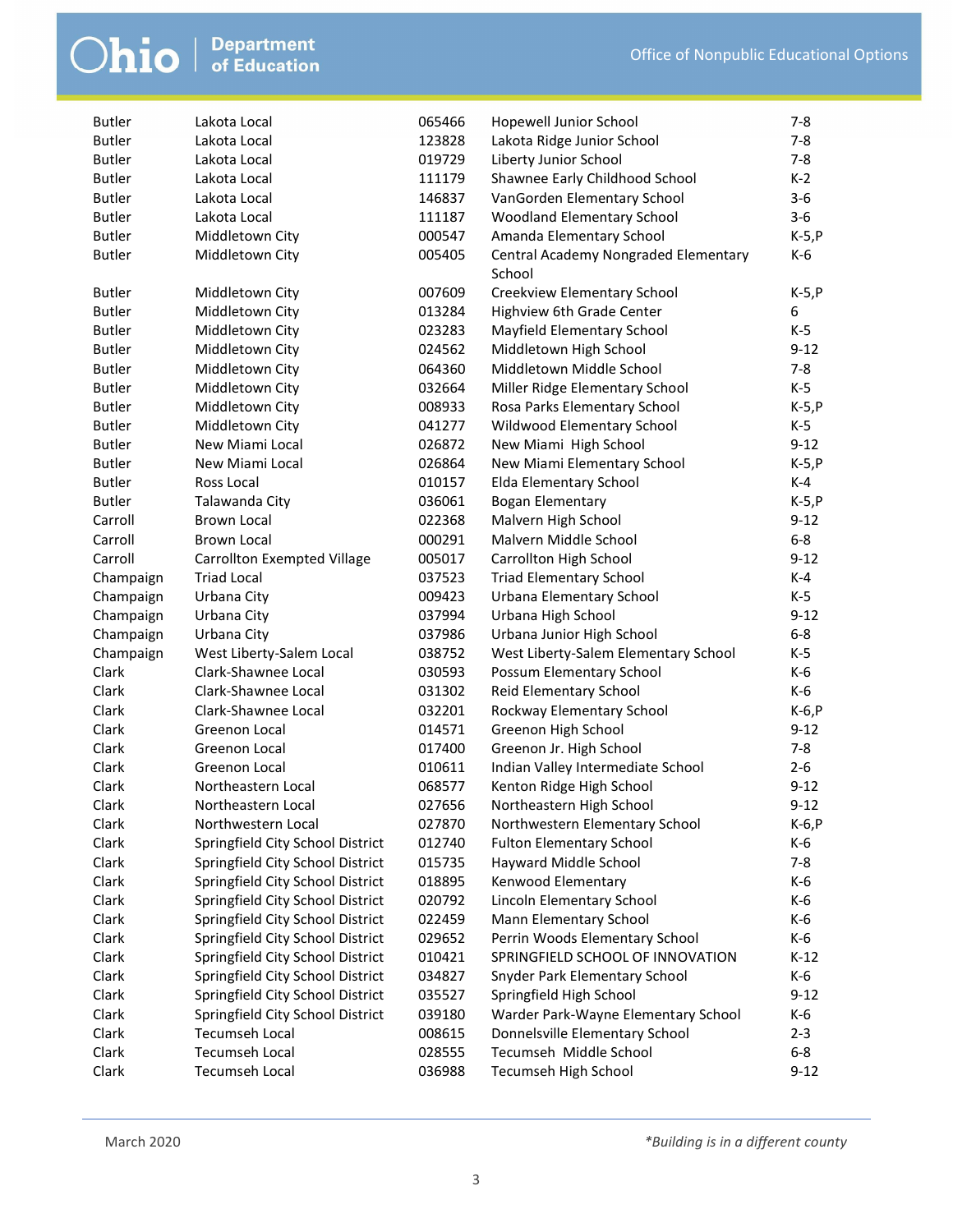| Clermont<br>001701<br>$9 - 12$<br>Batavia Local<br>Batavia High School<br>$3 - 5$<br>Clermont<br>Bethel-Tate Local<br>145292<br>Hill Intermediate Elementary School<br>$K-5$<br>Clermont<br>Clermont Northeastern Local<br>028985<br>Clermont Northeastern Elementary School<br>$9 - 12$<br>Clermont<br><b>Clermont Northeastern Local</b><br>006635<br>Clermont Northeastern High School<br>$9 - 12$<br>Felicity-Franklin Local High School<br>Clermont<br>Felicity-Franklin Local<br>011502<br>$5 - 8$<br>Clermont<br>125351<br>Felicity-Franklin Local Middle School<br>Felicity-Franklin Local<br>$6-8$<br>Clermont<br>Goshen Local<br>013946<br>Goshen Middle School<br>Clermont<br>Milford Exempted Village<br>024752<br>Milford Junior High School<br>$7 - 8$<br>Clermont<br>026930<br>New Richmond Middle School<br>$7 - 8$<br>New Richmond Exempted<br>Village<br>West Clermont Local<br>Clermont<br>003434<br>Brantner Lane Elementary School<br>K-5<br>West Clermont Local<br>West Clermont High School<br>$9 - 12$<br>Clermont<br>013532<br>Clermont<br>West Clermont Local<br>000612<br>West Clermont Middle School<br>$6-8$<br>Clermont<br>West Clermont Local<br>041897<br>Withamsville-Tobasco Elementary School<br>$K-5$<br>$K-5$<br>Clermont<br>Williamsburg Local<br>Williamsburg Elementary School<br>041434<br>$K-3, P$<br>Clinton<br><b>Blanchester Local</b><br>030916<br>Putman Elementary School<br>Clinton-Massie Local<br>Clinton<br>006734<br>Clinton-Massie High School<br>$9 - 12$<br>Clinton<br><b>East Clinton Local</b><br>008995<br>East Clinton High School<br>$9 - 12$<br>$6-8$<br><b>East Clinton Local</b><br>East Clinton Junior High School<br>Clinton<br>124867<br>$K-5$<br>East Clinton Local<br>Clinton<br>026989<br>New Vienna Elementary School<br>East End Elementary School<br>P,5<br>Clinton<br>Wilmington City<br>009027<br>Wilmington City<br>Roy E Holmes Elementary School<br>$K-2$<br>Clinton<br>016618<br>Wilmington High School<br>$9 - 12$<br>Clinton<br>Wilmington City<br>041558<br>Columbiana<br>Beaver Local High School<br>$9 - 12$<br><b>Beaver Local</b><br>001958<br>$K-4$<br>Columbiana<br>027003<br><b>Crestview Local</b><br><b>Crestview Elementary School</b><br>Columbiana<br>East Liverpool City<br>$9 - 12$<br>009084<br>East Liverpool High School<br>Columbiana<br>K-4<br>East Liverpool City<br>019380<br>Lacroft Elementary School<br>Columbiana<br>$7 - 12$<br>Leetonia Exempted Village<br>020107<br>Leetonia Junior Senior High School<br>Columbiana<br>Leetonia Exempted Village<br>Leetonia Elementary School<br>K-6<br>028746<br>Columbiana<br>Lisbon Exempted Village<br>David Anderson Jr/Sr High School<br>$6 - 12$<br>008136<br>Columbiana<br>023820<br>K-5<br>Lisbon Exempted Village<br><b>McKinley Elementary School</b><br>$9 - 12$<br>Columbiana<br>Salem City<br>033472<br>Salem High School<br>$7 - 8$<br>Columbiana<br>Salem City<br>033431<br>Salem Junior High School<br>Columbiana<br>Wellsville Local<br>012971<br>Garfield Elementary School<br>$K-3, P$<br>Wellsville Local<br>$8 - 12$<br>Columbiana<br>040279<br>Wellsville Jr. Sr. High<br>081810<br>K-6, P<br>Coshocton<br>Coshocton City<br>Coshocton Elementary<br>007427<br>Coshocton<br>Coshocton City<br><b>Coshocton High School</b><br>$7-12$<br>Coshocton<br>Ridgewood Local<br>009128<br>Ridgewood Elementary School<br>$K-3, P$<br>Crawford<br><b>Bucyrus City</b><br><b>Bucyrus Elementary School</b><br>011732<br>$K-5, P$<br><b>Colonel Crawford Local</b><br>Col Crawford High School<br>Crawford<br>006965<br>$9 - 12$<br>Hannah Crawford Elementary School PreK-<br>Crawford<br><b>Colonel Crawford Local</b><br>040956<br>$K-2$<br>Grade 2<br><b>Galion City</b><br>Intermediate Elementary School<br>Crawford<br>031369<br>$3 - 5$<br>Wynford Elementary School<br>Crawford<br>Wynford Local<br>016642<br>K-6<br>Bedford High School<br>Cuyahoga<br><b>Bedford City</b><br>002022<br>$9 - 12$<br>Carylwood Intermediate School<br>Cuyahoga<br><b>Bedford City</b><br>005041<br>4-6<br>Cuyahoga<br><b>Central Primary School</b><br>$K-3$<br><b>Bedford City</b><br>005561<br>Columbus Intermediate School<br>$4 - 6$<br>Cuyahoga<br><b>Bedford City</b><br>007070 | Clermont | Batavia Local       | 001693 | Batavia Elementary School | $K-5, P$ |
|---------------------------------------------------------------------------------------------------------------------------------------------------------------------------------------------------------------------------------------------------------------------------------------------------------------------------------------------------------------------------------------------------------------------------------------------------------------------------------------------------------------------------------------------------------------------------------------------------------------------------------------------------------------------------------------------------------------------------------------------------------------------------------------------------------------------------------------------------------------------------------------------------------------------------------------------------------------------------------------------------------------------------------------------------------------------------------------------------------------------------------------------------------------------------------------------------------------------------------------------------------------------------------------------------------------------------------------------------------------------------------------------------------------------------------------------------------------------------------------------------------------------------------------------------------------------------------------------------------------------------------------------------------------------------------------------------------------------------------------------------------------------------------------------------------------------------------------------------------------------------------------------------------------------------------------------------------------------------------------------------------------------------------------------------------------------------------------------------------------------------------------------------------------------------------------------------------------------------------------------------------------------------------------------------------------------------------------------------------------------------------------------------------------------------------------------------------------------------------------------------------------------------------------------------------------------------------------------------------------------------------------------------------------------------------------------------------------------------------------------------------------------------------------------------------------------------------------------------------------------------------------------------------------------------------------------------------------------------------------------------------------------------------------------------------------------------------------------------------------------------------------------------------------------------------------------------------------------------------------------------------------------------------------------------------------------------------------------------------------------------------------------------------------------------------------------------------------------------------------------------------------------------------------------------------------------------------------------------------------------------------------------------------------------------------------------------------------------------------------------------------------------------------------------------------------------------------------------------------------------------------------------------------------------------------------------------------------------------------------------------------------------------------------------------------------------------------------------------------------------------------------------------------------------------------------------------------------------------------------------|----------|---------------------|--------|---------------------------|----------|
|                                                                                                                                                                                                                                                                                                                                                                                                                                                                                                                                                                                                                                                                                                                                                                                                                                                                                                                                                                                                                                                                                                                                                                                                                                                                                                                                                                                                                                                                                                                                                                                                                                                                                                                                                                                                                                                                                                                                                                                                                                                                                                                                                                                                                                                                                                                                                                                                                                                                                                                                                                                                                                                                                                                                                                                                                                                                                                                                                                                                                                                                                                                                                                                                                                                                                                                                                                                                                                                                                                                                                                                                                                                                                                                                                                                                                                                                                                                                                                                                                                                                                                                                                                                                                                             |          |                     |        |                           |          |
|                                                                                                                                                                                                                                                                                                                                                                                                                                                                                                                                                                                                                                                                                                                                                                                                                                                                                                                                                                                                                                                                                                                                                                                                                                                                                                                                                                                                                                                                                                                                                                                                                                                                                                                                                                                                                                                                                                                                                                                                                                                                                                                                                                                                                                                                                                                                                                                                                                                                                                                                                                                                                                                                                                                                                                                                                                                                                                                                                                                                                                                                                                                                                                                                                                                                                                                                                                                                                                                                                                                                                                                                                                                                                                                                                                                                                                                                                                                                                                                                                                                                                                                                                                                                                                             |          |                     |        |                           |          |
|                                                                                                                                                                                                                                                                                                                                                                                                                                                                                                                                                                                                                                                                                                                                                                                                                                                                                                                                                                                                                                                                                                                                                                                                                                                                                                                                                                                                                                                                                                                                                                                                                                                                                                                                                                                                                                                                                                                                                                                                                                                                                                                                                                                                                                                                                                                                                                                                                                                                                                                                                                                                                                                                                                                                                                                                                                                                                                                                                                                                                                                                                                                                                                                                                                                                                                                                                                                                                                                                                                                                                                                                                                                                                                                                                                                                                                                                                                                                                                                                                                                                                                                                                                                                                                             |          |                     |        |                           |          |
|                                                                                                                                                                                                                                                                                                                                                                                                                                                                                                                                                                                                                                                                                                                                                                                                                                                                                                                                                                                                                                                                                                                                                                                                                                                                                                                                                                                                                                                                                                                                                                                                                                                                                                                                                                                                                                                                                                                                                                                                                                                                                                                                                                                                                                                                                                                                                                                                                                                                                                                                                                                                                                                                                                                                                                                                                                                                                                                                                                                                                                                                                                                                                                                                                                                                                                                                                                                                                                                                                                                                                                                                                                                                                                                                                                                                                                                                                                                                                                                                                                                                                                                                                                                                                                             |          |                     |        |                           |          |
|                                                                                                                                                                                                                                                                                                                                                                                                                                                                                                                                                                                                                                                                                                                                                                                                                                                                                                                                                                                                                                                                                                                                                                                                                                                                                                                                                                                                                                                                                                                                                                                                                                                                                                                                                                                                                                                                                                                                                                                                                                                                                                                                                                                                                                                                                                                                                                                                                                                                                                                                                                                                                                                                                                                                                                                                                                                                                                                                                                                                                                                                                                                                                                                                                                                                                                                                                                                                                                                                                                                                                                                                                                                                                                                                                                                                                                                                                                                                                                                                                                                                                                                                                                                                                                             |          |                     |        |                           |          |
|                                                                                                                                                                                                                                                                                                                                                                                                                                                                                                                                                                                                                                                                                                                                                                                                                                                                                                                                                                                                                                                                                                                                                                                                                                                                                                                                                                                                                                                                                                                                                                                                                                                                                                                                                                                                                                                                                                                                                                                                                                                                                                                                                                                                                                                                                                                                                                                                                                                                                                                                                                                                                                                                                                                                                                                                                                                                                                                                                                                                                                                                                                                                                                                                                                                                                                                                                                                                                                                                                                                                                                                                                                                                                                                                                                                                                                                                                                                                                                                                                                                                                                                                                                                                                                             |          |                     |        |                           |          |
|                                                                                                                                                                                                                                                                                                                                                                                                                                                                                                                                                                                                                                                                                                                                                                                                                                                                                                                                                                                                                                                                                                                                                                                                                                                                                                                                                                                                                                                                                                                                                                                                                                                                                                                                                                                                                                                                                                                                                                                                                                                                                                                                                                                                                                                                                                                                                                                                                                                                                                                                                                                                                                                                                                                                                                                                                                                                                                                                                                                                                                                                                                                                                                                                                                                                                                                                                                                                                                                                                                                                                                                                                                                                                                                                                                                                                                                                                                                                                                                                                                                                                                                                                                                                                                             |          |                     |        |                           |          |
|                                                                                                                                                                                                                                                                                                                                                                                                                                                                                                                                                                                                                                                                                                                                                                                                                                                                                                                                                                                                                                                                                                                                                                                                                                                                                                                                                                                                                                                                                                                                                                                                                                                                                                                                                                                                                                                                                                                                                                                                                                                                                                                                                                                                                                                                                                                                                                                                                                                                                                                                                                                                                                                                                                                                                                                                                                                                                                                                                                                                                                                                                                                                                                                                                                                                                                                                                                                                                                                                                                                                                                                                                                                                                                                                                                                                                                                                                                                                                                                                                                                                                                                                                                                                                                             |          |                     |        |                           |          |
|                                                                                                                                                                                                                                                                                                                                                                                                                                                                                                                                                                                                                                                                                                                                                                                                                                                                                                                                                                                                                                                                                                                                                                                                                                                                                                                                                                                                                                                                                                                                                                                                                                                                                                                                                                                                                                                                                                                                                                                                                                                                                                                                                                                                                                                                                                                                                                                                                                                                                                                                                                                                                                                                                                                                                                                                                                                                                                                                                                                                                                                                                                                                                                                                                                                                                                                                                                                                                                                                                                                                                                                                                                                                                                                                                                                                                                                                                                                                                                                                                                                                                                                                                                                                                                             |          |                     |        |                           |          |
|                                                                                                                                                                                                                                                                                                                                                                                                                                                                                                                                                                                                                                                                                                                                                                                                                                                                                                                                                                                                                                                                                                                                                                                                                                                                                                                                                                                                                                                                                                                                                                                                                                                                                                                                                                                                                                                                                                                                                                                                                                                                                                                                                                                                                                                                                                                                                                                                                                                                                                                                                                                                                                                                                                                                                                                                                                                                                                                                                                                                                                                                                                                                                                                                                                                                                                                                                                                                                                                                                                                                                                                                                                                                                                                                                                                                                                                                                                                                                                                                                                                                                                                                                                                                                                             |          |                     |        |                           |          |
|                                                                                                                                                                                                                                                                                                                                                                                                                                                                                                                                                                                                                                                                                                                                                                                                                                                                                                                                                                                                                                                                                                                                                                                                                                                                                                                                                                                                                                                                                                                                                                                                                                                                                                                                                                                                                                                                                                                                                                                                                                                                                                                                                                                                                                                                                                                                                                                                                                                                                                                                                                                                                                                                                                                                                                                                                                                                                                                                                                                                                                                                                                                                                                                                                                                                                                                                                                                                                                                                                                                                                                                                                                                                                                                                                                                                                                                                                                                                                                                                                                                                                                                                                                                                                                             |          |                     |        |                           |          |
|                                                                                                                                                                                                                                                                                                                                                                                                                                                                                                                                                                                                                                                                                                                                                                                                                                                                                                                                                                                                                                                                                                                                                                                                                                                                                                                                                                                                                                                                                                                                                                                                                                                                                                                                                                                                                                                                                                                                                                                                                                                                                                                                                                                                                                                                                                                                                                                                                                                                                                                                                                                                                                                                                                                                                                                                                                                                                                                                                                                                                                                                                                                                                                                                                                                                                                                                                                                                                                                                                                                                                                                                                                                                                                                                                                                                                                                                                                                                                                                                                                                                                                                                                                                                                                             |          |                     |        |                           |          |
|                                                                                                                                                                                                                                                                                                                                                                                                                                                                                                                                                                                                                                                                                                                                                                                                                                                                                                                                                                                                                                                                                                                                                                                                                                                                                                                                                                                                                                                                                                                                                                                                                                                                                                                                                                                                                                                                                                                                                                                                                                                                                                                                                                                                                                                                                                                                                                                                                                                                                                                                                                                                                                                                                                                                                                                                                                                                                                                                                                                                                                                                                                                                                                                                                                                                                                                                                                                                                                                                                                                                                                                                                                                                                                                                                                                                                                                                                                                                                                                                                                                                                                                                                                                                                                             |          |                     |        |                           |          |
|                                                                                                                                                                                                                                                                                                                                                                                                                                                                                                                                                                                                                                                                                                                                                                                                                                                                                                                                                                                                                                                                                                                                                                                                                                                                                                                                                                                                                                                                                                                                                                                                                                                                                                                                                                                                                                                                                                                                                                                                                                                                                                                                                                                                                                                                                                                                                                                                                                                                                                                                                                                                                                                                                                                                                                                                                                                                                                                                                                                                                                                                                                                                                                                                                                                                                                                                                                                                                                                                                                                                                                                                                                                                                                                                                                                                                                                                                                                                                                                                                                                                                                                                                                                                                                             |          |                     |        |                           |          |
|                                                                                                                                                                                                                                                                                                                                                                                                                                                                                                                                                                                                                                                                                                                                                                                                                                                                                                                                                                                                                                                                                                                                                                                                                                                                                                                                                                                                                                                                                                                                                                                                                                                                                                                                                                                                                                                                                                                                                                                                                                                                                                                                                                                                                                                                                                                                                                                                                                                                                                                                                                                                                                                                                                                                                                                                                                                                                                                                                                                                                                                                                                                                                                                                                                                                                                                                                                                                                                                                                                                                                                                                                                                                                                                                                                                                                                                                                                                                                                                                                                                                                                                                                                                                                                             |          |                     |        |                           |          |
|                                                                                                                                                                                                                                                                                                                                                                                                                                                                                                                                                                                                                                                                                                                                                                                                                                                                                                                                                                                                                                                                                                                                                                                                                                                                                                                                                                                                                                                                                                                                                                                                                                                                                                                                                                                                                                                                                                                                                                                                                                                                                                                                                                                                                                                                                                                                                                                                                                                                                                                                                                                                                                                                                                                                                                                                                                                                                                                                                                                                                                                                                                                                                                                                                                                                                                                                                                                                                                                                                                                                                                                                                                                                                                                                                                                                                                                                                                                                                                                                                                                                                                                                                                                                                                             |          |                     |        |                           |          |
|                                                                                                                                                                                                                                                                                                                                                                                                                                                                                                                                                                                                                                                                                                                                                                                                                                                                                                                                                                                                                                                                                                                                                                                                                                                                                                                                                                                                                                                                                                                                                                                                                                                                                                                                                                                                                                                                                                                                                                                                                                                                                                                                                                                                                                                                                                                                                                                                                                                                                                                                                                                                                                                                                                                                                                                                                                                                                                                                                                                                                                                                                                                                                                                                                                                                                                                                                                                                                                                                                                                                                                                                                                                                                                                                                                                                                                                                                                                                                                                                                                                                                                                                                                                                                                             |          |                     |        |                           |          |
|                                                                                                                                                                                                                                                                                                                                                                                                                                                                                                                                                                                                                                                                                                                                                                                                                                                                                                                                                                                                                                                                                                                                                                                                                                                                                                                                                                                                                                                                                                                                                                                                                                                                                                                                                                                                                                                                                                                                                                                                                                                                                                                                                                                                                                                                                                                                                                                                                                                                                                                                                                                                                                                                                                                                                                                                                                                                                                                                                                                                                                                                                                                                                                                                                                                                                                                                                                                                                                                                                                                                                                                                                                                                                                                                                                                                                                                                                                                                                                                                                                                                                                                                                                                                                                             |          |                     |        |                           |          |
|                                                                                                                                                                                                                                                                                                                                                                                                                                                                                                                                                                                                                                                                                                                                                                                                                                                                                                                                                                                                                                                                                                                                                                                                                                                                                                                                                                                                                                                                                                                                                                                                                                                                                                                                                                                                                                                                                                                                                                                                                                                                                                                                                                                                                                                                                                                                                                                                                                                                                                                                                                                                                                                                                                                                                                                                                                                                                                                                                                                                                                                                                                                                                                                                                                                                                                                                                                                                                                                                                                                                                                                                                                                                                                                                                                                                                                                                                                                                                                                                                                                                                                                                                                                                                                             |          |                     |        |                           |          |
|                                                                                                                                                                                                                                                                                                                                                                                                                                                                                                                                                                                                                                                                                                                                                                                                                                                                                                                                                                                                                                                                                                                                                                                                                                                                                                                                                                                                                                                                                                                                                                                                                                                                                                                                                                                                                                                                                                                                                                                                                                                                                                                                                                                                                                                                                                                                                                                                                                                                                                                                                                                                                                                                                                                                                                                                                                                                                                                                                                                                                                                                                                                                                                                                                                                                                                                                                                                                                                                                                                                                                                                                                                                                                                                                                                                                                                                                                                                                                                                                                                                                                                                                                                                                                                             |          |                     |        |                           |          |
|                                                                                                                                                                                                                                                                                                                                                                                                                                                                                                                                                                                                                                                                                                                                                                                                                                                                                                                                                                                                                                                                                                                                                                                                                                                                                                                                                                                                                                                                                                                                                                                                                                                                                                                                                                                                                                                                                                                                                                                                                                                                                                                                                                                                                                                                                                                                                                                                                                                                                                                                                                                                                                                                                                                                                                                                                                                                                                                                                                                                                                                                                                                                                                                                                                                                                                                                                                                                                                                                                                                                                                                                                                                                                                                                                                                                                                                                                                                                                                                                                                                                                                                                                                                                                                             |          |                     |        |                           |          |
|                                                                                                                                                                                                                                                                                                                                                                                                                                                                                                                                                                                                                                                                                                                                                                                                                                                                                                                                                                                                                                                                                                                                                                                                                                                                                                                                                                                                                                                                                                                                                                                                                                                                                                                                                                                                                                                                                                                                                                                                                                                                                                                                                                                                                                                                                                                                                                                                                                                                                                                                                                                                                                                                                                                                                                                                                                                                                                                                                                                                                                                                                                                                                                                                                                                                                                                                                                                                                                                                                                                                                                                                                                                                                                                                                                                                                                                                                                                                                                                                                                                                                                                                                                                                                                             |          |                     |        |                           |          |
|                                                                                                                                                                                                                                                                                                                                                                                                                                                                                                                                                                                                                                                                                                                                                                                                                                                                                                                                                                                                                                                                                                                                                                                                                                                                                                                                                                                                                                                                                                                                                                                                                                                                                                                                                                                                                                                                                                                                                                                                                                                                                                                                                                                                                                                                                                                                                                                                                                                                                                                                                                                                                                                                                                                                                                                                                                                                                                                                                                                                                                                                                                                                                                                                                                                                                                                                                                                                                                                                                                                                                                                                                                                                                                                                                                                                                                                                                                                                                                                                                                                                                                                                                                                                                                             |          |                     |        |                           |          |
|                                                                                                                                                                                                                                                                                                                                                                                                                                                                                                                                                                                                                                                                                                                                                                                                                                                                                                                                                                                                                                                                                                                                                                                                                                                                                                                                                                                                                                                                                                                                                                                                                                                                                                                                                                                                                                                                                                                                                                                                                                                                                                                                                                                                                                                                                                                                                                                                                                                                                                                                                                                                                                                                                                                                                                                                                                                                                                                                                                                                                                                                                                                                                                                                                                                                                                                                                                                                                                                                                                                                                                                                                                                                                                                                                                                                                                                                                                                                                                                                                                                                                                                                                                                                                                             |          |                     |        |                           |          |
|                                                                                                                                                                                                                                                                                                                                                                                                                                                                                                                                                                                                                                                                                                                                                                                                                                                                                                                                                                                                                                                                                                                                                                                                                                                                                                                                                                                                                                                                                                                                                                                                                                                                                                                                                                                                                                                                                                                                                                                                                                                                                                                                                                                                                                                                                                                                                                                                                                                                                                                                                                                                                                                                                                                                                                                                                                                                                                                                                                                                                                                                                                                                                                                                                                                                                                                                                                                                                                                                                                                                                                                                                                                                                                                                                                                                                                                                                                                                                                                                                                                                                                                                                                                                                                             |          |                     |        |                           |          |
|                                                                                                                                                                                                                                                                                                                                                                                                                                                                                                                                                                                                                                                                                                                                                                                                                                                                                                                                                                                                                                                                                                                                                                                                                                                                                                                                                                                                                                                                                                                                                                                                                                                                                                                                                                                                                                                                                                                                                                                                                                                                                                                                                                                                                                                                                                                                                                                                                                                                                                                                                                                                                                                                                                                                                                                                                                                                                                                                                                                                                                                                                                                                                                                                                                                                                                                                                                                                                                                                                                                                                                                                                                                                                                                                                                                                                                                                                                                                                                                                                                                                                                                                                                                                                                             |          |                     |        |                           |          |
|                                                                                                                                                                                                                                                                                                                                                                                                                                                                                                                                                                                                                                                                                                                                                                                                                                                                                                                                                                                                                                                                                                                                                                                                                                                                                                                                                                                                                                                                                                                                                                                                                                                                                                                                                                                                                                                                                                                                                                                                                                                                                                                                                                                                                                                                                                                                                                                                                                                                                                                                                                                                                                                                                                                                                                                                                                                                                                                                                                                                                                                                                                                                                                                                                                                                                                                                                                                                                                                                                                                                                                                                                                                                                                                                                                                                                                                                                                                                                                                                                                                                                                                                                                                                                                             |          |                     |        |                           |          |
|                                                                                                                                                                                                                                                                                                                                                                                                                                                                                                                                                                                                                                                                                                                                                                                                                                                                                                                                                                                                                                                                                                                                                                                                                                                                                                                                                                                                                                                                                                                                                                                                                                                                                                                                                                                                                                                                                                                                                                                                                                                                                                                                                                                                                                                                                                                                                                                                                                                                                                                                                                                                                                                                                                                                                                                                                                                                                                                                                                                                                                                                                                                                                                                                                                                                                                                                                                                                                                                                                                                                                                                                                                                                                                                                                                                                                                                                                                                                                                                                                                                                                                                                                                                                                                             |          |                     |        |                           |          |
|                                                                                                                                                                                                                                                                                                                                                                                                                                                                                                                                                                                                                                                                                                                                                                                                                                                                                                                                                                                                                                                                                                                                                                                                                                                                                                                                                                                                                                                                                                                                                                                                                                                                                                                                                                                                                                                                                                                                                                                                                                                                                                                                                                                                                                                                                                                                                                                                                                                                                                                                                                                                                                                                                                                                                                                                                                                                                                                                                                                                                                                                                                                                                                                                                                                                                                                                                                                                                                                                                                                                                                                                                                                                                                                                                                                                                                                                                                                                                                                                                                                                                                                                                                                                                                             |          |                     |        |                           |          |
|                                                                                                                                                                                                                                                                                                                                                                                                                                                                                                                                                                                                                                                                                                                                                                                                                                                                                                                                                                                                                                                                                                                                                                                                                                                                                                                                                                                                                                                                                                                                                                                                                                                                                                                                                                                                                                                                                                                                                                                                                                                                                                                                                                                                                                                                                                                                                                                                                                                                                                                                                                                                                                                                                                                                                                                                                                                                                                                                                                                                                                                                                                                                                                                                                                                                                                                                                                                                                                                                                                                                                                                                                                                                                                                                                                                                                                                                                                                                                                                                                                                                                                                                                                                                                                             |          |                     |        |                           |          |
|                                                                                                                                                                                                                                                                                                                                                                                                                                                                                                                                                                                                                                                                                                                                                                                                                                                                                                                                                                                                                                                                                                                                                                                                                                                                                                                                                                                                                                                                                                                                                                                                                                                                                                                                                                                                                                                                                                                                                                                                                                                                                                                                                                                                                                                                                                                                                                                                                                                                                                                                                                                                                                                                                                                                                                                                                                                                                                                                                                                                                                                                                                                                                                                                                                                                                                                                                                                                                                                                                                                                                                                                                                                                                                                                                                                                                                                                                                                                                                                                                                                                                                                                                                                                                                             |          |                     |        |                           |          |
|                                                                                                                                                                                                                                                                                                                                                                                                                                                                                                                                                                                                                                                                                                                                                                                                                                                                                                                                                                                                                                                                                                                                                                                                                                                                                                                                                                                                                                                                                                                                                                                                                                                                                                                                                                                                                                                                                                                                                                                                                                                                                                                                                                                                                                                                                                                                                                                                                                                                                                                                                                                                                                                                                                                                                                                                                                                                                                                                                                                                                                                                                                                                                                                                                                                                                                                                                                                                                                                                                                                                                                                                                                                                                                                                                                                                                                                                                                                                                                                                                                                                                                                                                                                                                                             |          |                     |        |                           |          |
|                                                                                                                                                                                                                                                                                                                                                                                                                                                                                                                                                                                                                                                                                                                                                                                                                                                                                                                                                                                                                                                                                                                                                                                                                                                                                                                                                                                                                                                                                                                                                                                                                                                                                                                                                                                                                                                                                                                                                                                                                                                                                                                                                                                                                                                                                                                                                                                                                                                                                                                                                                                                                                                                                                                                                                                                                                                                                                                                                                                                                                                                                                                                                                                                                                                                                                                                                                                                                                                                                                                                                                                                                                                                                                                                                                                                                                                                                                                                                                                                                                                                                                                                                                                                                                             |          |                     |        |                           |          |
|                                                                                                                                                                                                                                                                                                                                                                                                                                                                                                                                                                                                                                                                                                                                                                                                                                                                                                                                                                                                                                                                                                                                                                                                                                                                                                                                                                                                                                                                                                                                                                                                                                                                                                                                                                                                                                                                                                                                                                                                                                                                                                                                                                                                                                                                                                                                                                                                                                                                                                                                                                                                                                                                                                                                                                                                                                                                                                                                                                                                                                                                                                                                                                                                                                                                                                                                                                                                                                                                                                                                                                                                                                                                                                                                                                                                                                                                                                                                                                                                                                                                                                                                                                                                                                             |          |                     |        |                           |          |
|                                                                                                                                                                                                                                                                                                                                                                                                                                                                                                                                                                                                                                                                                                                                                                                                                                                                                                                                                                                                                                                                                                                                                                                                                                                                                                                                                                                                                                                                                                                                                                                                                                                                                                                                                                                                                                                                                                                                                                                                                                                                                                                                                                                                                                                                                                                                                                                                                                                                                                                                                                                                                                                                                                                                                                                                                                                                                                                                                                                                                                                                                                                                                                                                                                                                                                                                                                                                                                                                                                                                                                                                                                                                                                                                                                                                                                                                                                                                                                                                                                                                                                                                                                                                                                             |          |                     |        |                           |          |
|                                                                                                                                                                                                                                                                                                                                                                                                                                                                                                                                                                                                                                                                                                                                                                                                                                                                                                                                                                                                                                                                                                                                                                                                                                                                                                                                                                                                                                                                                                                                                                                                                                                                                                                                                                                                                                                                                                                                                                                                                                                                                                                                                                                                                                                                                                                                                                                                                                                                                                                                                                                                                                                                                                                                                                                                                                                                                                                                                                                                                                                                                                                                                                                                                                                                                                                                                                                                                                                                                                                                                                                                                                                                                                                                                                                                                                                                                                                                                                                                                                                                                                                                                                                                                                             |          |                     |        |                           |          |
|                                                                                                                                                                                                                                                                                                                                                                                                                                                                                                                                                                                                                                                                                                                                                                                                                                                                                                                                                                                                                                                                                                                                                                                                                                                                                                                                                                                                                                                                                                                                                                                                                                                                                                                                                                                                                                                                                                                                                                                                                                                                                                                                                                                                                                                                                                                                                                                                                                                                                                                                                                                                                                                                                                                                                                                                                                                                                                                                                                                                                                                                                                                                                                                                                                                                                                                                                                                                                                                                                                                                                                                                                                                                                                                                                                                                                                                                                                                                                                                                                                                                                                                                                                                                                                             |          |                     |        |                           |          |
|                                                                                                                                                                                                                                                                                                                                                                                                                                                                                                                                                                                                                                                                                                                                                                                                                                                                                                                                                                                                                                                                                                                                                                                                                                                                                                                                                                                                                                                                                                                                                                                                                                                                                                                                                                                                                                                                                                                                                                                                                                                                                                                                                                                                                                                                                                                                                                                                                                                                                                                                                                                                                                                                                                                                                                                                                                                                                                                                                                                                                                                                                                                                                                                                                                                                                                                                                                                                                                                                                                                                                                                                                                                                                                                                                                                                                                                                                                                                                                                                                                                                                                                                                                                                                                             |          |                     |        |                           |          |
|                                                                                                                                                                                                                                                                                                                                                                                                                                                                                                                                                                                                                                                                                                                                                                                                                                                                                                                                                                                                                                                                                                                                                                                                                                                                                                                                                                                                                                                                                                                                                                                                                                                                                                                                                                                                                                                                                                                                                                                                                                                                                                                                                                                                                                                                                                                                                                                                                                                                                                                                                                                                                                                                                                                                                                                                                                                                                                                                                                                                                                                                                                                                                                                                                                                                                                                                                                                                                                                                                                                                                                                                                                                                                                                                                                                                                                                                                                                                                                                                                                                                                                                                                                                                                                             |          |                     |        |                           |          |
|                                                                                                                                                                                                                                                                                                                                                                                                                                                                                                                                                                                                                                                                                                                                                                                                                                                                                                                                                                                                                                                                                                                                                                                                                                                                                                                                                                                                                                                                                                                                                                                                                                                                                                                                                                                                                                                                                                                                                                                                                                                                                                                                                                                                                                                                                                                                                                                                                                                                                                                                                                                                                                                                                                                                                                                                                                                                                                                                                                                                                                                                                                                                                                                                                                                                                                                                                                                                                                                                                                                                                                                                                                                                                                                                                                                                                                                                                                                                                                                                                                                                                                                                                                                                                                             |          |                     |        |                           |          |
|                                                                                                                                                                                                                                                                                                                                                                                                                                                                                                                                                                                                                                                                                                                                                                                                                                                                                                                                                                                                                                                                                                                                                                                                                                                                                                                                                                                                                                                                                                                                                                                                                                                                                                                                                                                                                                                                                                                                                                                                                                                                                                                                                                                                                                                                                                                                                                                                                                                                                                                                                                                                                                                                                                                                                                                                                                                                                                                                                                                                                                                                                                                                                                                                                                                                                                                                                                                                                                                                                                                                                                                                                                                                                                                                                                                                                                                                                                                                                                                                                                                                                                                                                                                                                                             |          |                     |        |                           |          |
|                                                                                                                                                                                                                                                                                                                                                                                                                                                                                                                                                                                                                                                                                                                                                                                                                                                                                                                                                                                                                                                                                                                                                                                                                                                                                                                                                                                                                                                                                                                                                                                                                                                                                                                                                                                                                                                                                                                                                                                                                                                                                                                                                                                                                                                                                                                                                                                                                                                                                                                                                                                                                                                                                                                                                                                                                                                                                                                                                                                                                                                                                                                                                                                                                                                                                                                                                                                                                                                                                                                                                                                                                                                                                                                                                                                                                                                                                                                                                                                                                                                                                                                                                                                                                                             |          |                     |        |                           |          |
|                                                                                                                                                                                                                                                                                                                                                                                                                                                                                                                                                                                                                                                                                                                                                                                                                                                                                                                                                                                                                                                                                                                                                                                                                                                                                                                                                                                                                                                                                                                                                                                                                                                                                                                                                                                                                                                                                                                                                                                                                                                                                                                                                                                                                                                                                                                                                                                                                                                                                                                                                                                                                                                                                                                                                                                                                                                                                                                                                                                                                                                                                                                                                                                                                                                                                                                                                                                                                                                                                                                                                                                                                                                                                                                                                                                                                                                                                                                                                                                                                                                                                                                                                                                                                                             |          |                     |        |                           |          |
|                                                                                                                                                                                                                                                                                                                                                                                                                                                                                                                                                                                                                                                                                                                                                                                                                                                                                                                                                                                                                                                                                                                                                                                                                                                                                                                                                                                                                                                                                                                                                                                                                                                                                                                                                                                                                                                                                                                                                                                                                                                                                                                                                                                                                                                                                                                                                                                                                                                                                                                                                                                                                                                                                                                                                                                                                                                                                                                                                                                                                                                                                                                                                                                                                                                                                                                                                                                                                                                                                                                                                                                                                                                                                                                                                                                                                                                                                                                                                                                                                                                                                                                                                                                                                                             |          |                     |        |                           |          |
|                                                                                                                                                                                                                                                                                                                                                                                                                                                                                                                                                                                                                                                                                                                                                                                                                                                                                                                                                                                                                                                                                                                                                                                                                                                                                                                                                                                                                                                                                                                                                                                                                                                                                                                                                                                                                                                                                                                                                                                                                                                                                                                                                                                                                                                                                                                                                                                                                                                                                                                                                                                                                                                                                                                                                                                                                                                                                                                                                                                                                                                                                                                                                                                                                                                                                                                                                                                                                                                                                                                                                                                                                                                                                                                                                                                                                                                                                                                                                                                                                                                                                                                                                                                                                                             |          |                     |        |                           |          |
|                                                                                                                                                                                                                                                                                                                                                                                                                                                                                                                                                                                                                                                                                                                                                                                                                                                                                                                                                                                                                                                                                                                                                                                                                                                                                                                                                                                                                                                                                                                                                                                                                                                                                                                                                                                                                                                                                                                                                                                                                                                                                                                                                                                                                                                                                                                                                                                                                                                                                                                                                                                                                                                                                                                                                                                                                                                                                                                                                                                                                                                                                                                                                                                                                                                                                                                                                                                                                                                                                                                                                                                                                                                                                                                                                                                                                                                                                                                                                                                                                                                                                                                                                                                                                                             |          |                     |        |                           |          |
|                                                                                                                                                                                                                                                                                                                                                                                                                                                                                                                                                                                                                                                                                                                                                                                                                                                                                                                                                                                                                                                                                                                                                                                                                                                                                                                                                                                                                                                                                                                                                                                                                                                                                                                                                                                                                                                                                                                                                                                                                                                                                                                                                                                                                                                                                                                                                                                                                                                                                                                                                                                                                                                                                                                                                                                                                                                                                                                                                                                                                                                                                                                                                                                                                                                                                                                                                                                                                                                                                                                                                                                                                                                                                                                                                                                                                                                                                                                                                                                                                                                                                                                                                                                                                                             |          |                     |        |                           |          |
|                                                                                                                                                                                                                                                                                                                                                                                                                                                                                                                                                                                                                                                                                                                                                                                                                                                                                                                                                                                                                                                                                                                                                                                                                                                                                                                                                                                                                                                                                                                                                                                                                                                                                                                                                                                                                                                                                                                                                                                                                                                                                                                                                                                                                                                                                                                                                                                                                                                                                                                                                                                                                                                                                                                                                                                                                                                                                                                                                                                                                                                                                                                                                                                                                                                                                                                                                                                                                                                                                                                                                                                                                                                                                                                                                                                                                                                                                                                                                                                                                                                                                                                                                                                                                                             |          |                     |        |                           |          |
|                                                                                                                                                                                                                                                                                                                                                                                                                                                                                                                                                                                                                                                                                                                                                                                                                                                                                                                                                                                                                                                                                                                                                                                                                                                                                                                                                                                                                                                                                                                                                                                                                                                                                                                                                                                                                                                                                                                                                                                                                                                                                                                                                                                                                                                                                                                                                                                                                                                                                                                                                                                                                                                                                                                                                                                                                                                                                                                                                                                                                                                                                                                                                                                                                                                                                                                                                                                                                                                                                                                                                                                                                                                                                                                                                                                                                                                                                                                                                                                                                                                                                                                                                                                                                                             | Cuyahoga | <b>Bedford City</b> | 013607 | Glendale Primary School   | $K-3, P$ |
| <b>Bedford City</b><br>Heskett Middle School<br>Cuyahoga<br>015974<br>$7 - 8$                                                                                                                                                                                                                                                                                                                                                                                                                                                                                                                                                                                                                                                                                                                                                                                                                                                                                                                                                                                                                                                                                                                                                                                                                                                                                                                                                                                                                                                                                                                                                                                                                                                                                                                                                                                                                                                                                                                                                                                                                                                                                                                                                                                                                                                                                                                                                                                                                                                                                                                                                                                                                                                                                                                                                                                                                                                                                                                                                                                                                                                                                                                                                                                                                                                                                                                                                                                                                                                                                                                                                                                                                                                                                                                                                                                                                                                                                                                                                                                                                                                                                                                                                               |          |                     |        |                           |          |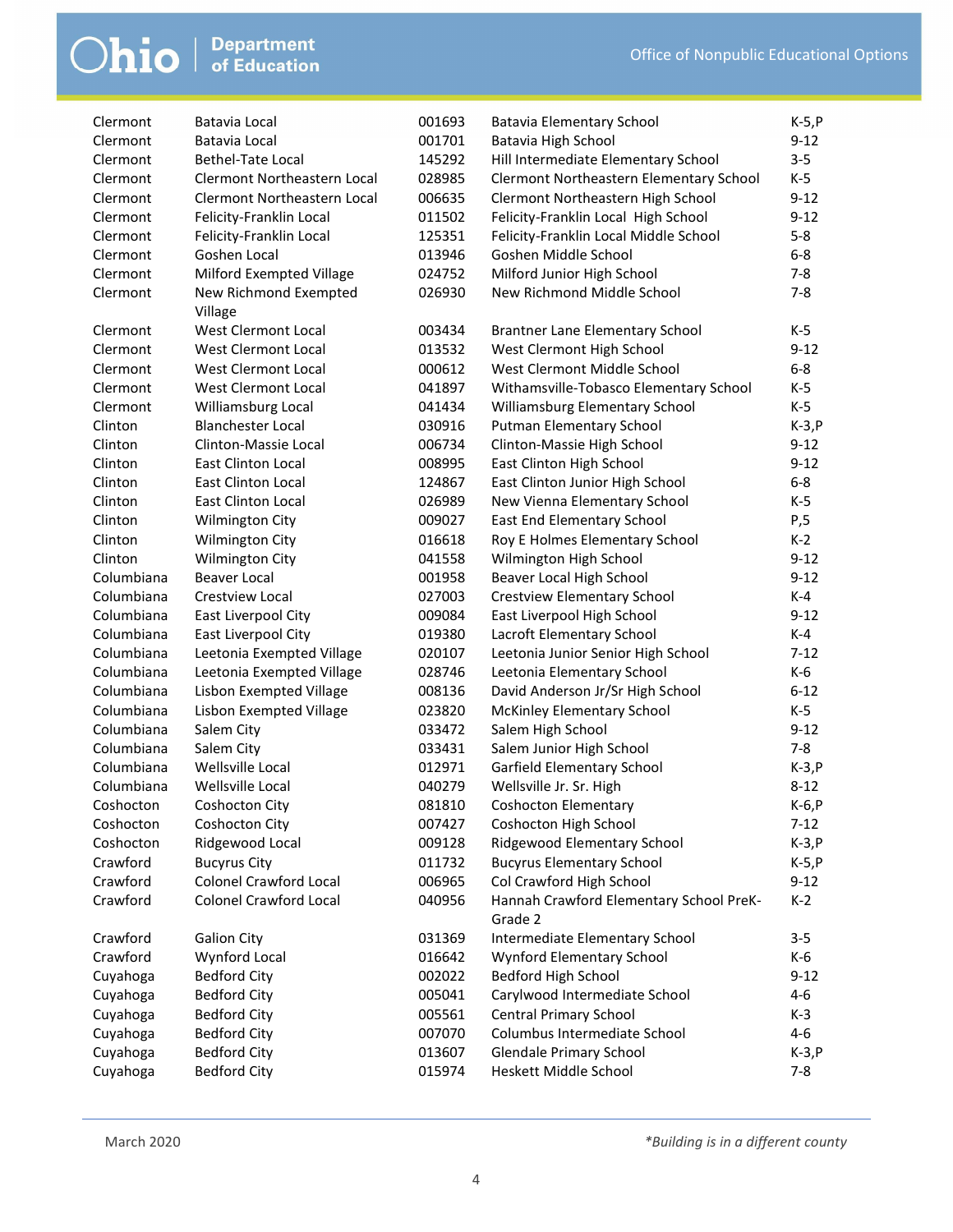| Cuyahoga | Berea City                                          | 003806 | Brook Park Memorial Elementary School          | $K-4, P$ |
|----------|-----------------------------------------------------|--------|------------------------------------------------|----------|
| Cuyahoga | <b>Brecksville-Broadview Heights</b><br>City        | 016105 | <b>Highland Drive Elementary School</b>        | $K-3$    |
| Cuyahoga | Cleveland Heights-University<br><b>Heights City</b> | 003251 | <b>Boulevard Elementary School</b>             | K-5      |
| Cuyahoga | Cleveland Heights-University<br><b>Heights City</b> | 004804 | Canterbury Elementary School                   | K-5      |
| Cuyahoga | Cleveland Heights-University<br><b>Heights City</b> | 015842 | Cleveland Heights High School                  | $9 - 12$ |
| Cuyahoga | Cleveland Heights-University<br><b>Heights City</b> | 002352 | <b>Gearity Professional Development School</b> | K-5      |
| Cuyahoga | Cleveland Heights-University<br><b>Heights City</b> | 025411 | Monticello Middle School                       | $6-8$    |
| Cuyahoga | Cleveland Heights-University<br><b>Heights City</b> | 027250 | Noble Elementary School                        | $K-5$    |
| Cuyahoga | Cleveland Heights-University<br><b>Heights City</b> | 028993 | <b>Oxford Elementary School</b>                | $K-5$    |
| Cuyahoga | Cleveland Heights-University<br><b>Heights City</b> | 032839 | Roxboro Elementary School                      | K-5      |
| Cuyahoga | Cleveland Heights-University<br><b>Heights City</b> | 032847 | Roxboro Middle School                          | $6-8$    |
| Cuyahoga | East Cleveland City School<br>District              | 004598 | Caledonia Elementary School                    | K-6      |
| Cuyahoga | East Cleveland City School<br>District              | 005793 | <b>Chambers Elementary School</b>              | K-6      |
| Cuyahoga | East Cleveland City School<br><b>District</b>       | 038679 | Heritage Middle School                         | $7-8$    |
| Cuyahoga | East Cleveland City School<br>District              | 032912 | Mayfair Elementary School                      | K-6      |
| Cuyahoga | East Cleveland City School<br>District              | 034199 | Shaw High School                               | $9 - 12$ |
| Cuyahoga | East Cleveland City School<br>District              | 036533 | <b>Superior Elementary School</b>              | $K-6, P$ |
| Cuyahoga | <b>Euclid City</b>                                  | 020719 | Arbor Elementary School                        | K-5      |
| Cuyahoga | <b>Euclid City</b>                                  | 000475 | <b>Bluestone Elementary School</b>             | K-5      |
| Cuyahoga | <b>Euclid City</b>                                  | 018051 | Chardon Hills Elementary School                | $K-5$    |
| Cuyahoga | Euclid City                                         | 010793 | Euclid Central Middle School                   | $6 - 7$  |
| Cuyahoga | <b>Euclid City</b>                                  | 010819 | Euclid High School                             | $8 - 12$ |
| Cuyahoga | <b>Euclid City</b>                                  | 037978 | Shoreview Elementary School                    | K-5      |
| Cuyahoga | Garfield Heights City Schools                       | 010413 | <b>Elmwood Elementary School</b>               | $K-5$    |
| Cuyahoga | Garfield Heights City Schools                       | 013136 | Garfield Heights High School                   | $9 - 12$ |
| Cuyahoga | Garfield Heights City Schools                       | 013144 | Garfield Heights Middle School                 | $6-8$    |
| Cuyahoga | Garfield Heights City Schools                       | 022574 | Maple Leaf Elementary School                   | $K-5$    |
| Cuyahoga | Garfield Heights City Schools                       | 041335 | William Foster Elementary School               | K-5      |
| Cuyahoga | Lakewood City                                       | 036772 | <b>Emerson Elementary School</b>               | $K-5$    |
| Cuyahoga | Maple Heights City                                  | 009029 | Barack Obama School                            | $4 - 5$  |
| Cuyahoga | Maple Heights City                                  | 009031 | J.F. Kennedy School                            | $2 - 3$  |
| Cuyahoga | Maple Heights City                                  | 022566 | Maple Heights High School                      | $9 - 12$ |
| Cuyahoga | Maple Heights City                                  | 009522 | Milkovich Middle School                        | $6 - 8$  |
| Cuyahoga | Mayfield City                                       | 023317 | Mayfield Center Elementary School              | $K-5$    |
| Cuyahoga | North Olmsted City                                  | 064105 | <b>Forest Elementary School</b>                | $K-2, P$ |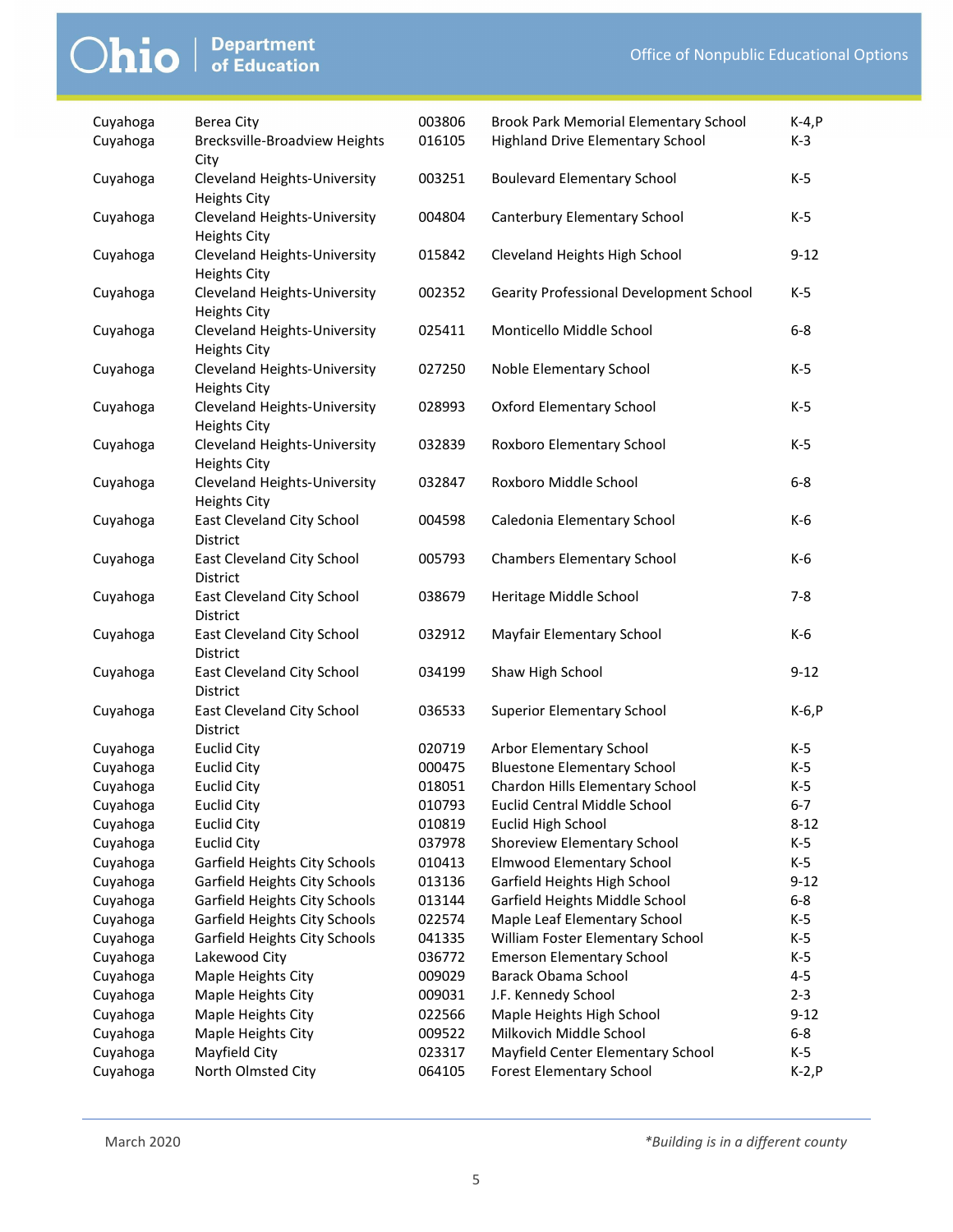| Cuyahoga  | North Olmsted City             | 022533 | Maple Intermediate Elementary School         | $3 - 5$  |
|-----------|--------------------------------|--------|----------------------------------------------|----------|
| Cuyahoga  | North Royalton City            | 010660 | North Royalton High School                   | $9 - 12$ |
| Cuyahoga  | Parma City                     | 027367 | Normandy High School                         | $8 - 12$ |
| Cuyahoga  | Parma City                     | 029330 | Parma High School                            | $8 - 12$ |
| Cuyahoga  | Parma City                     | 029348 | Parma Park Elementary School                 | $K-4$    |
| Cuyahoga  | Parma City                     | 031377 | Renwood Elementary School                    | $K-4$    |
| Cuyahoga  | Parma City                     | 031617 | Ridge-Brook Elementary School                | $K-4$    |
| Cuyahoga  | Parma City                     | 034462 | Shiloh Middle School                         | $5 - 7$  |
| Cuyahoga  | Parma City                     | 037143 | Thoreau Park Elementary School               | $K-4$    |
| Cuyahoga  | Parma City                     | 038109 | Valley Forge High School                     | $8 - 12$ |
| Cuyahoga  | <b>Richmond Heights Local</b>  | 031575 | Richmond Heights Elementary School           | K-6      |
| Cuyahoga  | Richmond Heights Local         | 031583 | Richmond Heights High School                 | $9 - 12$ |
| Cuyahoga  | Richmond Heights Local         | 016796 | Richmond Heights Middle School               | $7 - 8$  |
| Cuyahoga  | Shaker Heights City            | 024307 | Mercer Elementary School                     | $K-4$    |
| Cuyahoga  | Shaker Heights City            | 028647 | <b>Onaway Elementary School</b>              | $K-4$    |
| Cuyahoga  | Shaker Heights City            | 041939 | Woodbury Elementary School                   | $5 - 6$  |
| Cuyahoga  | Solon City                     | 113878 | Parkside Elementary School                   | $K-4$    |
| Cuyahoga  | South Euclid-Lyndhurst City    | 014613 | <b>Greenview Upper Elementary School</b>     | $4 - 6$  |
| Cuyahoga  | South Euclid-Lyndhurst City    | 024216 | Memorial Junior High School                  | $7 - 8$  |
| Cuyahoga  | South Euclid-Lyndhurst City    | 032821 | Rowland Elementary School                    | $K-3, P$ |
| Cuyahoga  | Warrensville Heights City      | 039263 | Warrensville Heights High School             | $9-12$   |
| Cuyahoga  | Warrensville Heights City      | 039271 | Warrensville Heights Middle School           | $6-8$    |
| Darke     | Ansonia Local                  | 000760 | Ansonia Elementary School                    | K-6      |
| Darke     | <b>Greenville City</b>         | 014621 | Greenville Senior High School                | $9 - 12$ |
| Darke     | Mississinawa Valley Local      | 009167 | Mississinawa Valley Elementary School        | K-6      |
| Defiance  | Defiance City                  | 011430 | Defiance Elementary School                   | K-5      |
| Defiance  | Defiance City                  | 008292 | Defiance Middle School                       | $6 - 8$  |
| Delaware  | <b>Big Walnut Local</b>        | 012765 | Harrison Street Elementary School            | $K-4$    |
| Delaware  | <b>Buckeye Valley Local</b>    | 001107 | <b>Buckeye Valley East Elementary School</b> | K-4, P   |
| Delaware  | Delaware City                  | 008151 | David Smith Elementary School                | $K-5$    |
| Delaware  | Delaware City                  | 010686 | Ervin Carlisle Elementary School             | K-5      |
| Delaware  | Delaware City                  | 017822 | James Conger Elementary School               | K-5      |
| Delaware  | Delaware City                  | 042143 | Laura Woodward Elementary School             | $K-5, P$ |
| Delaware  | Delaware City                  | 122093 | Robert F Schultz Elementary School           | $K-5$    |
| Delaware  | <b>Olentangy Local</b>         | 009077 | Hyatts Middle School                         | $6-8$    |
| Delaware  | <b>Olentangy Local</b>         | 009078 | Liberty Tree Elementary School               | $K-5$    |
| Erie      | Edison Local (formerly Berlin- | 024679 | Edison Elementary School (formerly Milan     | $K-3,P$  |
|           | Milan)                         |        | Elem)                                        |          |
| Erie      | Huron City Schools             | 023473 | McCormick Junior High                        | $7 - 8$  |
| Erie      | Huron City Schools             | 010002 | Shawnee Elementary                           | $K-2, P$ |
| Erie      | Margaretta Local               | 022764 | Margaretta High School                       | $6 - 12$ |
| Erie      | Perkins Local                  | 023994 | Meadowlawn Elementary School                 | $2 - 5$  |
| Erie      | Sandusky City                  | 015040 | Hancock Elementary School                    | $K-6, P$ |
| Erie      | Sandusky City                  | 024901 | Mills Elementary School                      | K-6, P   |
| Erie      | Sandusky City                  | 028662 | Ontario School                               | K-6      |
| Erie      | Sandusky City                  | 028829 | Osborne Elementary School                    | K-6      |
| Erie      | Sandusky City                  | 033555 | Sandusky High School                         | $9 - 12$ |
| Erie      | Sandusky City                  | 062000 | Venice Heights Elementary School             | K-6      |
| Fairfield | Amanda-Clearcreek Local        | 006585 | Amanda-Clearcreek Primary School             | $K-2$    |
| Fairfield | <b>Berne Union Local</b>       | 002501 | Berne Union High School                      | $7 - 12$ |
| Fairfield | <b>Bloom-Carroll Local</b>     | 002857 | Bloom Carroll Intermediate School            | $3 - 5$  |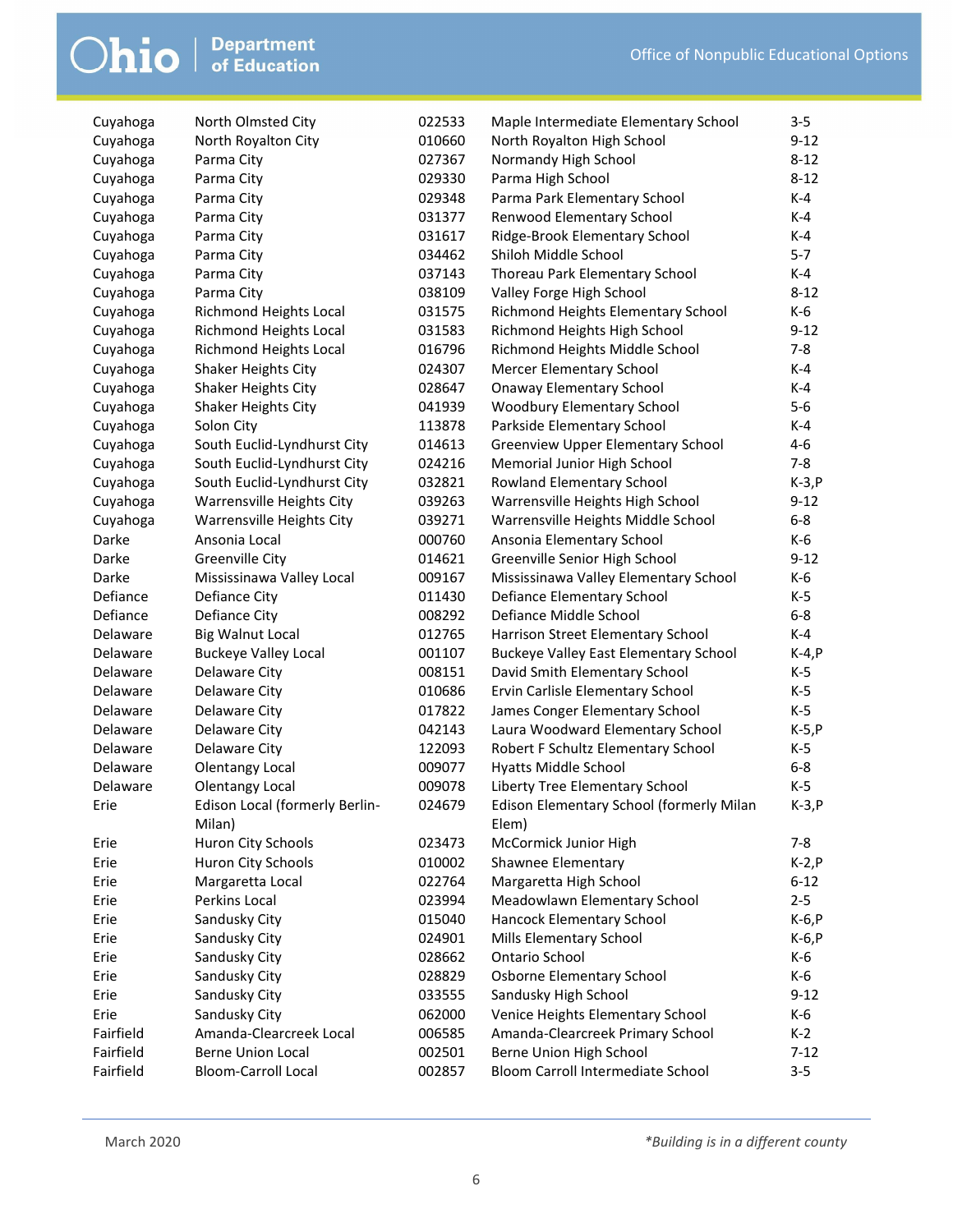| Fairfield | <b>Fairfield Union Local</b>         | 011064 | <b>Bremen Elementary School</b>            | K-4           |
|-----------|--------------------------------------|--------|--------------------------------------------|---------------|
| Fairfield | <b>Fairfield Union Local</b>         | 030395 | Pleasantville Elementary School            | $K-4$         |
| Fairfield | Lancaster City                       | 005132 | Gorsuch West Elementary School             | $K-5$         |
| Fairfield | Lancaster City                       | 024042 | <b>Medill Elementary School</b>            | $K$ , 1-5, SN |
| Fairfield | Lancaster City                       | 009340 | Mt. Pleasant Elementary School             | K-5           |
| Fairfield | Lancaster City                       | 036889 | Tallmadge Elementary School                | $K-5$         |
| Fairfield | Lancaster City                       | 061655 | Thomas Ewing Junior High School            | $6 - 8$       |
| Fairfield | Liberty Union-Thurston Local         | 020404 | Liberty Union Elementary School            | $K-4$         |
| Fairfield | Liberty Union-Thurston Local         | 020420 | Liberty Union High School                  | $9 - 12$      |
| Fairfield | Pickerington Local                   | 086579 | Fairfield Elementary School                | K-4           |
| Fairfield | Pickerington Local                   | 138958 | Harmon Middle School                       | $5-6$         |
| Fairfield | Pickerington Local                   | 016945 | Pickerington Alternative School            | $9 - 12$      |
| Fairfield | Pickerington Local                   | 029868 | Pickerington Elementary School             | K-4           |
| Fairfield | Pickerington Local                   | 112581 | Pickerington Ridgeview Junior High School  | $7 - 8$       |
| Fairfield | Pickerington Local                   | 123307 | <b>Tussing Elementary School</b>           | $K-4$         |
| Fairfield | Pickerington Local                   | 065433 | Violet Elementary School                   | $K-4$         |
| Fairfield | Walnut Township Local                | 039081 | Millersport Jr/Sr High School              | $7 - 12$      |
| Fayette   | <b>Washington Court House City</b>   | 039701 | Washington High School                     | $9 - 12$      |
| Franklin  | Canal Winchester Local*              | 118158 | Canal Winchester Middle School             | $6 - 8$       |
| Franklin  | Canal Winchester Local               | 145466 | Winchester Trail Elementary                | $3 - 5$       |
| Franklin  | Columbus City School District        | 010876 | Arts Impact Middle School (Aims)           | $6 - 8$       |
| Franklin  | Columbus City School District        | 070086 | Avalon Elementary School                   | $K-3$         |
| Franklin  | Columbus City School District        | 001396 | Avondale Elementary School                 | $K-5, P$      |
| Franklin  | Columbus City School District        | 001917 | Beatty Park Elementary School              | $K-5$         |
| Franklin  | Columbus City School District        | 068528 | Beechcroft High School                     | $9 - 12$      |
| Franklin  | Columbus City School District        | 002527 | Berwick Alternative K-8 School             | $P$ , K-8     |
| Franklin  | Columbus City School District        | 002733 | <b>Binns Elementary School</b>             | K-5           |
| Franklin  | Columbus City School District        | 067728 | <b>Briggs High School</b>                  | $9 - 12$      |
| Franklin  | Columbus City School District        | 003665 | Broadleigh Elementary School               | $K-5, P$      |
| Franklin  | Columbus City School District        | 004135 | <b>Buckeye Middle School</b>               | $6 - 8$       |
| Franklin  | Columbus City School District        | 004341 | <b>Burroughs Elementary School</b>         | $K-5, P$      |
| Franklin  | Columbus City School District        | 024653 | Cassady Alternative Elementary School      | $K-5$         |
| Franklin  | Columbus City School District        | 005181 | Cedarwood Alternative Elementary School    | $K-5, P$      |
| Franklin  | Columbus City School District        | 005827 | Champion Middle School                     | $6 - 8$       |
| Franklin  | Columbus City School District        | 006874 | Colerain Elementary School                 | $K-5, P$      |
| Franklin  | Columbus City School District        | 025163 | Columbus Africentric Early College ES      | $K-5$         |
| Franklin  | Columbus City School District        | 142034 | Columbus Africentric Early College High    | $9 - 12$      |
|           |                                      |        | School                                     |               |
| Franklin  | Columbus City School District        | 011997 | Columbus City Preparatory School for Boys  | $6 - 8$       |
| Franklin  | Columbus City School District        | 011995 | Columbus North International School (7-12) | $7 - 12$      |
| Franklin  | Columbus City School District        | 000513 | Columbus Scioto 6-12                       | $6 - 12$      |
| Franklin  | Columbus City School District        | 007120 | Como Elementary School                     | $K-5, P$      |
| Franklin  | <b>Columbus City School District</b> | 007567 | <b>Cranbrook Elementary School</b>         | $K-5$         |
| Franklin  | <b>Columbus City School District</b> | 008474 | Devonshire Alternative Elementary School   | $K-5, P$      |
| Franklin  | Columbus City School District        | 008912 | Duxberry Park Alternative Elementary       | $K-5, P$      |
|           |                                      |        | School                                     |               |
| Franklin  | Columbus City School District        | 009233 | Eakin Elementary School                    | $K-5, P$      |
| Franklin  | <b>Columbus City School District</b> | 009001 | East Columbus Elementary School            | $K-5, P$      |
| Franklin  | Columbus City School District        | 009514 | East High School                           | $9-12$        |
| Franklin  | Columbus City School District        | 009076 | East Linden Elementary School              | $K-5, P$      |
| Franklin  | Columbus City School District        | 000435 | Eastgate Elementary School                 | $K-5, P$      |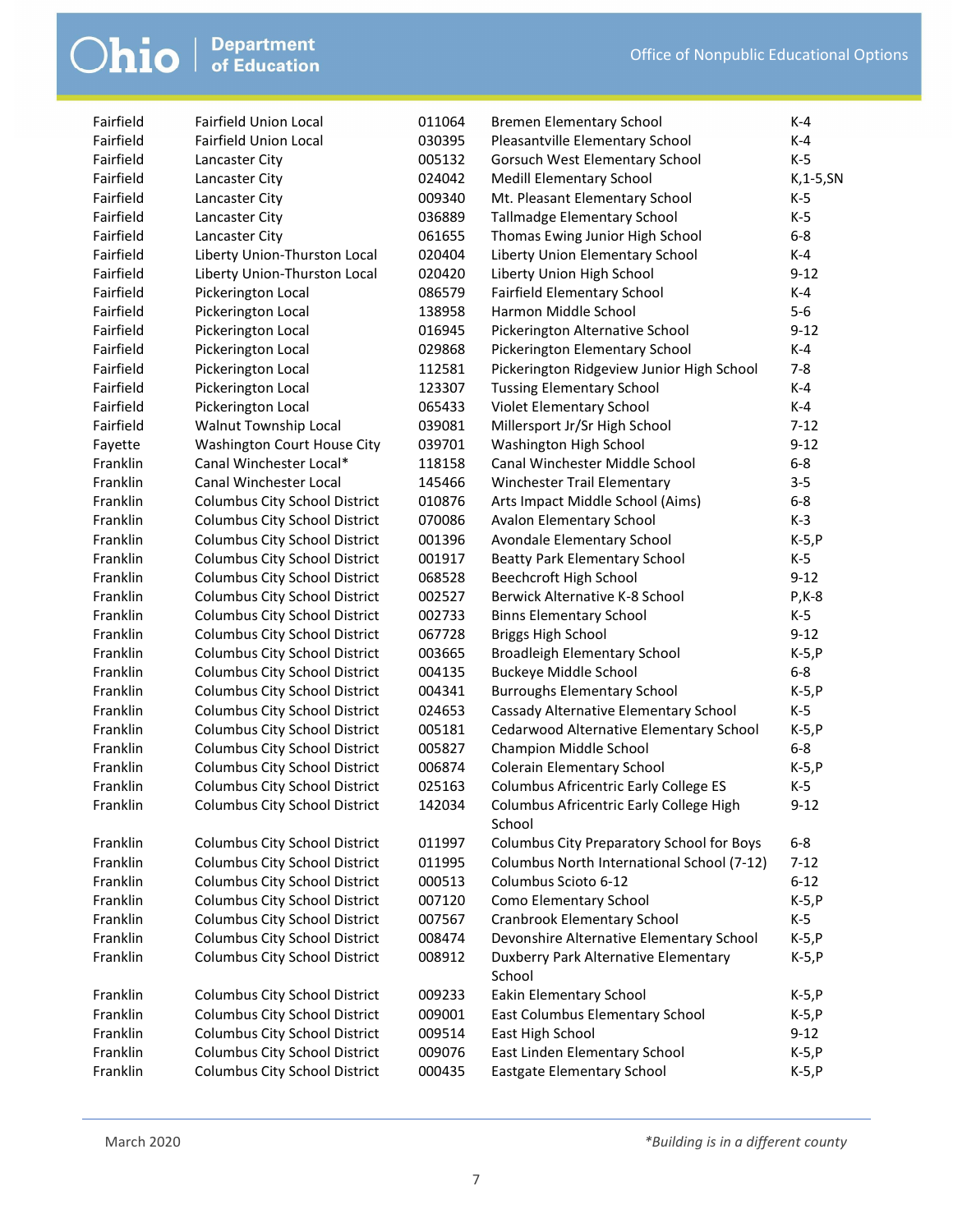| Franklin | <b>Columbus City School District</b> | 009613 | Easthaven Elementary School            | $K-5, P$ |
|----------|--------------------------------------|--------|----------------------------------------|----------|
| Franklin | <b>Columbus City School District</b> | 138198 | Eastmoor Academy                       | $9 - 12$ |
| Franklin | <b>Columbus City School District</b> | 018879 | Ecole Kenwood French Immersion         | $K-6$    |
| Franklin | Columbus City School District        | 011189 | Fairmoor Elementary School             | $K-5$    |
| Franklin | Columbus City School District        | 011312 | Fairwood Alternative Elementary School | $K-6, P$ |
| Franklin | Columbus City School District        | 011957 | Forest Park Elementary School          | K-5      |
| Franklin | Columbus City School District        | 068239 | Fort Hayes Arts and Academic HS        | $9 - 12$ |
| Franklin | Columbus City School District        | 068544 | <b>Gables Elementary School</b>        | $K-5$    |
| Franklin | Columbus City School District        | 013334 | Georgian Heights Alt Elementary School | $K-5$    |
| Franklin | Columbus City School District        | 014902 | Hamilton STEM Academy (K-6)            | $K-6, P$ |
| Franklin | <b>Columbus City School District</b> | 016113 | <b>Highland Elementary School</b>      | $K-5, P$ |
| Franklin | <b>Columbus City School District</b> | 016386 | Hilltonia Middle School                | $6-8$    |
| Franklin | Columbus City School District        | 011593 | <b>Hubbard Mastery School</b>          | $K-6, P$ |
| Franklin | Columbus City School District        | 017228 | Huy/A.G. Bell Elementary School        | $K-5, P$ |
| Franklin | <b>Columbus City School District</b> | 067736 | Independence High School               | $9 - 12$ |
| Franklin | <b>Columbus City School District</b> | 017392 | Indian Springs Elementary School       | $K-5$    |
| Franklin | <b>Columbus City School District</b> | 017434 | Indianola Informal K-8 School          | K-8      |
| Franklin | <b>Columbus City School District</b> | 067744 | Innis Elementary School                | $K-5$    |
| Franklin | <b>Columbus City School District</b> | 018465 | Johnson Park Middle School             | $6-8$    |
| Franklin | <b>Columbus City School District</b> | 020024 | Leawood Elementary School              | $K-5, P$ |
| Franklin | <b>Columbus City School District</b> | 067751 | Liberty Elementary School              | $K-5$    |
| Franklin | Columbus City School District        | 020974 | Lincoln Park Elementary School         | $K-6, P$ |
| Franklin | Columbus City School District        | 021014 | Lindbergh Elementary School            | $K-5$    |
| Franklin | Columbus City School District        | 021022 | Linden STEM Academy (K-6)              | $K-6, P$ |
| Franklin | <b>Columbus City School District</b> | 021030 | Linden-McKinley STEM Academy           | $7 - 12$ |
| Franklin | <b>Columbus City School District</b> | 021147 | Livingston Elementary School           | $K-6, P$ |
| Franklin | <b>Columbus City School District</b> | 022293 | Maize Road Elementary School           | $K-5, P$ |
| Franklin | <b>Columbus City School District</b> | 022855 | Marion-Franklin High School            | $9 - 12$ |
| Franklin | <b>Columbus City School District</b> | 024067 | Medina Middle School                   | $6-8$    |
| Franklin | Columbus City School District        | 070078 | Mifflin Alternative Middle School      | $6-8$    |
| Franklin | Columbus City School District        | 024661 | Mifflin High School                    | $9 - 12$ |
| Franklin | Columbus City School District        | 025171 | Moler Elementary School                | $K-6, P$ |
| Franklin | <b>Columbus City School District</b> | 026245 | North Linden Elementary School         | K-5      |
| Franklin | <b>Columbus City School District</b> | 027680 | Northland High School                  | $9 - 12$ |
| Franklin | <b>Columbus City School District</b> | 027813 | Northtowne Elementary School           | $K-5, P$ |
| Franklin | <b>Columbus City School District</b> | 028290 | Oakland Park Alternative Elementary    | $K-5, P$ |
| Franklin | <b>Columbus City School District</b> | 028316 | Oakmont Elementary School              | $K-5$    |
| Franklin | <b>Columbus City School District</b> | 028423 | Ohio Avenue Elementary School          | $K-5, P$ |
| Franklin | Columbus City School District        | 028530 | Olde Orchard Alt Elementary School     | K-5      |
| Franklin | <b>Columbus City School District</b> | 029181 | Parkmoor Elementary School             | $K-5, P$ |
| Franklin | <b>Columbus City School District</b> | 029355 | Parsons Elementary School              | $K-5, P$ |
| Franklin | Columbus City School District        | 033464 | Salem Elementary School                | K-5      |
| Franklin | Columbus City School District        | 033894 | Scottwood Elementary School            | $K-5, P$ |
| Franklin | Columbus City School District        | 034082 | Shady Lane Elementary School           | K-5      |
| Franklin | Columbus City School District        | 034439 | Sherwood Middle School                 | $6-8$    |
| Franklin | Columbus City School District        | 034587 | Siebert Elementary School              | $K-6, P$ |
| Franklin | <b>Columbus City School District</b> | 035063 | South High School                      | $7 - 12$ |
| Franklin | <b>Columbus City School District</b> | 033258 | South Mifflin STEM Academy (K-6)       | $K-6, P$ |
| Franklin | <b>Columbus City School District</b> | 035279 | Southwood Elementary School            | $K-6, P$ |
| Franklin | <b>Columbus City School District</b> | 026542 | <b>Special Education Center</b>        | $P,K,1-$ |
|          |                                      |        |                                        | 12, UNG  |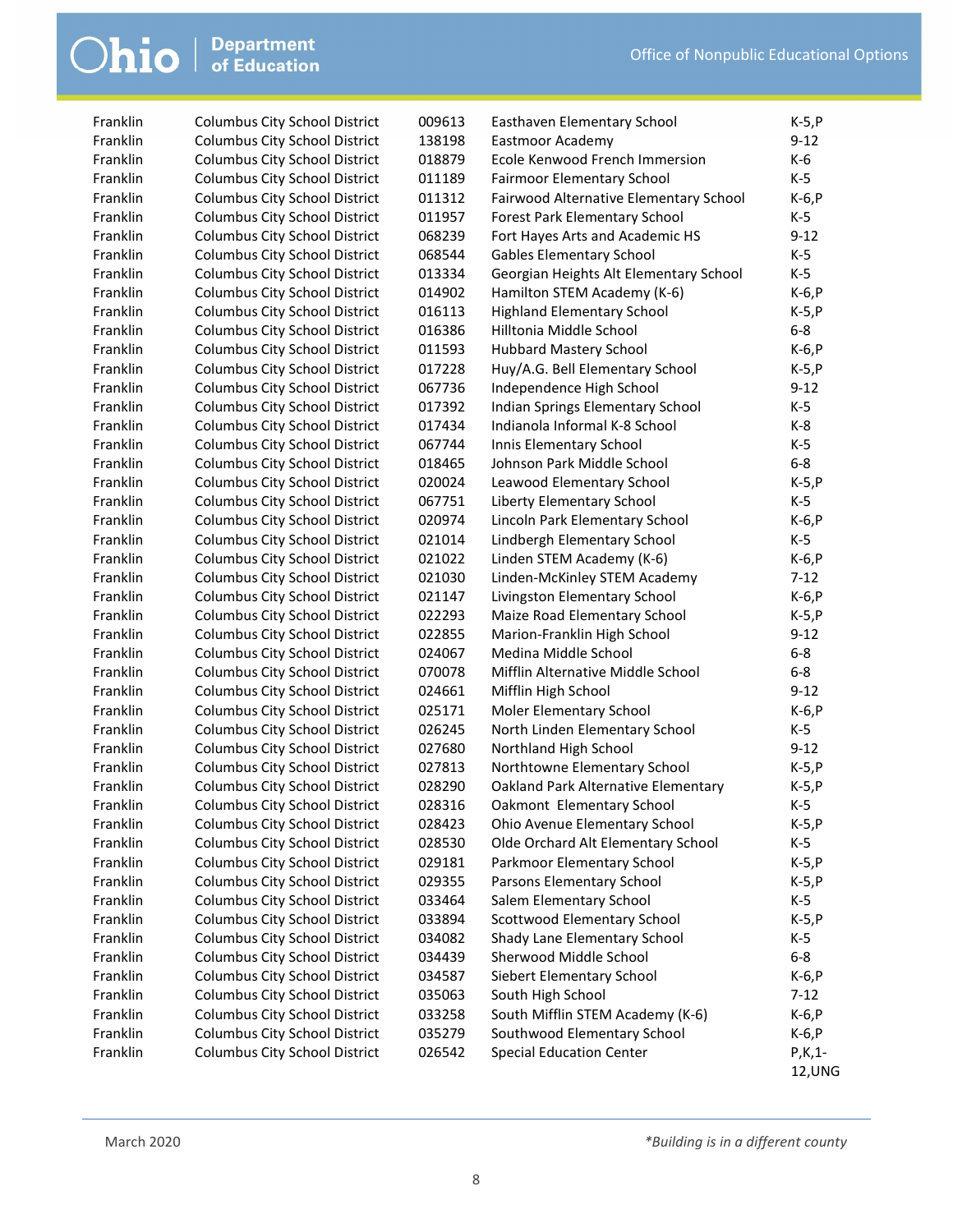| $\bigcirc$ hio $\big $ Department | Department |
|-----------------------------------|------------|
|                                   |            |

| Franklin | <b>Columbus City School District</b> | 008037 | <b>Starling PK-8</b>                         | $P$ , K-8         |
|----------|--------------------------------------|--------|----------------------------------------------|-------------------|
| Franklin | <b>Columbus City School District</b> | 036053 | <b>Stewart Alternative Elementary School</b> | K-6               |
| Franklin | <b>Columbus City School District</b> | 036392 | <b>Sullivant Elementary School</b>           | $K-5, P$          |
| Franklin | <b>Columbus City School District</b> | 037499 | <b>Trevitt Elementary School</b>             | $K-5, P$          |
| Franklin | Columbus City School District        | 038091 | Valley Forge Elementary School               | $K-5, P$          |
| Franklin | <b>Columbus City School District</b> | 038190 | Valleyview Elementary School                 | $K-5, P$          |
| Franklin | Columbus City School District        | 039107 | Walnut Ridge High School                     | $9-12$            |
| Franklin | <b>Columbus City School District</b> | 006387 | <b>Watkins Elementary School</b>             | $K-5, P$          |
| Franklin | Columbus City School District        | 040162 | Wedgewood Middle School                      | $6-8$             |
| Franklin | <b>Columbus City School District</b> | 040188 | Weinland Park Elementary School              | $K-5, P$          |
| Franklin | Columbus City School District        | 038562 | West Broad Elementary School                 | $K-5, P$          |
| Franklin | Columbus City School District        | 040527 | West High School                             | $9 - 12$          |
| Franklin | Columbus City School District        | 038828 | West Mound Elementary School                 | $K-5, P$          |
| Franklin | Columbus City School District        | 040725 | Westgate Alternative Elementary School       | $K-5, P$          |
| Franklin | Columbus City School District        | 040782 | Westmoor Middle School                       | $6-8$             |
| Franklin | Columbus City School District        | 040964 | Whetstone High School                        | $9-12$            |
| Franklin | Columbus City School District        | 041749 | Windsor STEM Academy (K-6)                   | $K-6, P$          |
| Franklin | Columbus City School District        | 041822 | Winterset Elementary School                  | $K-5, P$          |
| Franklin | Columbus City School District        | 041947 | <b>Woodcrest Elementary School</b>           | $K-5, P$          |
| Franklin | <b>Columbus City School District</b> | 042184 | Woodward Park Middle School                  | $6-8$             |
| Franklin | <b>Columbus City School District</b> | 042499 | Yorktown Middle School                       | $6-8$             |
| Franklin | Dublin City                          | 099580 | Albert Chapman Elementary School             | $K-5, P$          |
| Franklin | Dublin City*                         | 146084 | Eli Pinney Elementary School                 | $K-5, P$          |
| Franklin | Dublin City                          | 017368 | Indian Run Elementary School                 | $K-5$             |
| Franklin | Dublin City                          | 039693 | John Sells Middle School                     | $6 - 8$           |
| Franklin | Dublin City                          | 122507 | Mary Emma Bailey Elementary School           | $K-5, P$          |
| Franklin | Dublin City                          | 028415 | Olde Sawmill Elementary School               | K-5               |
| Franklin | Dublin City                          | 092726 | Riverside Elementary School                  | K-5               |
| Franklin | Dublin City                          | 097071 | Scottish Corners Elementary School           | $K-5, P$          |
| Franklin | Gahanna-Jefferson City               | 017939 | Jefferson Elementary School                  | $K-5$             |
| Franklin | <b>Groveport Madison Local</b>       | 001073 | Asbury Elementary School                     | K-5               |
| Franklin |                                      | 008888 |                                              | $K-5$             |
| Franklin | <b>Groveport Madison Local</b>       |        | <b>Dunloe Elementary School</b>              | $K-5$             |
|          | <b>Groveport Madison Local</b>       | 014696 | <b>Groveport Elementary School</b>           |                   |
| Franklin | <b>Groveport Madison Local</b>       | 014704 | Groveport Madison High School                | $9 - 12$<br>$K-5$ |
| Franklin | <b>Groveport Madison Local</b>       | 022046 | <b>Madison Elementary School</b>             |                   |
| Franklin | <b>Groveport Madison Local</b>       | 061556 | Sedalia Elementary                           | $K-5$             |
| Franklin | Hamilton Local                       | 000118 | Hamilton Intermediate School                 | $4 - 6$           |
| Franklin | Hamilton Local                       | 028407 | Hamilton Middle School                       | $7 - 8$           |
| Franklin | <b>Hilliard City</b>                 | 140806 | Alton Darby Elementary School                | $K-5$             |
| Franklin | <b>Hilliard City</b>                 | 001347 | Avery Elementary School                      | $K-5$             |
| Franklin | <b>Hilliard City</b>                 | 001859 | <b>Beacon Elementary School</b>              | $K-5$             |
| Franklin | <b>Hilliard City</b>                 | 003657 | <b>Britton Elementary School</b>             | $K-5$             |
| Franklin | <b>Hilliard City</b>                 | 003897 | <b>Brown Elementary School</b>               | $K-5$             |
| Franklin | <b>Hilliard City</b>                 | 125344 | Darby Creek Elementary School                | $K-5$             |
| Franklin | <b>Hilliard City</b>                 | 009091 | Hilliard Bradley High School                 | $9 - 12$          |
| Franklin | <b>Hilliard City</b>                 | 016311 | Hilliard Heritage Middle School              | $7 - 8$           |
| Franklin | <b>Hilliard City</b>                 | 112698 | Hilliard Station Sixth Grade Elementary      | 6                 |
|          |                                      |        | School                                       |                   |
| Franklin | <b>Hilliard City</b>                 | 031195 | J W Reason Elementary School                 | K-5               |
| Franklin | <b>Hilliard City</b>                 | 031724 | Ridgewood Elementary School                  | K-5               |
| Franklin | <b>Hilliard City</b>                 | 016287 | Scioto Darby Elementary School               | $K-5$             |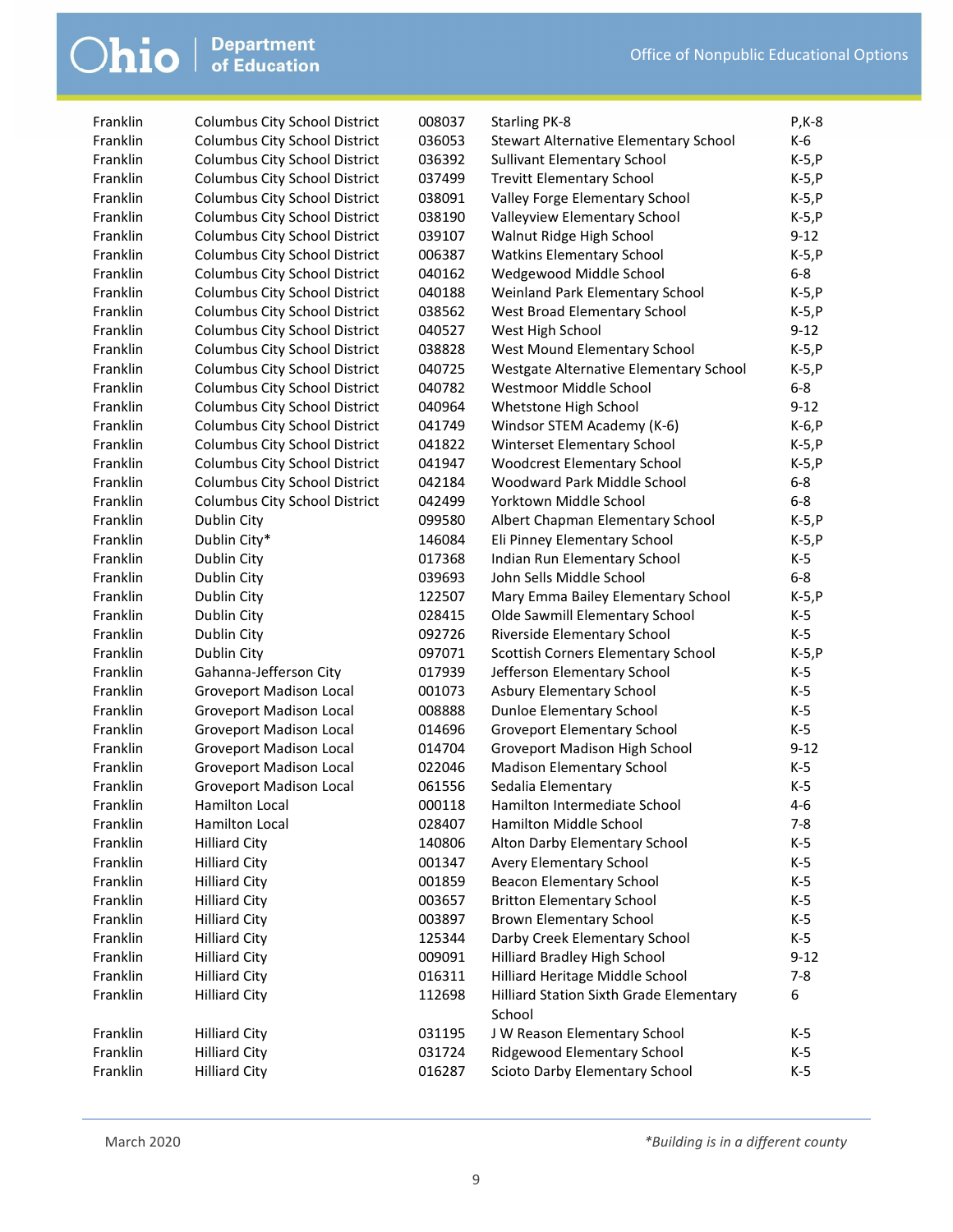| Franklin | Reynoldsburg City           | 066738 | Baldwin Road Junior High School         | $5 - 8$    |
|----------|-----------------------------|--------|-----------------------------------------|------------|
| Franklin | Reynoldsburg City           | 012518 | French Run Elementary School            | $K-4,P$    |
| Franklin | Reynoldsburg City           | 031427 | Hannah J Ashton Middle School           | $5 - 8$    |
| Franklin | Reynoldsburg City           | 024893 | Herbert Mills Elementary School         | $K-4$      |
| Franklin | Reynoldsburg City           | 032631 | Rose Hill Elementary School             | $K-4, P$   |
| Franklin | Reynoldsburg City*          | 000878 | Slate Ridge Elementary School           | $K-4, P$   |
| Franklin | Reynoldsburg City*          | 012560 | Summit Road Elementary                  | K-4        |
| Franklin | Reynoldsburg City*          | 115881 | Taylor Road Elementary School           | $K-4, P$   |
| Franklin | Reynoldsburg City           | 009201 | Waggoner Road Junior High               | $6-8$      |
| Franklin | Reynoldsburg City*          | 000879 | Waggoner Road Middle School             | $5-6$      |
| Franklin | South-Western City          | 012328 | Franklin Heights High School            | $9 - 12$   |
| Franklin | South-Western City          | 062216 | Norton Middle School                    | $7 - 8$    |
| Franklin | South-Western City          | 062182 | Pleasant View Middle School             | $7 - 8$    |
| Franklin | South-Western City          | 030684 | Prairie Norton Elementary School        | K-4        |
| Franklin | South-Western City          | 031468 | Richard Avenue Elementary School        | $K-4$      |
| Franklin | South-Western City          | 038646 | West Franklin Elementary School         | K-4        |
| Franklin | South-Western City          | 061333 | Westland High School                    | $9 - 12$   |
| Franklin | <b>Upper Arlington City</b> | 001644 | Barrington Road Elementary School       | $K-5$      |
| Franklin | <b>Upper Arlington City</b> | 015602 | Hastings Middle School                  | $6-8$      |
| Franklin | Westerville City*           | 146175 | Alcott Elementary School                | $K-5$      |
| Franklin | Westerville City            | 061358 | Annehurst Elementary School             | $K-5$      |
| Franklin | Westerville City            | 006049 | Cherrington Elementary School           | $K-5$      |
| Franklin | Westerville City*           | 146167 | <b>Fouse Elementary School</b>          | $K-5$      |
| Franklin | Westerville City            | 015032 | Hanby Building Elementary School        | $1-5$      |
| Franklin | Westerville City            | 015651 | Hawthorne Elementary School             | $K-5$      |
| Franklin | Westerville City            | 017053 | Huber Ridge Elementary School           | $K-5$      |
| Franklin | Westerville City            | 066811 | Mark Twain Elementary School            | $K-5$      |
| Franklin | Westerville City            | 065557 | Pointview Elementary School             | $K-5$      |
| Franklin | Westerville City            | 066829 | Robert Frost Elementary School          | $K-5$      |
| Franklin | Westerville City            | 039115 | Walnut Springs Middle School            | $6 - 8$    |
| Franklin | Westerville City*           | 146183 | Westerville Central High School         | $9 - 12$   |
| Franklin | Westerville City            | 040675 | Westerville-South High School           | $9 - 12$   |
| Franklin | Westerville City            | 099655 | Wilder Elementary School                | $K-5$      |
| Franklin | <b>Whitehall City</b>       | 002048 | Beechwood Elementary School             | $2 - 5$    |
| Franklin | <b>Whitehall City</b>       | 010785 | Etna Road Elementary School             | $2 - 5$    |
| Franklin | <b>Whitehall City</b>       | 032698 | Rosemore Middle School                  | $6-8$      |
| Franklin | <b>Whitehall City</b>       | 041020 |                                         | $9 - 12$   |
| Franklin |                             |        | Whitehall Yearling High School          |            |
| Franklin | <b>Worthington City</b>     | 010868 | <b>Evening Street Elementary School</b> | K-6<br>K-6 |
| Franklin | Worthington City            | 110460 | Slate Hill Elementary School            |            |
|          | Worthington City            | 064089 | Worthington Hills Elementary School     | K-6        |
| Fulton   | Fayette Local               | 013870 | Fayette Jr/Sr High School               | $7 - 12$   |
| Fulton   | Pike-Delta-York Local       | 008342 | Pike-Delta-York High School             | $9 - 12$   |
| Fulton   | Swanton Local               | 029108 | <b>Swanton Elementary School</b>        | K-4        |
| Fulton   | Swanton Local               | 036582 | Swanton High School                     | $9 - 12$   |
| Fulton   | Wauseon Exempted Village    | 010348 | Wauseon Elementary School               | $3 - 5$    |
| Gallia   | Gallia County Local         | 015081 | Hannan Trace Elementary School          | K-5, P     |
| Gallia   | Gallia County Local         | 019364 | River Valley High School                | $9-12$     |
| Gallia   | Gallia County Local         | 015099 | South Gallia High School                | $9 - 12$   |
| Gallia   | Gallia County Local         | 011708 | South Gallia Middle School              | $6-8$      |
| Gallia   | <b>Gallipolis City</b>      | 010836 | Gallia Academy Middle School            | $6-8$      |
| Geauga   | <b>Berkshire Local</b>      | 002436 | Berkshire High School                   | $7-12$     |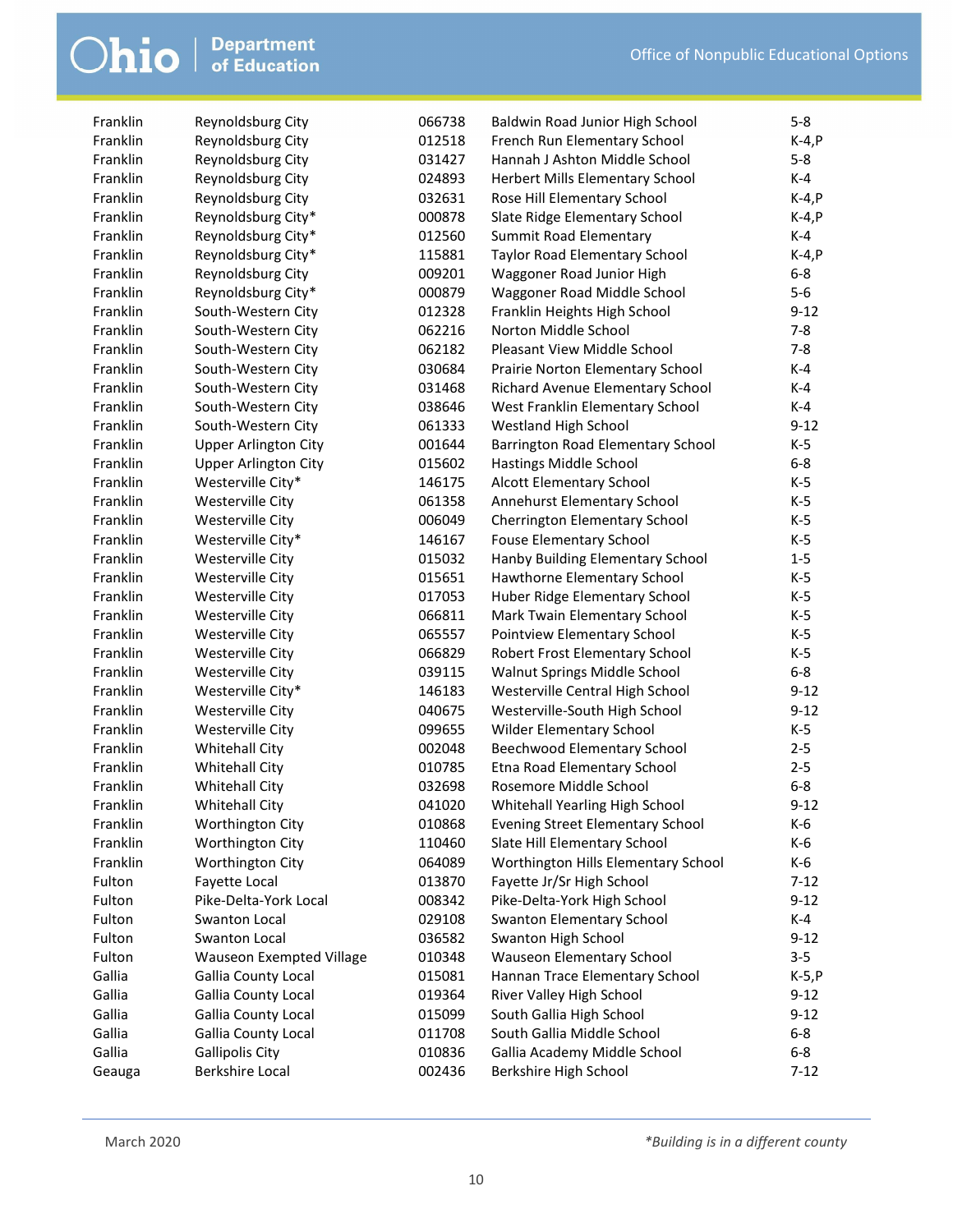| Geauga   | Cardinal Local                  | 017178 | A J Jordak Elementary School               | $K-4$     |
|----------|---------------------------------|--------|--------------------------------------------|-----------|
| Greene   | <b>Beavercreek City</b>         | 001966 | Beavercreek High School                    | $10 - 12$ |
| Greene   | Cedar Cliff Local               | 005165 | Cedarville Elementary School               | $K-5$     |
| Greene   | <b>Fairborn City</b>            | 062422 | Baker Middle School                        | $6-8$     |
| Greene   | <b>Fairborn City</b>            | 042796 | Fairborn High School                       | $9 - 12$  |
| Greene   | <b>Fairborn City</b>            | 011817 | Fairborn Primary School                    | $K-3, P$  |
| Greene   | <b>Greeneview Local</b>         | 014498 | Greeneview High School                     | $9 - 12$  |
| Greene   | <b>Greeneview Local</b>         | 014480 | Greeneview Middle School                   | $5 - 8$   |
| Greene   | Xenia Community City            | 007542 | Cox Elementary School                      | K-5       |
| Greene   | Xenia Community City            | 023671 | <b>McKinley Elementary School</b>          | $K-5$     |
| Greene   | Xenia Community City            | 034249 | Shawnee Elementary School                  | K-5       |
| Greene   | Xenia Community City            | 040568 | Warner Middle School                       | $6 - 8$   |
| Greene   | Xenia Community City            | 042408 | Xenia High School                          | $9 - 12$  |
| Greene   | Yellow Springs Exempted Village | 024919 | Mills Lawn Elementary School               | K-6       |
| Guernsey | Cambridge City                  | 004622 | Cambridge High School                      | $9 - 12$  |
| Guernsey | Cambridge City                  | 148817 | Cambridge Intermediate School              | $3 - 5$   |
| Guernsey | Cambridge City                  | 004614 | Cambridge Middle School                    | $6-8$     |
| Guernsey | <b>East Guernsey Local</b>      | 022095 | <b>Buckeye Trail Elementary</b>            | K-5       |
| Guernsey | <b>East Guernsey Local</b>      | 042564 | <b>Buckeye Trail High School</b>           | $9 - 12$  |
| Guernsey | Rolling Hills Local             | 004218 | Brook Intermediate School                  | $3 - 5$   |
| Guernsey | Rolling Hills Local             | 023960 | Meadowbrook High School                    | $9 - 12$  |
| Guernsey | Rolling Hills Local             | 096396 | Secrest Elementary School                  | $K-2$     |
| Hamilton | Cincinnati Public Schools       | 094623 | Academy Of World Languages Elementary      | $P$ , K-8 |
|          |                                 |        | School                                     |           |
| Hamilton | Cincinnati Public Schools       | 145581 | Academy for Multilingual Immersion Studies | $P$ , K-8 |
| Hamilton | Cincinnati Public Schools       | 147538 | Aiken High School                          | $7 - 12$  |
| Hamilton | Cincinnati Public Schools       | 003152 | Bond Hill Academy Elementary School        | $K-6, P$  |
| Hamilton | Cincinnati Public Schools       | 139873 | <b>Carson Elementary School</b>            | $K-6, P$  |
| Hamilton | Cincinnati Public Schools       | 006015 | <b>Chase Elementary School</b>             | $K-6, P$  |
| Hamilton | Cincinnati Public Schools       | 006239 | Cheviot Elementary School                  | $K-6, P$  |
| Hamilton | Cincinnati Public Schools       | 098590 | Clark Montessori High School               | $7 - 12$  |
| Hamilton | Cincinnati Public Schools       | 006932 | College Hill Fundamental Academy           | $K-6, P$  |
| Hamilton | Cincinnati Public Schools       | 024927 | Ethel M. Taylor Academy                    | $K-6, P$  |
| Hamilton | Cincinnati Public Schools       | 011247 | Fairview-Clifton German Language School    | $K-6, P$  |
| Hamilton | Cincinnati Public Schools       | 008698 | Frederick Douglass Elementary School       | $K-6, P$  |
| Hamilton | Cincinnati Public Schools       | 008110 | Gilbert A. Dater High School               | $7 - 12$  |
| Hamilton | Cincinnati Public Schools       | 015529 | Hartwell Elementary School                 | P, K-8    |
| Hamilton | Cincinnati Public Schools       | 011609 | Hughes STEM High School                    | $7 - 12$  |
| Hamilton | Cincinnati Public Schools       | 013184 | Hyde Park School                           | $K-6, P$  |
| Hamilton | Cincinnati Public Schools       | 009200 | James N. Gamble Montessori High School     | $7-12$    |
| Hamilton | Cincinnati Public Schools       | 016703 | Leap Academy at North Fairmont             | K-6       |
| Hamilton | Cincinnati Public Schools       | 024612 | Midway Elementary School                   | $K-6, P$  |
| Hamilton | Cincinnati Public Schools       | 025726 | Mt. Airy Elementary School                 | K-6, P    |
| Hamilton | Cincinnati Public Schools       | 025940 | Mt. Washington Elementary School           | $K-6, P$  |
| Hamilton | Cincinnati Public Schools       | 026054 | North Avondale Montessori Elementary       | $K-6, P$  |
|          |                                 |        | School                                     |           |
| Hamilton | Cincinnati Public Schools       | 029009 | Oyler School                               | $K-12, P$ |
| Hamilton | Cincinnati Public Schools       | 041863 | Parker Woods Montessori                    | K-6, P    |
| Hamilton | Cincinnati Public Schools       | 030312 | Pleasant Ridge Montessori School           | K-6, P    |
| Hamilton | Cincinnati Public Schools       | 147280 | Rees E. Price Elementary School            | K-6, P    |
| Hamilton | Cincinnati Public Schools       | 145722 | <b>Riverview East Academy</b>              | $K-12, P$ |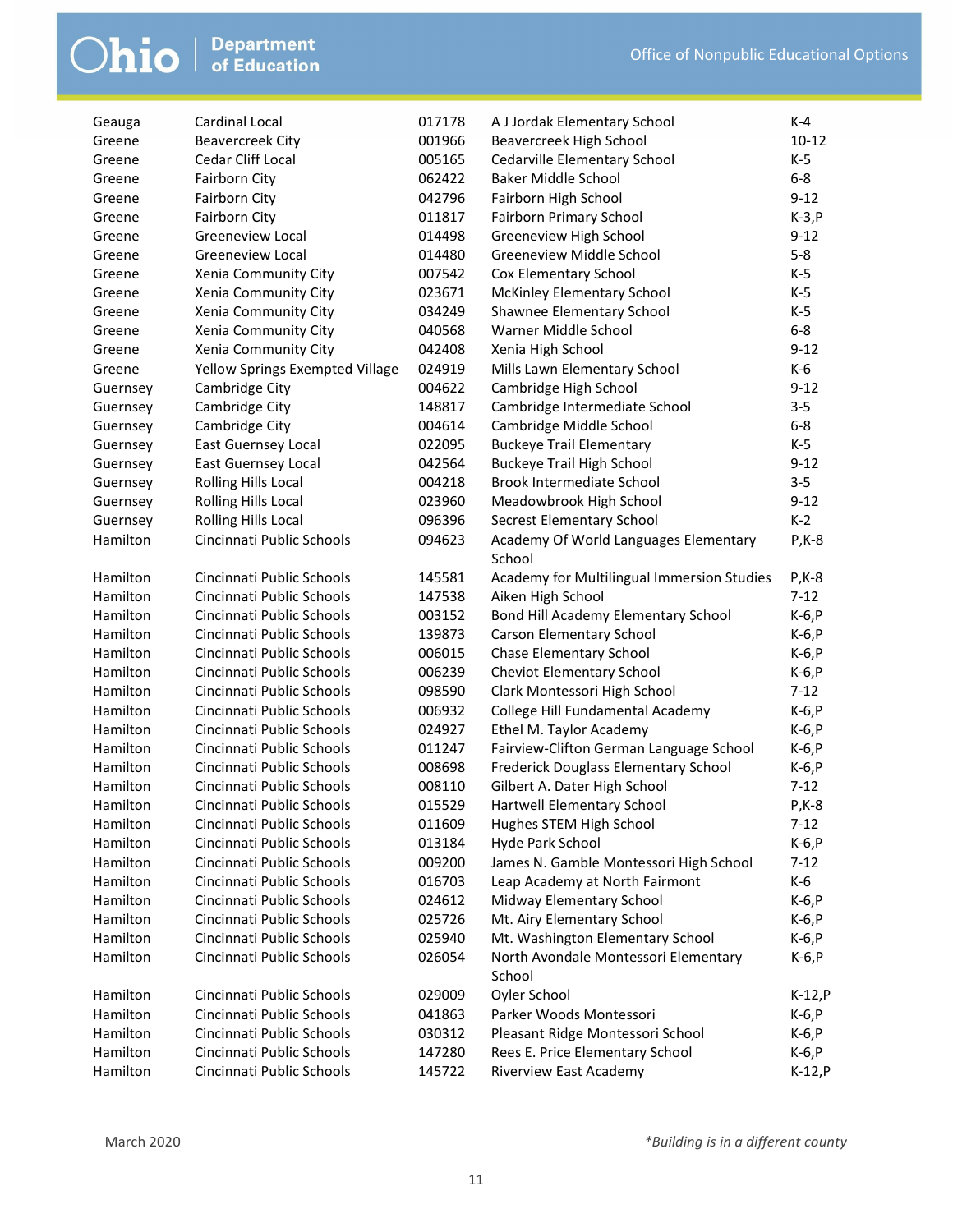| Hamilton | Cincinnati Public Schools     | 036830 | Robert A. Taft Information Technology High<br>School | $7 - 12$     |
|----------|-------------------------------|--------|------------------------------------------------------|--------------|
| Hamilton | Cincinnati Public Schools     | 032086 | Roberts Academy: A Paideia Learning<br>Community     | $P$ , K-8    |
| Hamilton | Cincinnati Public Schools     | 148320 | Roll Hill School                                     | $K-6, P$     |
| Hamilton | Cincinnati Public Schools     | 032680 | Roselawn Condon Elementary School                    | $P$ , K-8    |
| Hamilton | Cincinnati Public Schools     | 032797 | Rothenberg Preparatory Academy                       | $K-6, P$     |
| Hamilton | Cincinnati Public Schools     | 033688 | Sayler Park Elementary School                        | $P$ , K-8    |
| Hamilton | Cincinnati Public Schools     | 068619 | School For Creat & Perf Arts High School             | $K-12$       |
| Hamilton | Cincinnati Public Schools     | 034538 | Shroder Paideia High School                          | $7 - 12$     |
| Hamilton | Cincinnati Public Schools     | 034629 | Silverton Paideia Elementary School                  | $K-6, P$     |
| Hamilton | Cincinnati Public Schools     | 033134 | South Avondale Elementary School                     | $K-6, P$     |
| Hamilton | Cincinnati Public Schools     | 016701 | Spencer Academy                                      | $3 - 12$     |
| Hamilton | Cincinnati Public Schools     | 142398 | Virtual High School                                  | $K-12$       |
| Hamilton | Cincinnati Public Schools     | 145557 | Western Hills University High School                 | $7 - 12$     |
| Hamilton | Cincinnati Public Schools     | 040865 | Westwood Elementary School                           | $K-6, P$     |
| Hamilton | Cincinnati Public Schools     | 036780 | William H Taft Elementary School                     | $K-6, P$     |
| Hamilton | Cincinnati Public Schools     | 146365 | Withrow University High School                       | $7 - 12$     |
| Hamilton | Cincinnati Public Schools     | 070326 | Woodford Paideia Elementary School                   | $K-6, P$     |
| Hamilton | Cincinnati Public Schools     | 147520 | Woodward Career Technical High School                | $7-12$       |
| Hamilton | Finneytown Local              | 011668 | Finneytown Secondary Campus                          | $6 - 12$     |
| Hamilton | Forest Hills Local            | 065391 | Ayer Elementary School                               | K-6          |
| Hamilton | Indian Hill Exempted Village  | 043158 | Indian Hill Middle School                            | $6 - 8$      |
| Hamilton | Lockland Local                | 021170 | <b>Lockland Elementary School</b>                    | $H$ , K, 1-6 |
| Hamilton | Lockland Local                | 021188 | Lockland High School                                 | $9 - 12$     |
| Hamilton | Lockland Local                | 010243 | Lockland Middle School                               | $7 - 8$      |
| Hamilton | Loveland City                 | 021618 | Loveland Primary School                              | $1 - 2$      |
| Hamilton | Mt Healthy City               | 025817 | Mt Healthy High School                               | $9 - 12$     |
| Hamilton | Mt Healthy City               | 035105 | Mt Healthy Junior High School                        | $7 - 8$      |
| Hamilton | Mt Healthy City               | 026658 | Mt. Healthy North Elementary School                  | $K-6, P$     |
| Hamilton | Mt Healthy City               | 016733 | Mt. Healthy South Elementary School                  | $K-6, P$     |
| Hamilton | North College Hill City       | 006775 | North College Hill Elementary School                 | $K-4,P$      |
| Hamilton | North College Hill City       | 026120 | North College Hill High School                       | $9 - 12$     |
| Hamilton | North College Hill City       | 011868 | North College Hill Middle School                     | $5 - 8$      |
| Hamilton | Northwest Local               | 006882 | <b>Colerain Elementary School</b>                    | K-5          |
| Hamilton | Northwest Local               | 006890 | Colerain High School                                 | $9 - 12$     |
| Hamilton | Northwest Local               | 025205 | Monfort Heights Elementary School                    | $K-5$        |
| Hamilton | Northwest Local               | 043315 | Pleasant Run Middle School                           | $6 - 8$      |
| Hamilton | Northwest Local               | 040170 | <b>Struble Elementary School</b>                     | K-5          |
| Hamilton | Northwest Local               | 036921 | <b>Taylor Elementary School</b>                      | K-5          |
| Hamilton | Norwood City                  | 028100 | Norwood High School                                  | $9 - 12$     |
| Hamilton | Norwood City                  | 064857 | Norwood Middle School                                | $7 - 8$      |
| Hamilton | Oak Hills Local               | 043323 | Delshire Elementary School                           | K-5          |
| Hamilton | Princeton City                | 010843 | <b>Evendale Elementary School</b>                    | $K-5, P$     |
| Hamilton | Princeton City                | 020917 | Lincoln Heights Elementary School                    | $K-5, P$     |
| Hamilton | Princeton City                | 030742 | Princeton Community Middle School                    | $6-8$        |
| Hamilton | Princeton City                | 030759 | Princeton High School                                | $9 - 12$     |
| Hamilton | Princeton City                | 034157 | Sharonville Elementary School                        | K-5          |
| Hamilton | Princeton City                | 036087 | <b>Stewart Elementary School</b>                     | $K-5, P$     |
| Hamilton | <b>Reading Community City</b> | 016410 | Reading Intermediate Elementary School               | $3 - 5$      |
| Hamilton | St Bernard-Elmwood Place City | 010447 | Elmwood Place Elementary School                      | $K-6$        |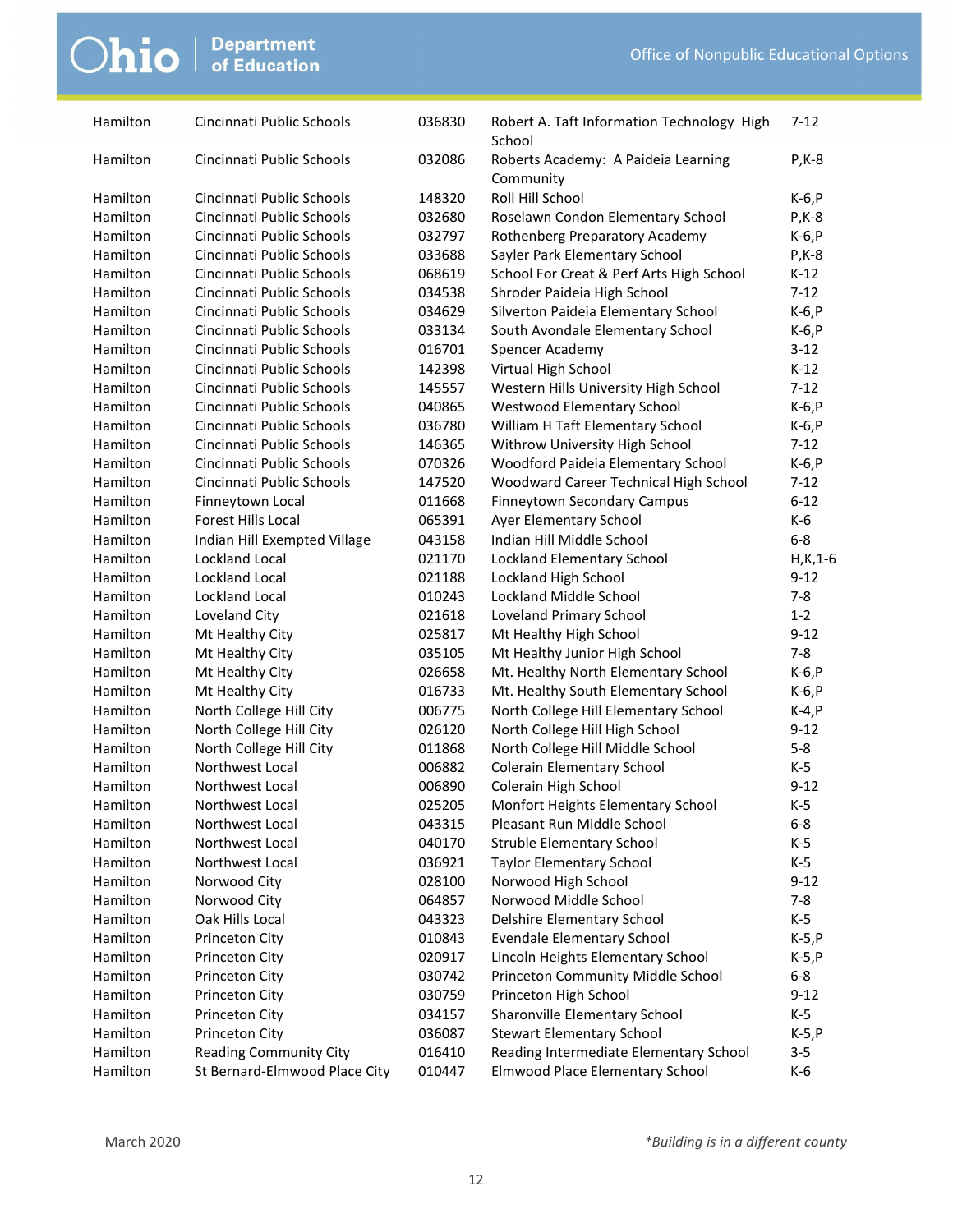| Hamilton         | St Bernard-Elmwood Place City    | 037408 | St Bernard Elementary School                                  | K-6               |
|------------------|----------------------------------|--------|---------------------------------------------------------------|-------------------|
| Hamilton         | St Bernard-Elmwood Place City    | 035584 | St Bernard-Elmwood Place High School                          | $7 - 12$          |
| Hamilton         | <b>Three Rivers Local</b>        | 036954 | Taylor High School                                            | $7 - 12$          |
| Hamilton         | Winton Woods City                | 066787 | Winton Woods Elementary School                                | $3 - 4$           |
| Hamilton         | Winton Woods City                | 064147 | Winton Woods High School                                      | $9 - 12$          |
| Hamilton         | Winton Woods City                | 011973 | Winton Woods Intermediate School                              | $5-6$             |
| Hamilton         | Winton Woods City                | 014548 | Winton Woods Middle School                                    | $7 - 8$           |
| Hamilton         | Winton Woods City                | 002055 | Winton Woods Primary North                                    | $K-2, P$          |
| Hamilton         | Winton Woods City                | 019620 | Winton Woods Primary South                                    | $K-2$             |
| Hamilton         | <b>Wyoming City</b>              | 029553 | Wyoming Middle School                                         | $5 - 8$           |
| Hancock          | Arcadia Local                    | 000699 | Arcadia Middle School                                         | $7 - 8$           |
| Hancock          | Arlington Local                  | 000976 | Arlington Local Elementary School                             | K-6               |
| Hancock          | Cory-Rawson Local                | 031120 | Cory-Rawson Elementary School                                 | K-6               |
| Hancock          | <b>Findlay City</b>              | 061366 | Chamberlin Hill Elementary School                             | $3 - 5$           |
| Hancock          | <b>Findlay City</b>              | 015437 | <b>Findlay Learning Center</b>                                | $K-12$            |
| Hancock          | <b>Findlay City</b>              | 005686 | Glenwood Middle School                                        | $6 - 8$           |
| Hancock          | <b>Findlay City</b>              | 017814 | Jacobs Elementary School                                      | $K-3$             |
| Hancock          | <b>Findlay City</b>              | 020701 | Lincoln Elementary School                                     | $K-5$             |
| Hancock          | <b>Findlay City</b>              | 027839 | Northview Elementary School                                   | $K-3$             |
| Hancock          | <b>Findlay City</b>              | 042812 | Wilson Vance Elementary School                                | $3 - 5$           |
| Hancock          | McComb Local                     | 017665 | McComb Local Middle School                                    | $7 - 8$           |
| Hancock          | Riverdale Local                  | 025742 | Riverdale Elementary School                                   | $3 - 5$           |
| Hancock          | Riverdale Local                  | 040915 | Riverdale Middle School                                       | $6 - 8$           |
| Hancock          | Van Buren Local                  | 038208 | Van Buren Elementary School                                   | $K-5$             |
| Hancock          | Vanlue Local                     | 038281 |                                                               | K-5               |
| Hardin           | Hardin Northern Local            |        | Vanlue Elementary School<br>Hardin Northern Elementary School | K-6               |
|                  |                                  | 015164 |                                                               |                   |
| Hardin<br>Hardin | Kenton City                      | 018846 | Kenton High School<br>Kenton Middle School                    | $9 - 12$<br>$6-8$ |
|                  | Kenton City                      | 018853 |                                                               |                   |
| Hardin           | <b>Ridgemont Local</b>           | 031674 | Ridgemont Elementary School                                   | K-6<br>$7 - 12$   |
| Hardin           | <b>Ridgemont Local</b>           | 031716 | Ridgemont High School                                         |                   |
| Hardin           | <b>Upper Scioto Valley Local</b> | 032805 | <b>Upper Scioto Valley Elementary School</b>                  | K-6               |
| Hardin           | <b>Upper Scioto Valley Local</b> | 037960 | Upper Scioto Valley High School                               | $9 - 12$          |
| Henry            | Liberty Center Local             | 020289 | Liberty Center Elementary School                              | $K-4, P$          |
| Henry            | Liberty Center Local             | 020297 | Liberty Center High School                                    | $9 - 12$          |
| Highland         | Greenfield Exempted Village*     | 004176 | <b>Buckskin Elementary School</b>                             | K-5               |
| Highland         | Greenfield Exempted Village      | 014514 | Greenfield Elementary School                                  | $K-5, P$          |
| Highland         | Greenfield Exempted Village      | 023424 | McClain High School                                           | $9 - 12$          |
| Highland         | Hillsboro City                   | 016345 | Hillsboro High School                                         | $9-12$            |
| Highland         | Lynchburg-Clay Local             | 021816 | Lynchburg-Clay High School                                    | $9 - 12$          |
| Hocking          | Logan-Hocking Local              | 014324 | <b>Green Elementary School</b>                                | $K-4, P$          |
| Hocking          | Logan-Hocking Local              | 021246 | Logan High School                                             | $9 - 12$          |
| Hocking          | Logan-Hocking Local              | 112573 | Logan-Hocking Middle School                                   | $5-8$             |
| Hocking          | Logan-Hocking Local              | 065581 | Union Furnace Elementary School                               | $K-4, P$          |
| Huron            | <b>Bellevue City</b>             | 042424 | <b>Bellevue Elementary School</b>                             | $K-5, P$          |
| Huron            | Bellevue City*                   | 002246 | Bellevue High School                                          | 9-12, SN          |
| Huron            | Monroeville Local                | 025353 | Monroeville Elementary School                                 | $K-6, P$          |
| Huron            | New London Local                 | 026815 | New London Elementary School                                  | $K-5, P$          |
| Huron            | Norwalk City                     | 000270 | Main Street School                                            | $5-6$             |
| Huron            | Norwalk City                     | 028068 | Norwalk High School                                           | $9 - 12$          |
| Huron            | Norwalk City                     | 030221 | Pleasant Elementary School                                    | $2 - 3$           |
| Huron            | South Central Local              | 011023 | South Central Elementary School                               | $K-5$             |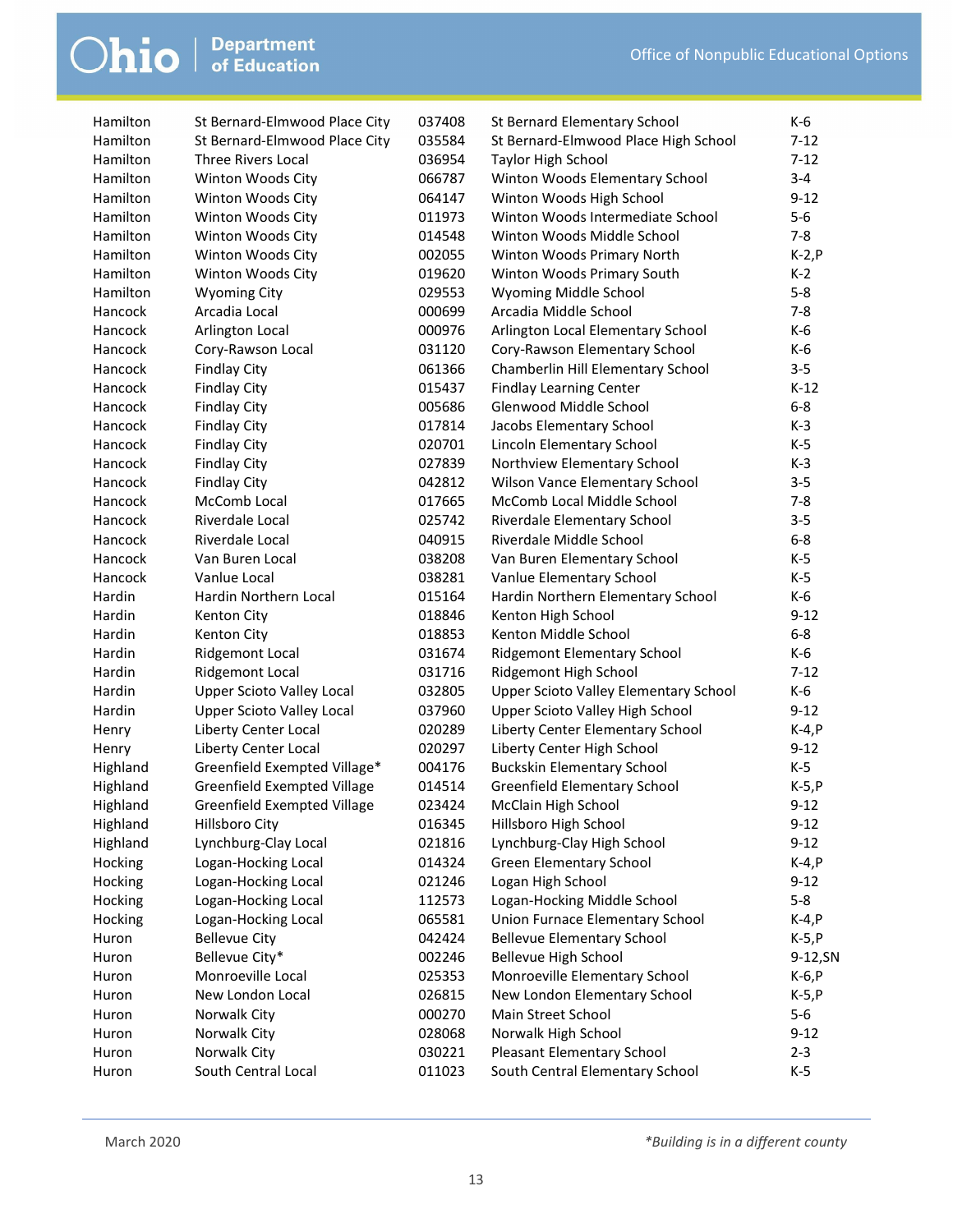| Huron     | <b>Willard City</b>             | 005439 | Willard Elementary School               | $K-5, P$ |
|-----------|---------------------------------|--------|-----------------------------------------|----------|
| Jackson   | Jackson City                    | 017756 | Jackson High School                     | 9-       |
|           |                                 |        |                                         | 12,PS,SN |
| Jackson   | Oak Hill Union Local            | 000124 | Oak Hill Elementary                     | K-5      |
| Jackson   | <b>Wellston City</b>            | 062786 | <b>Bundy Elementary School</b>          | $K-2, P$ |
| Jackson   | <b>Wellston City</b>            | 006809 | Wellston Intermediate School            | $3 - 5$  |
| Jefferson | <b>Buckeye Local</b>            | 111138 | Buckeye Local High School               | $9 - 12$ |
| Jefferson | <b>Buckeye Local</b>            | 003590 | <b>Buckeye North Elementary School</b>  | $K-6, P$ |
| Jefferson | <b>Buckeye Local</b>            | 042515 | <b>Buckeye South Elementary School</b>  | $K-6, P$ |
| Jefferson | <b>Buckeye Local</b>            | 000190 | <b>Buckeye West Elementary School</b>   | $K-6, P$ |
| Jefferson | <b>Edison Local</b>             | 035493 | Edison Jr. High School                  | $7 - 8$  |
| Jefferson | Indian Creek Local              | 041848 | Indian Creek High School                | $9 - 12$ |
| Jefferson | Indian Creek Local              | 014089 | Indian Creek Middle School Grades 5 & 6 | $4 - 6$  |
| Jefferson | Steubenville City               | 015180 | Harding Middle School                   | 5-8, SN  |
| Knox      | Danville Local                  | 008086 | Danville High School                    | $9 - 12$ |
| Knox      | East Knox Local                 | 009043 | East Knox Junior/Senior High School     | $7-12$   |
| Knox      | Mount Vernon City               | 007005 | Columbia Elementary School              | K-5      |
| Knox      | Mount Vernon City               | 061457 | Mount Vernon Middle School              | $6 - 8$  |
| Knox      | Mount Vernon City               | 061465 | Pleasant Street Elementary School       | $K-5, P$ |
| Knox      | Mount Vernon City               | 040477 | Twin Oak Elementary School              | K-5      |
| Lake      | <b>Fairport Harbor Exempted</b> | 011239 | Fairport Harding High School            | $6 - 12$ |
|           | Village                         |        |                                         |          |
| Lake      | <b>Fairport Harbor Exempted</b> | 023804 | <b>Mckinley Elementary School</b>       | $K-5$    |
|           | Village                         |        |                                         |          |
| Lake      | <b>Kirtland Local</b>           | 019208 | Kirtland Elementary School              | $K-5, P$ |
| Lake      | <b>Madison Local</b>            | 022038 | Madison Middle School                   | $6 - 8$  |
| Lake      | <b>Mentor Exempted Village</b>  | 043174 | Lake Elementary School                  | K-5      |
| Lake      | <b>Mentor Exempted Village</b>  | 061663 | <b>Orchard Hollow Elementary School</b> | $K-5$    |
| Lake      | Painesville City Local          | 005157 | Chestnut Elementary School              | $K-5$    |
| Lake      | Painesville City Local          | 017152 | Elm Street Elementary School            | $K-5$    |
| Lake      | Painesville City Local          | 015560 | Harvey High School                      | $7 - 12$ |
| Lake      | Painesville City Local          | 039099 | Heritage Middle School                  | $6-8$    |
| Lake      | Painesville City Local          | 019877 | Maple Elementary School                 | $K-5$    |
| Lake      | Riverside Local                 | 031989 | Riverside Jr/Sr High School             | 8-12, SN |
| Lake      | Wickliffe City                  | 020776 | Wickliffe Elementary School             | $K-4, P$ |
| Lake      | Wickliffe City                  | 041202 | Wickliffe High School                   | $9 - 12$ |
| Lake      | Willoughby-Eastlake City        | 009985 | <b>Edison Elementary School</b>         | $K-5$    |
| Lake      | Willoughby-Eastlake City        | 014175 | <b>Grant Elementary School</b>          | K-5      |
| Lake      | Willoughby-Eastlake City        | 027573 | North High School                       | $9 - 12$ |
| Lake      | Willoughby-Eastlake City        | 032904 | Royalview Elementary School             | $K-5, P$ |
| Lawrence  | Chesapeake Union Exempted       | 009373 | Chesapeake Middle School                | $5 - 8$  |
|           | Village                         |        |                                         |          |
| Lawrence  | Dawson-Bryant Local             | 008227 | Dawson-Bryant Middle School             | $6-8$    |
| Lawrence  | <b>Fairland Local</b>           | 011114 | Fairland High School                    | $9-12$   |
| Lawrence  | <b>Fairland Local</b>           | 000177 | Fairland West Elementary School         | $3 - 5$  |
| Lawrence  | Ironton City School District    | 017491 | Ironton High School                     | $9 - 12$ |
| Lawrence  | Ironton City School District    | 004713 | Ironton Middle School                   | $6-8$    |
| Lawrence  | Rock Hill Local                 | 146464 | Rock Hill Elementary School             | $K-5, P$ |
| Lawrence  | Rock Hill Local                 | 146480 | Rock Hill Sr High School                | $9 - 12$ |
| Lawrence  | South Point Local               | 033282 | South Point High School                 | $9-12$   |
| Lawrence  | South Point Local               | 033290 | South Point Middle School               | $6-8$    |
|           |                                 |        |                                         |          |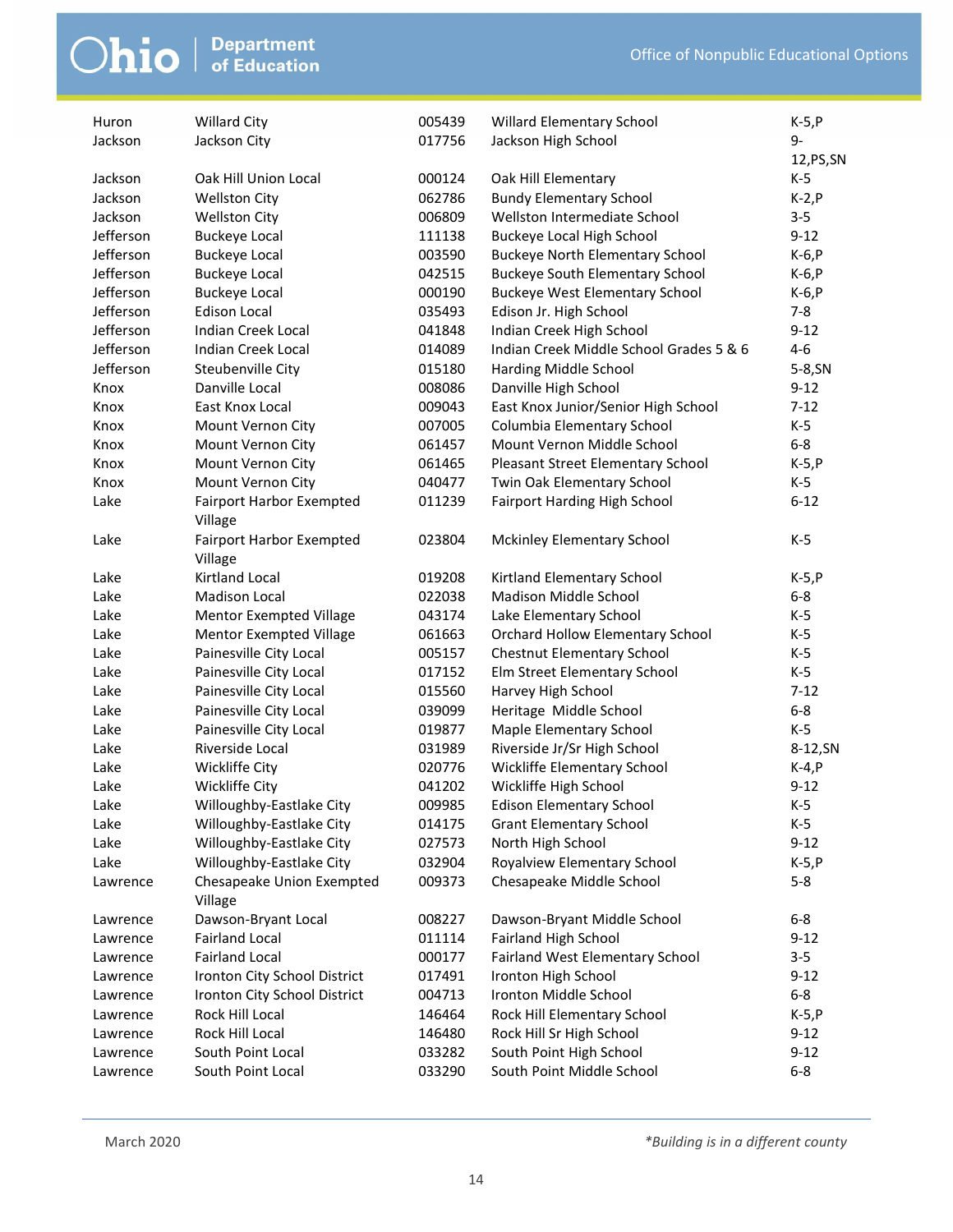| Lawrence | Symmes Valley Local        | 036749 | Symmes Valley High School               | $9 - 12$      |
|----------|----------------------------|--------|-----------------------------------------|---------------|
| Licking  | Heath City                 | 013078 | Garfield Elementary School              | $K-2$         |
| Licking  | Heath City                 | 121954 | Stevenson Elementary School             | $3 - 5$       |
| Licking  | Johnstown-Monroe Local     | 018481 | Johnstown High School                   | $9 - 12$      |
| Licking  | Lakewood Local             | 066472 | Jackson Intermediate                    | $P, 3-5$      |
| Licking  | Lakewood Local             | 019695 | Lakewood High School                    | $9 - 12$      |
| Licking  | Lakewood Local             | 019703 | Lakewood Middle School                  | $6-8$         |
| Licking  | Licking Heights Local      | 067868 | Central Middle School                   | $6 - 8$       |
| Licking  | Licking Heights Local      | 036467 | South Elementary                        | $K-4$         |
| Licking  | Licking Heights Local      | 018283 | West Elementary School                  | $K-4$         |
| Licking  | Licking Valley Local       | 022053 | Licking Valley Elementary School        | $K$ , 1-5, SN |
| Licking  | Newark City                | 012229 | Ben Franklin Elementary School          | $K-5$         |
| Licking  | Newark City                | 009213 | Heritage Middle School                  | $6-8$         |
| Licking  | Newark City                | 023572 | McGuffey Elementary School              | $K-5$         |
| Licking  | Newark City                | 027011 | Newark High School                      | $9 - 12$      |
| Licking  | Newark City                | 041657 | Wilson Middle School                    | $6-8$         |
| Licking  | North Fork Local           | 038042 | Utica High School                       | $9 - 12$      |
| Licking  | Southwest Licking Local    | 029363 | Pataskala Elementary School             | $2 - 3$       |
| Logan    | <b>Bellefontaine City</b>  | 002220 | <b>Bellefontaine High School</b>        | $9 - 12$      |
| Logan    | Benjamin Logan Local       | 002170 | Benjamin Logan Elementary School        | K-4           |
| Logan    | Indian Lake Local          | 017343 | Indian Lake High School                 | $9 - 12$      |
| Logan    | Riverside Local            | 031997 | Riverside High School                   | $7 - 12$      |
| Lorain   | Amherst Exempted Village   | 022871 | Marion L Steele High School             | $9 - 12$      |
| Lorain   | Amherst Exempted Village   | 030635 | Powers Elementary School                | $K-2, P$      |
| Lorain   | Avon Lake City             | 031211 | Redwood Elementary School               | K-4           |
| Lorain   | Avon Local                 | 000701 | Avon Heritage Elementary School         | $3 - 5$       |
| Lorain   | Clearview Local            | 038448 | Vincent Elementary School               | $K-4, P$      |
| Lorain   | Columbia Local             | 007021 | Columbia High School                    | $9 - 12$      |
| Lorain   | Elyria City Schools        | 007716 | Crestwood Elementary School             | $K-5$         |
| Lorain   | <b>Elyria City Schools</b> | 010751 | Eastern Heights Middle School           | $6 - 8$       |
| Lorain   | Elyria City Schools        | 010454 | Ely Elementary School                   | K-5           |
| Lorain   | Elyria City Schools        | 010462 | Elyria High School                      | $9 - 12$      |
| Lorain   | Elyria City Schools        | 012369 | Franklin Elementary School              | $K-5$         |
| Lorain   | <b>Elyria City Schools</b> | 023812 | Mckinley Elementary School              | $K-5$         |
| Lorain   | <b>Elyria City Schools</b> | 027979 | Northwood Middle School                 | $6-8$         |
| Lorain   | <b>Elyria City Schools</b> | 028340 | Oakwood Elementary School               | $1-5$         |
| Lorain   | Lorain City                | 019646 | Admiral King Elementary School          | $K-5, P$      |
| Lorain   | Lorain City                | 000676 | Frank Jacinto Elementary                | $K-5, P$      |
| Lorain   | Lorain City                | 012963 | Garfield Elementary School              | $K-5, P$      |
| Lorain   | Lorain City                | 000840 | General Johnnie Wilson Middle School    | $6 - 8$       |
| Lorain   | Lorain City                | 017509 | Hawthorne Elementary School             | $K-5$         |
| Lorain   | Lorain City                | 009222 | Helen Steiner Rice ES                   | $K-5, P$      |
| Lorain   | Lorain City                | 019851 | Larkmoor Elementary School              | $K-5, P$      |
| Lorain   | Lorain City                | 000841 | Longfellow Middle School                | $6-8$         |
| Lorain   | Lorain City                | 008309 | Lorain High School                      | $9 - 12$      |
| Lorain   | Lorain City                | 012335 | <b>New Beginnings</b>                   | $9 - 12$      |
| Lorain   | Lorain City                | 000348 | Palm Elementary School                  | $K-5, P$      |
| Lorain   | Lorain City                | 015734 | Southview Middle School                 | $6-8$         |
| Lorain   | Lorain City                | 021659 | <b>Stevan Dohanos Elementary School</b> | $K-5, P$      |
| Lorain   | Lorain City                | 009221 | Toni Wofford Morrison ES                | $K-5, P$      |
| Lorain   | Lorain City                | 039347 | Washington Elementary School            | $K-5, P$      |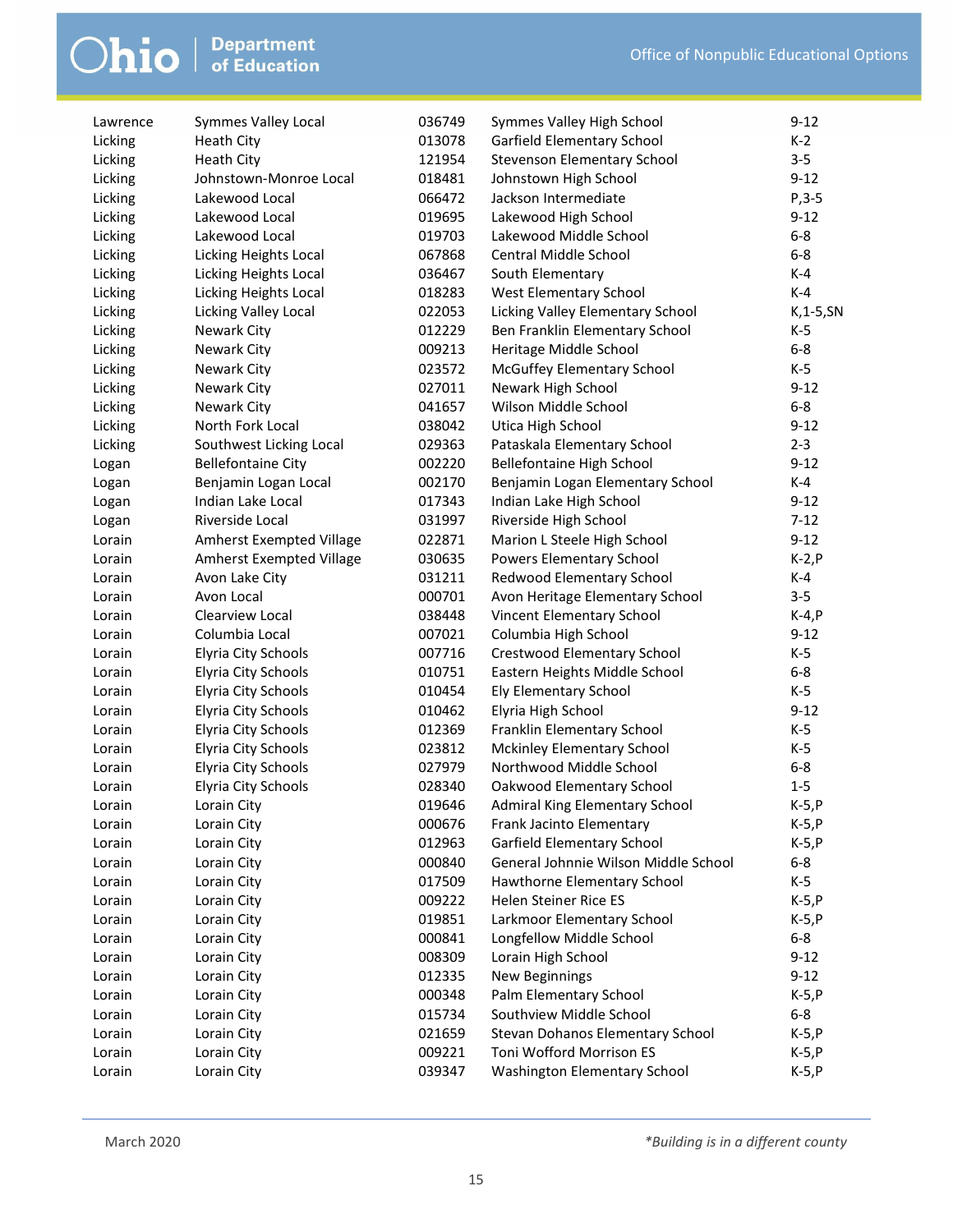| Lorain | Midview Local                 | 010198 | Midview East Intermediate School    | $5 - 6$   |
|--------|-------------------------------|--------|-------------------------------------|-----------|
| Lorain | <b>Oberlin City Schools</b>   | 009738 | Eastwood Elementary School          | $K-2$     |
| Lorain | Oberlin City Schools          | 028381 | Langston Middle School              | $6-8$     |
| Lorain | Oberlin City Schools          | 028399 | Oberlin High School                 | $9 - 12$  |
| Lorain | Sheffield-Sheffield Lake City | 001628 | Brookside Intermediate School       | $3 - 6$   |
| Lorain | Wellington Exempted Village   | 040881 | Westwood Elementary School          | $K-3$     |
| Lucas  | Anthony Wayne Local           | 039800 | Waterville Primary School           | $K-4$     |
| Lucas  | Anthony Wayne Local           | 041038 | Whitehouse Primary School           | $K-4$     |
| Lucas  | Oregon City                   | 014259 | Eisenhower Intermediate School      | $5-6$     |
| Lucas  | Oregon City                   | 018291 | Jerusalem Elementary School         | K-4       |
| Lucas  | Springfield Local             | 035477 | Springfield High School             | $9 - 12$  |
| Lucas  | Sylvania Schools              | 016444 | Hill View Elementary School         | K-5       |
| Lucas  | Sylvania Schools              | 036723 | Stranahan Elementary School         | $K-5$     |
| Lucas  | Sylvania Schools              | 036731 | Whiteford Elementary School         | $K-5, P$  |
| Lucas  | <b>Toledo City</b>            | 000968 | Arlington Elementary School         | K-8       |
| Lucas  | <b>Toledo City</b>            | 002758 | Birmingham Elementary School        | K-8       |
| Lucas  | <b>Toledo City</b>            | 003301 | Bowsher High School                 | $9 - 12$  |
| Lucas  | <b>Toledo City</b>            | 004358 | <b>Burroughs Elementary School</b>  | $K-8$     |
| Lucas  | <b>Toledo City</b>            | 007856 | <b>Byrnedale Elementary School</b>  | K-8       |
| Lucas  | <b>Toledo City</b>            | 006007 | Chase STEM Academy                  | K-8       |
| Lucas  | <b>Toledo City</b>            | 008441 | DeVeaux Elementary School           | K-8       |
| Lucas  | <b>Toledo City</b>            | 068478 | East Broadway Elementary School     | K-8       |
| Lucas  | <b>Toledo City</b>            | 000234 | Ella P. Stewart Academy for Girls   | $K-6, P$  |
| Lucas  | <b>Toledo City</b>            | 012922 | Garfield Elementary School          | K-8       |
| Lucas  | <b>Toledo City</b>            | 013599 | Glendale-Feilbach Elementary School | $K-8$     |
| Lucas  | <b>Toledo City</b>            | 013706 | <b>Glenwood Elementary School</b>   | $K-8$     |
| Lucas  | <b>Toledo City</b>            | 015636 | Hawkins Elementary School           | K-8       |
| Lucas  | Toledo City                   | 008262 | Jesup W. Scott High School          | $9 - 12$  |
| Lucas  | <b>Toledo City</b>            | 018523 | Jones Leadership Academy            | $7 - 12$  |
| Lucas  | <b>Toledo City</b>            | 018952 | Keyser Elementary School            | K-8       |
| Lucas  | <b>Toledo City</b>            | 019836 | Larchmont Elementary School         | K-8       |
| Lucas  | <b>Toledo City</b>            | 014936 | Leverette Elementary School         | $P$ , K-8 |
| Lucas  | <b>Toledo City</b>            | 021386 | Longfellow Elementary School        | K-8       |
| Lucas  | <b>Toledo City</b>            | 022970 | Marshall STEMM Academy              | K-8       |
| Lucas  | <b>Toledo City</b>            | 032441 | Martin Luther King Academy for Boys | $K-6, P$  |
|        |                               |        | <b>Elementary School</b>            |           |
| Lucas  | <b>Toledo City</b>            | 023648 | McKinley STEMM Academy              | $K-8$     |
| Lucas  | Toledo City                   | 023929 | <b>McTigue Elementary School</b>    | K-8       |
| Lucas  | <b>Toledo City</b>            | 026484 | Navarre Elementary School           | $P$ , K-8 |
| Lucas  | <b>Toledo City</b>            | 028258 | Oakdale Elementary School           | $K-8$     |
| Lucas  | <b>Toledo City</b>            | 028514 | Old Orchard Elementary School       | K-8       |
| Lucas  | <b>Toledo City</b>            | 028902 | Ottawa River Elementary School      | $K-8$     |
| Lucas  | <b>Toledo City</b>            | 029892 | Pickett Elementary School           | K-8       |
| Lucas  | <b>Toledo City</b>            | 031153 | Raymer Elementary School            | $K-8$     |
| Lucas  | <b>Toledo City</b>            | 031401 | Reynolds Elementary School          | $K-12, P$ |
| Lucas  | <b>Toledo City</b>            | 031955 | Riverside Elementary School         | $K-8$     |
| Lucas  | <b>Toledo City</b>            | 032102 | Robinson Elementary School          | $K-8$     |
| Lucas  | <b>Toledo City</b>            | 032276 | Rogers High School                  | $9 - 12$  |
| Lucas  | <b>Toledo City</b>            | 006056 | Rosa Parks Elementary School        | K-8       |
| Lucas  | <b>Toledo City</b>            | 034389 | Sherman Elementary School           | $K-8$     |
| Lucas  | <b>Toledo City</b>            | 035352 | Spring Elementary School            | K-8       |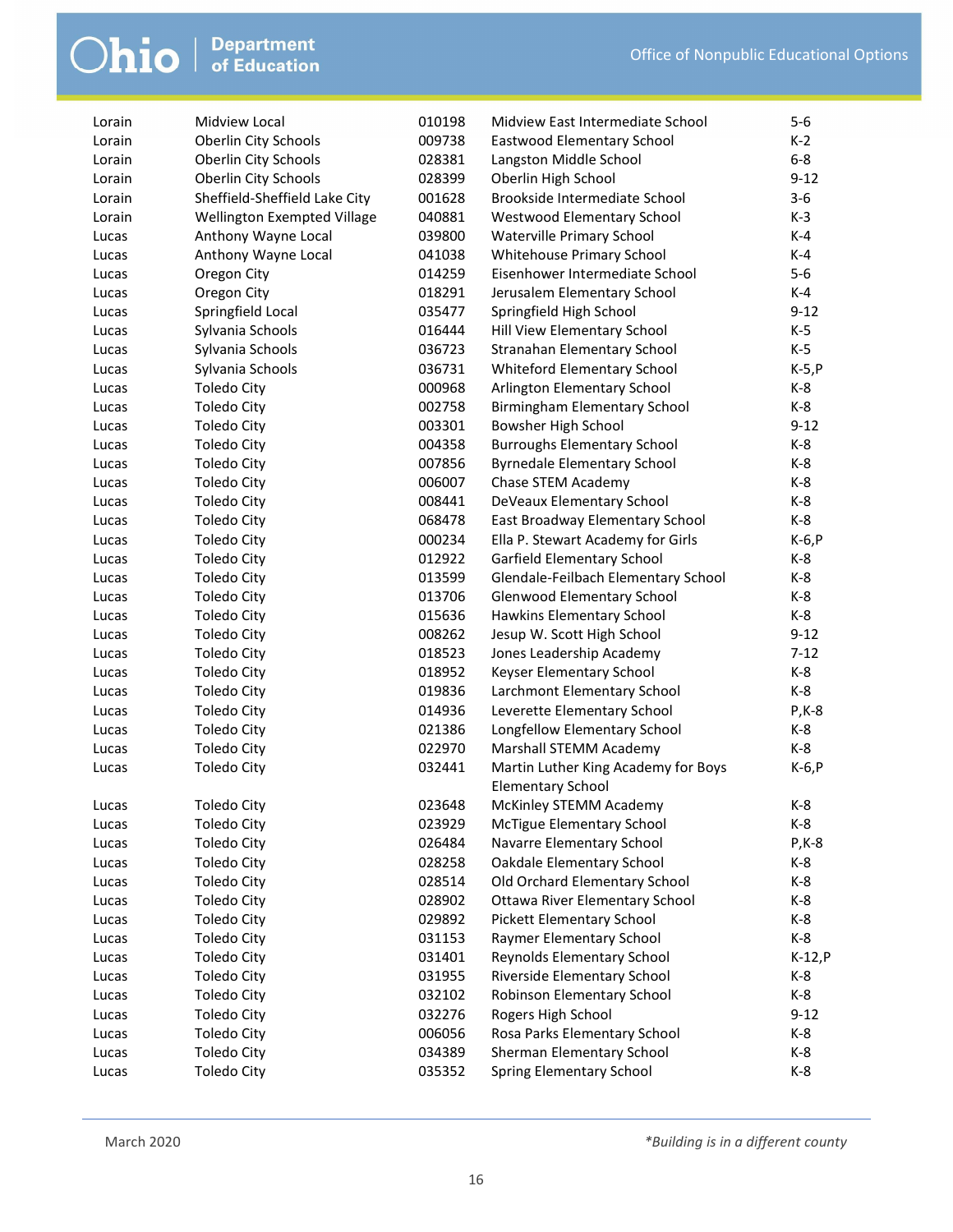|          |                                 | 035865 |                                               | $9 - 12$       |
|----------|---------------------------------|--------|-----------------------------------------------|----------------|
| Lucas    | <b>Toledo City</b>              | 038950 | <b>Start High School</b><br>Waite High School | $9 - 12$       |
| Lucas    | <b>Toledo City</b>              |        | Westfield/Robinson Achievement                |                |
| Lucas    | <b>Toledo City</b>              | 023291 |                                               | $K-12$         |
| Lucas    | <b>Toledo City</b>              | 041137 | Whittier Elementary School                    | K-8            |
| Lucas    | <b>Toledo City</b>              | 042150 | Woodward High School                          | $9 - 12$       |
| Lucas    | Washington Local                | 027946 | Greenwood Elementary School                   | K-6            |
| Lucas    | Washington Local                | 016006 | Hiawatha Elementary School                    | K-6            |
| Lucas    | Washington Local                | 017558 | Jackman Elementary School                     | K-6            |
| Lucas    | Washington Local                | 018127 | Jefferson Junior High School                  | $\overline{7}$ |
| Lucas    | Washington Local                | 024000 | Meadowvale Elementary School                  | $K-6$          |
| Lucas    | Washington Local                | 039438 | Washington Junior High School                 | 8              |
| Lucas    | Washington Local                | 040295 | Wernert Elementary School                     | K-6, P         |
| Lucas    | Washington Local                | 041046 | Whitmer High School                           | $9 - 12$       |
| Madison  | Jefferson Local                 | 017970 | Norwood Elementary School                     | $K-5, P$       |
| Madison  | Jonathan Alder Local            | 025270 | Monroe Elementary School                      | K-4            |
| Madison  | Jonathan Alder Local            | 030130 | Plain City Elementary School                  | $K-4, P$       |
| Madison  | London City                     | 005348 | London Middle School                          | $6-8$          |
| Mahoning | <b>Austintown Local Schools</b> | 028480 | Austintown Intermediate School                | $3 - 5$        |
| Mahoning | Boardman Local                  | 043364 | Boardman Center Intermediate School           | $4 - 6$        |
| Mahoning | Boardman Local                  | 003061 | Boardman High School                          | $9 - 12$       |
| Mahoning | Campbell City                   | 029579 | <b>Campbell Elementary School</b>             | K-7            |
| Mahoning | Lowellville Local               | 138040 | Lowellville Elementary School                 | K-6            |
| Mahoning | Lowellville Local               | 021683 | Lowellville High School                       | $7-12$         |
| Mahoning | Sebring Local                   | 024836 | <b>BL Miller Elementary School</b>            | K-6            |
| Mahoning | Sebring Local                   | 023879 | Mckinley High School                          | $7 - 12$       |
| Mahoning | Springfield Local               | 035451 | Springfield Intermediate Middle School        | $5-8$          |
| Mahoning | <b>Struthers City</b>           | 145870 | <b>Struthers Elementary School</b>            | $K-4$          |
| Mahoning | <b>Struthers City</b>           | 036301 | <b>Struthers High School</b>                  | $9 - 12$       |
| Mahoning | Youngstown City                 | 005850 | Chaney High                                   | $9 - 12$       |
| Mahoning | Youngstown City                 | 031138 | East High School                              | $9 - 12$       |
| Mahoning | Youngstown City                 | 015206 | Harding Elementary School                     | $P$ , K-8      |
| Mahoning | Youngstown City                 | 016806 | Kirkmere School                               | $P$ , K-8      |
| Mahoning | Youngstown City                 | 027599 | M L King Elementary School                    | $P$ , K-8      |
| Mahoning | Youngstown City                 | 004267 | Paul C Bunn Elementary School                 | $P$ , K-8      |
| Mahoning | Youngstown City                 | 011493 | Rayen Early College Middle School             | $5 - 8$        |
| Mahoning | Youngstown City                 | 036798 | <b>Taft Elementary School</b>                 | $P$ , K-8      |
| Mahoning | Youngstown City                 | 016805 | <b>Volney Rogers School</b>                   | P, K-8         |
| Mahoning | Youngstown City                 | 040436 | William Holmes McGuffey Elementary            | P,K-8          |
|          |                                 |        | School                                        |                |
| Mahoning | Youngstown City                 | 041467 | Williamson Elementary School                  | $P$ , K-8      |
| Mahoning | Youngstown City                 | 016804 | Wilson School                                 | P, K-8         |
| Mahoning | Youngstown City                 | 000520 | Youngstown Rayen Early College High           | $9 - 12$       |
|          |                                 |        | School                                        |                |
| Marion   | Elgin Local                     | 030825 | <b>Elgin Elementary School</b>                | $K-5$          |
| Marion   | <b>Marion City</b>              | 042861 | Benjamin Harrison Elementary School           | $K-5$          |
| Marion   | <b>Marion City</b>              | 039586 | George Washington Elementary School           | $K-5, P$       |
| Marion   | <b>Marion City</b>              | 015214 | Harding High School                           | $9-12$         |
| Marion   | <b>Marion City</b>              | 147611 | James A. Garfield Elementary School           | $K-5, P$       |
| Marion   | <b>Marion City</b>              | 034611 | Rutherford B. Hayes Elementary School         | K-5, P         |
| Marion   | <b>Marion City</b>              | 147603 | William H. Taft Elementary School             | K-5, P         |
| Marion   | <b>Marion City</b>              | 000352 | William McKinley Elementary School            | $K-5, P$       |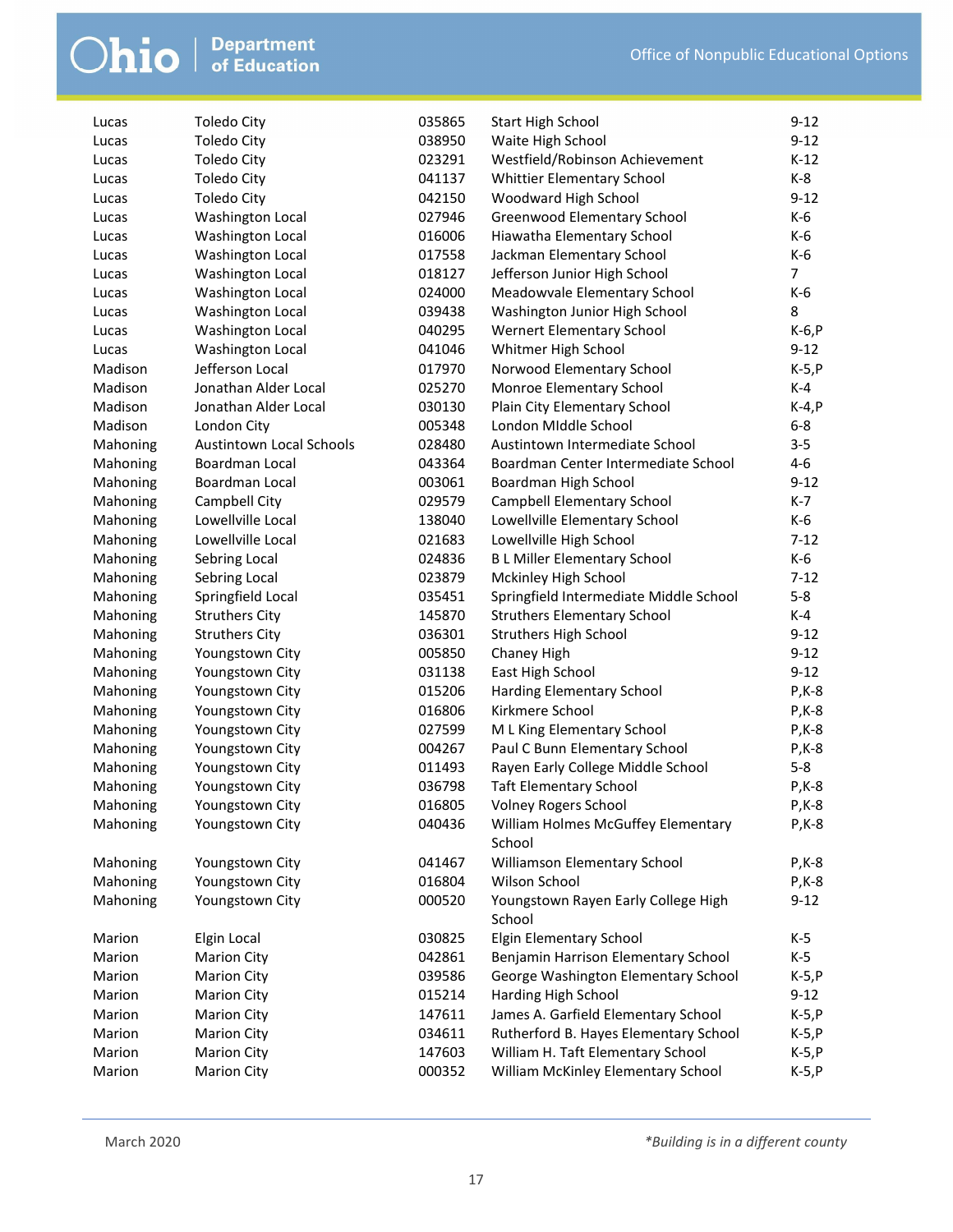| Marion     | <b>Pleasant Local</b>             | 030304 | Pleasant High School                                     | $9 - 12$   |
|------------|-----------------------------------|--------|----------------------------------------------------------|------------|
| Marion     | Ridgedale Local                   | 067819 | Ridgedale Elementary School                              | K-5        |
| Marion     | River Valley Local                | 038992 | Heritage Elementary School                               | K-5        |
| Medina     | Black River Local*                | 036384 | <b>Black River Education Center Elementary</b><br>School | $K-5, P$   |
| Medina     | <b>Brunswick City</b>             | 003970 | <b>Brunswick High School</b>                             | $9 - 12$   |
| Medina     | <b>Brunswick City</b>             | 071357 | <b>Brunswick Memorial Elementary School</b>              | K-5        |
| Medina     | <b>Brunswick City</b>             | 004481 | C R Towslee Elementary School                            | $K-5$      |
| Medina     | <b>Brunswick City</b>             | 017145 | Huntington Elementary School                             | $K-5$      |
| Medina     | <b>Brunswick City</b>             | 014001 | Walter Kidder Elementary School                          | $K-5$      |
| Medina     | <b>Buckeye Local</b>              | 004127 | <b>Buckeye High School</b>                               | 9-12, SN   |
| Medina     | <b>Buckeye Local</b>              | 065383 | Buckeye Junior High School                               | 7-8, SN    |
| Medina     | <b>Highland Local</b>             | 034132 | Sharon Elementary School                                 | $K-5$      |
| Medina     | Medina City SD                    | 011319 | Eliza Northrop Elementary                                | $K-5, P$   |
| Medina     | Medina City SD                    | 011707 | <b>Evolve Academy</b>                                    | $1 - 12$   |
| Medina     | Medina City SD                    | 012914 | Garfield Elementary School                               | $K-5$      |
| Meigs      | Eastern Local                     | 009571 | Eastern High School                                      | $9 - 12$   |
| Meigs      | Meigs Local                       | 024117 | Meigs High School                                        | $9 - 12$   |
| Meigs      | Meigs Local                       | 000105 | Meigs Intermediate School                                | $3 - 5$    |
| Meigs      | Southern Local                    | 035220 | Southern High School                                     | $9 - 12$   |
| Mercer     | Celina City                       | 005207 | Celina High School                                       | $9 - 12$   |
| Mercer     | Fort Recovery Local               | 040311 | Fort Recovery Elementary School                          | $K-5, P$   |
| Miami      | Bradford Exempted Village*        | 003368 | <b>Bradford Elementary School</b>                        | $K-5$      |
| Miami      | Bradford Exempted Village*        | 003376 | <b>Bradford High School</b>                              | $6 - 12$   |
| Miami      | Covington Exempted Village        | 007526 | Covington Elementary School                              | $K-6, P$   |
| Miami      | Covington Exempted Village        | 007534 | Covington High School                                    | $9 - 12$   |
| Miami      | Covington Exempted Village        | 066282 | Covington Junior High School                             | $7 - 8$    |
| Miami      | Milton-Union Exempted Village     | 024992 | Milton-Union Elementary School                           | $K-5$      |
| Miami      | Milton-Union Exempted Village     | 024984 | Milton-Union High School                                 | $9 - 12$   |
| Miami      | Newton Local                      | 027169 | Newton High School                                       | $7 - 12$   |
| Miami      | Piqua City                        | 030098 | Piqua High School                                        | $9 - 12$   |
| Miami      | Piqua City                        | 035428 | Springcreek Primary Elementary School                    | $K-3$      |
| Miami      | Piqua City                        | 016089 | Washington Primary Elementary School                     | $K-3$      |
| Miami      | <b>Tipp City Exempted Village</b> | 003707 | <b>Broadway Elementary School</b>                        | $2 - 3$    |
| Miami      | Tipp City Exempted Village        | 066464 | Tippecanoe Middle School                                 | $6 - 8$    |
| Miami      | <b>Troy City</b>                  | 007294 | Cookson Elementary School                                | $K-5$      |
| Miami      | <b>Troy City</b>                  | 011924 | <b>Forest Elementary School</b>                          | $K-5$      |
| Miami      | <b>Troy City</b>                  | 015990 | <b>Heywood Elementary School</b>                         | K-5        |
| Monroe     | Switzerland of Ohio Local         | 001875 | <b>Beallsville Elementary School</b>                     | $K-6, P$   |
| Monroe     | Switzerland of Ohio Local         | 001883 | <b>Beallsville High School</b>                           | $7-12, PS$ |
| Monroe     | Switzerland of Ohio Local         | 042085 | Monroe Central High School                               | $9 - 12$   |
| Monroe     | Switzerland of Ohio Local*        | 030643 | Powhatan Elementary School                               | $P$ , K-8  |
| Monroe     | Switzerland of Ohio Local         | 031856 | River High School                                        | $9-12$     |
| Monroe     | Switzerland of Ohio Local         | 034678 | Skyvue Elementary School                                 | $P$ , K-8  |
| Monroe     | Switzerland of Ohio Local         | 042077 | Woodsfield Elementary School                             | K-8        |
| Montgomery | Centerville City                  | 040196 | Weller Elementary School                                 | $2 - 5$    |
| Montgomery | Dayton City                       | 002196 | Belle Haven PreK-6 School                                | $P$ , K-8  |
| Montgomery | Dayton City                       | 002303 | Belmont High School                                      | $7 - 12$   |
| Montgomery | Dayton City                       | 000884 | Charity Adams Earley Girls Academy                       | K-8        |
| Montgomery | Dayton City                       | 006643 | Cleveland PreK-6 School                                  | $K-6, P$   |
| Montgomery | Dayton City                       | 066795 | David H. Ponitz Career Technology Center                 | $9 - 12$   |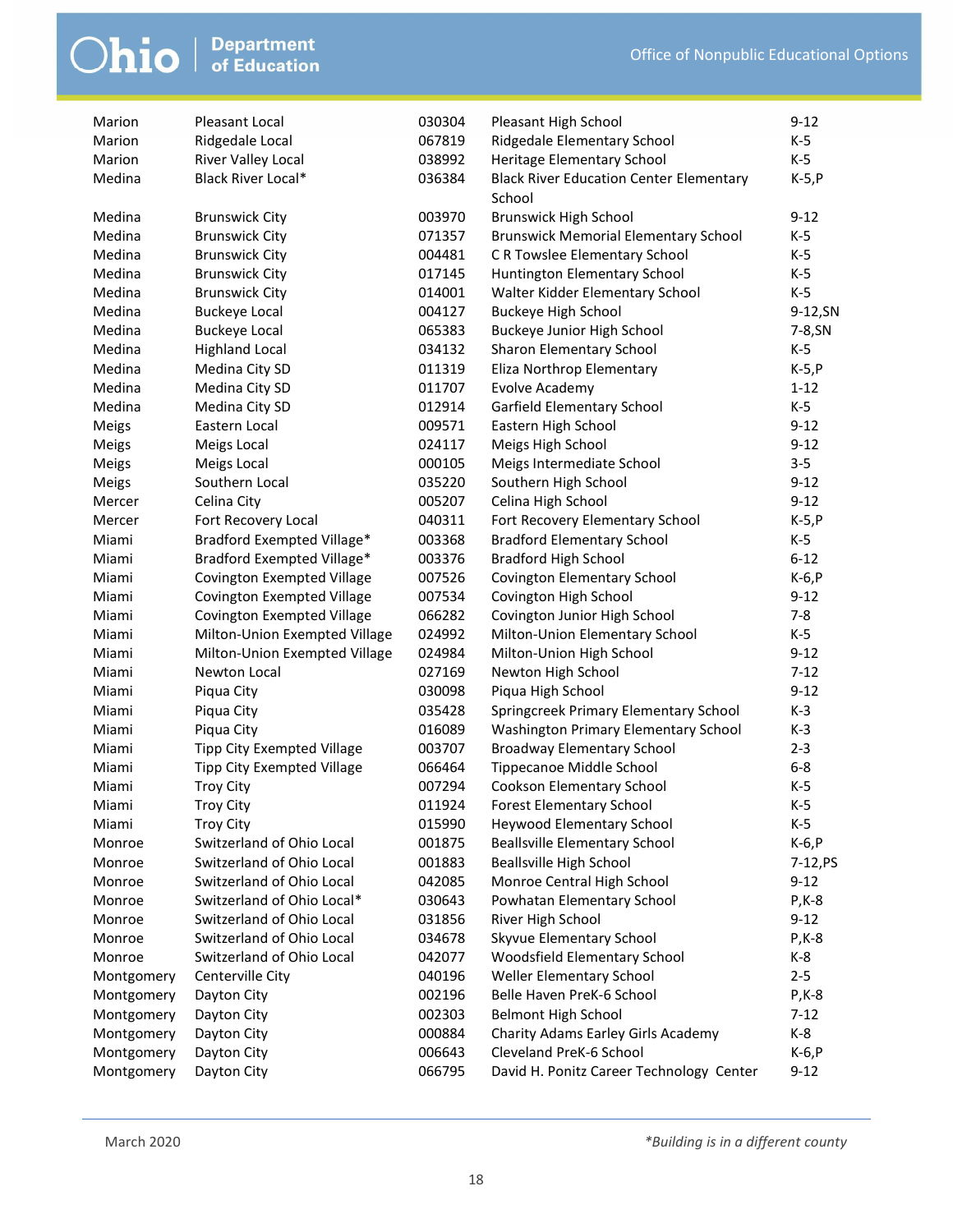| Montgomery | Dayton City                          | 021394 | Dayton Digital Academy                 | $K, 1$ -<br>12, PS, UN |
|------------|--------------------------------------|--------|----------------------------------------|------------------------|
|            |                                      |        |                                        | G                      |
| Montgomery | Dayton City                          | 008821 | Dunbar Early College High School       | $9 - 12$               |
| Montgomery | Dayton City                          | 009647 | Eastmont Park PreK-6 School            | $K-6, P$               |
| Montgomery | Dayton City                          | 010033 | Edison PreK-6 School                   | P, K-8                 |
| Montgomery | Dayton City                          | 038257 | Edwin Joel Brown Middle School         | $P$ , K-8              |
| Montgomery | Dayton City                          | 011262 | Fairview PreK-6 School                 | $K-6, P$               |
| Montgomery | Dayton City                          | 016840 | Horace Mann PreK-6 School              | $P$ , K-8              |
| Montgomery | Dayton City                          | 018671 | Kemp PreK-6 School                     | $K-6, P$               |
| Montgomery | Dayton City                          | 040121 | Kiser PreK-6 School                    | $P$ , K-8              |
| Montgomery | Dayton City                          | 004952 | Louise Troy PreK-6 School              | $K-6, P$               |
| Montgomery | Dayton City                          | 023986 | Meadowdale High School                 | $7 - 12$               |
| Montgomery | Dayton City                          | 012112 | River's Edge Montessori PreK-6 School  | $K-6$                  |
| Montgomery | Dayton City                          | 010811 | Ruskin PreK-6 School                   | $P$ , K-8              |
| Montgomery | Dayton City                          | 006841 | Thurgood Marshall High School          | $9 - 12$               |
| Montgomery | Dayton City                          | 023978 | Valerie PreK-6 School                  | $K-6, P$               |
| Montgomery | Dayton City                          | 018119 | Westwood PreK-6 School                 | $P$ , K-8              |
| Montgomery | Dayton City                          | 041921 | Wogaman Middle School                  | $7 - 8$                |
| Montgomery | Dayton City                          | 133603 | World of Wonder PreK-6 School          | $P$ , K-8              |
| Montgomery | Dayton City                          | 028795 | Wright Brothers Middle School          | $6 - 8$                |
| Montgomery | <b>Huber Heights City</b>            | 040048 | Wayne High School                      | $9 - 12$               |
| Montgomery | Huber Heights City                   | 066837 | Weisenborn Junior High                 | $7 - 8$                |
| Montgomery | Jefferson Township Local             | 002824 | <b>Blairwood Elementary School</b>     | $K-6$                  |
| Montgomery | Jefferson Township Local             | 018150 | Jefferson High School                  | $7 - 12$               |
| Montgomery | Mad River Local                      | 003442 | <b>Brantwood Elementary School</b>     | $K-4$                  |
| Montgomery | Mad River Local                      | 043398 | Mad River Middle School                | $7 - 8$                |
| Montgomery | Mad River Local                      | 021931 | Spinning Hills Middle School (5-6)     | $5-6$                  |
| Montgomery | Mad River Local                      | 035956 | Stebbins High School                   | $9 - 12$               |
| Montgomery | Mad River Local                      | 015461 | Virginia Stevenson Elementary School   | $K-4$                  |
| Montgomery | Miamisburg City                      | 001776 | <b>Bauer Elementary School</b>         | $K-5$                  |
| Montgomery | Miamisburg City                      | 019034 | Kinder Elementary School               | $K-5$                  |
| Montgomery | Miamisburg City                      | 022905 | Mark Twain Elementary School           | $K-5$                  |
| Montgomery | Miamisburg City                      | 025668 | Mound Elementary School                | $K-5$                  |
| Montgomery | New Lebanon Local School<br>District | 026773 | Dixie Elementary School                | $K-4$                  |
| Montgomery | Northmont City                       | 061507 | Northwood Elementary School            | $2 - 6$                |
| Montgomery | Northmont City                       | 037754 | <b>Union Elementary School</b>         | $2 - 6$                |
| Montgomery | Northridge Local                     | 013995 | ESTHER DENNIS MIDDLE SCHOOL            | $4 - 6$                |
| Montgomery | Northridge Local                     | 025577 | Morrison Elementary School             | $1 - 3$                |
| Montgomery | Northridge Local                     | 027763 | Northridge High School                 | $7 - 12$               |
| Montgomery | Trotwood-Madison City                | 009224 | <b>Madison Park Elementary</b>         | $2 - 3$                |
| Montgomery | Trotwood-Madison City                | 028571 | Trotwood-Madison Early Learning Center | $K-1, P$               |
| Montgomery | Trotwood-Madison City                | 022186 | Trotwood-Madison High School           | $9 - 12$               |
| Montgomery | Trotwood-Madison City                | 013957 | Trotwood-Madison Middle School         | $6 - 8$                |
| Montgomery | Trotwood-Madison City                | 013322 | Westbrooke Village                     | $3 - 5$                |
| Montgomery | Vandalia-Butler City                 | 008375 | Demmitt Elementary School              | $K-3, P$               |
| Montgomery | Vandalia-Butler City                 | 025619 | Morton Middle School                   | $6 - 8$                |
| Montgomery | West Carrollton City                 | 038588 | West Carrollton High School            | $9 - 12$               |
| Montgomery | West Carrollton City                 | 038596 | West Carrollton Middle School          | $6-8$                  |
| Morgan     | Morgan Local                         | 025544 | Morgan High School                     | $9 - 12$               |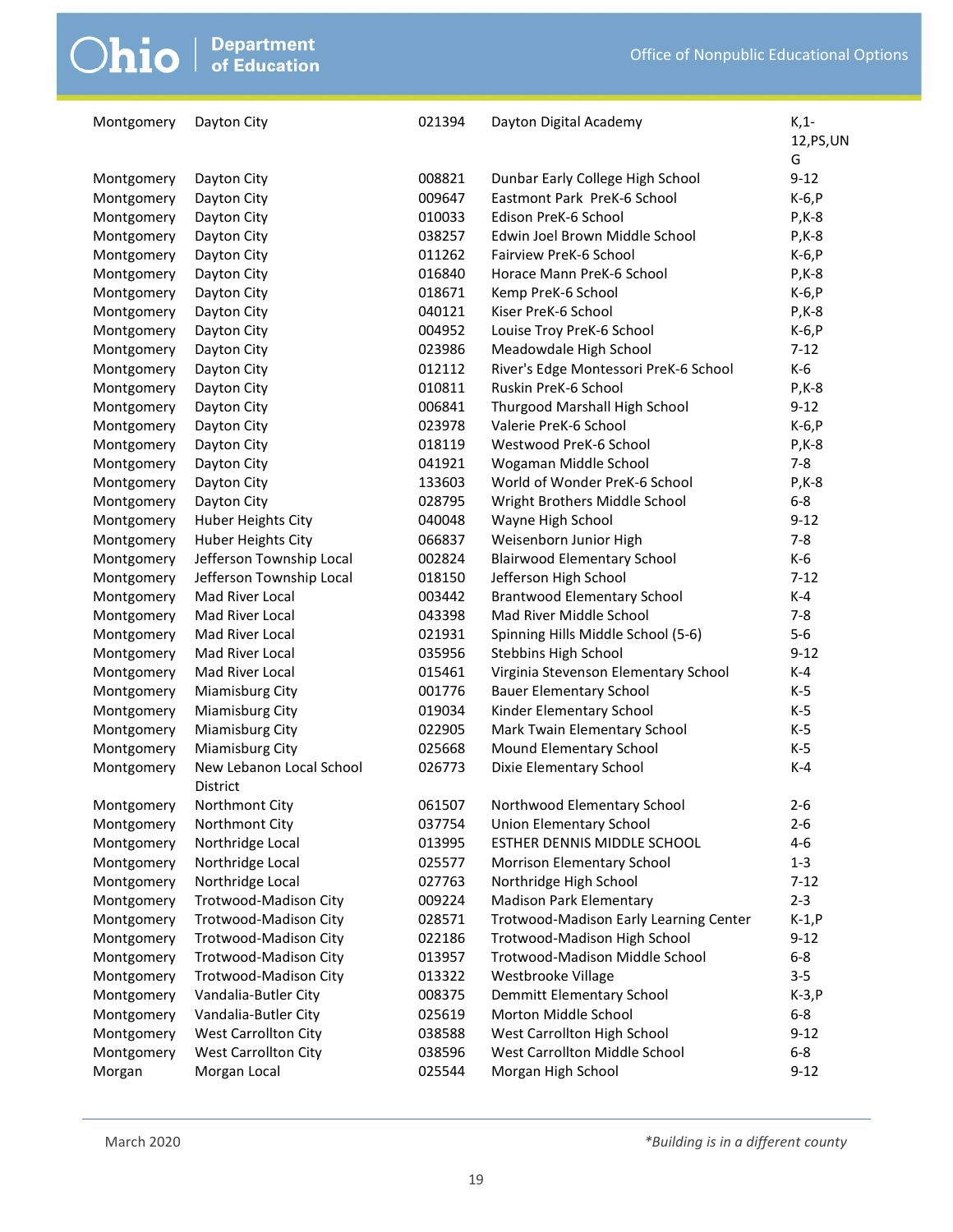| Morrow    | Cardington-Lincoln Local         | 004879 | Cardington-Lincoln Elementary School   | $K-4, P$ |
|-----------|----------------------------------|--------|----------------------------------------|----------|
| Morrow    | <b>Highland Local</b>            | 089649 | Highland Elementary School             | $K-5$    |
| Morrow    | <b>Highland Local</b>            | 016162 | <b>Highland High School</b>            | $9 - 12$ |
| Morrow    | Mount Gilead Exempted Village    | 025791 | Park Avenue Elementary School          | $K-5, P$ |
| Morrow    | Northmor Local                   | 017269 | Northmor Elementary School             | $K-6, P$ |
| Muskingum | East Muskingum Local             | 067835 | East Muskingum Middle School           | $6 - 8$  |
| Muskingum | East Muskingum Local             | 013656 | John Glenn High School                 | $9 - 12$ |
| Muskingum | Franklin Local                   | 008839 | Duncan Falls Elementary School         | $K-5, P$ |
| Muskingum | Franklin Local                   | 008847 | Philo Junior High School               | $6 - 8$  |
| Muskingum | Franklin Local                   | 062224 | Roseville Elementary School            | K-6      |
| Muskingum | Maysville Local                  | 145352 | Maysville Elementary School            | $K-5$    |
| Muskingum | Maysville Local                  | 062232 | Maysville Middle School                | $6 - 8$  |
| Muskingum | Tri-Valley Local                 | 018069 | Dresden Elementary School              | $K-6$    |
| Muskingum | Tri-Valley Local                 | 037515 | Tri-Valley High School                 | $9 - 12$ |
| Muskingum | Tri-Valley Local                 | 067322 | Tri-Valley Middle School               | $7 - 8$  |
| Muskingum | West Muskingum Local             | 008508 | West Muskingum Elementary School       | $K-4$    |
| Muskingum | West Muskingum Local             | 038836 | West Muskingum High School             | $9 - 12$ |
| Muskingum | Zanesville City                  | 025973 | John McIntire Elementary School        | $K-6, P$ |
| Muskingum | Zanesville City                  | 000831 | <b>National Road</b>                   | $K-6, P$ |
| Muskingum | Zanesville City                  | 041582 | Zane Grey Elementary School            | $K-6, P$ |
| Muskingum | Zanesville City                  | 032581 | Zanesville Middle School               | $7 - 8$  |
| Noble     | <b>Caldwell Exempted Village</b> | 004564 | Caldwell Elementary School             | $K-8$    |
| Noble     | Noble Local                      | 034314 | Shenandoah High School                 | $9 - 12$ |
| Ottawa    | Port Clinton City                | 030841 | Port Clinton High School               | $9 - 12$ |
| Ottawa    | Put-In-Bay Local                 | 030890 | Put-In-Bay Elementary School           | K-6      |
| Paulding  | Paulding Exempted Village        | 029454 | Paulding High School                   | $9 - 12$ |
| Paulding  | Paulding Exempted Village        | 029447 | Paulding Middle School                 | $6 - 8$  |
| Perry     | Crooksville Exempted Village     | 118331 | Crooksville Elementary School          | $K-4$    |
| Perry     | Crooksville Exempted Village     | 007823 | Crooksville High School                | $9 - 12$ |
| Perry     | New Lexington School District    | 064865 | New Lexington High School              | $9 - 12$ |
| Perry     | Northern Local                   | 034363 | Sheridan High School                   | $9 - 12$ |
| Perry     | Northern Local                   | 061598 | Sheridan Middle School                 | $6 - 8$  |
| Perry     | Northern Local                   | 037176 | Thornville Elementary School           | $K-5$    |
| Perry     | Southern Local                   | 118141 | Millcreek Elementary School            | $K-6, P$ |
| Perry     | Southern Local                   | 024851 | Miller High School                     | $7 - 12$ |
| Pickaway  | Circleville City                 | 006338 | Circleville Middle School              | $6 - 8$  |
| Pickaway  | Logan Elm Local                  | 029850 | Pickaway Elementary School             | $K-4$    |
| Pickaway  | <b>Teays Valley Local</b>        | 011943 | South Bloomfield Elementary            | $K-5, P$ |
| Pickaway  | <b>Teays Valley Local</b>        | 064188 | Teays Valley East Middle School        | $6 - 8$  |
| Pickaway  | <b>Teays Valley Local</b>        | 036962 | Teays Valley High School               | $9 - 12$ |
| Pickaway  | <b>Westfall Local</b>            | 146209 | <b>Westfall Elementary School</b>      | K-5      |
| Pike      | Eastern Local School District    | 009589 | Eastern High School                    | $9 - 12$ |
| Pike      | Eastern Local School District    | 146399 | Eastern Intermediate Elementary School | $3 - 5$  |
| Pike      | Scioto Valley Local              | 017897 | Jasper Elementary School               | $K-5$    |
| Pike      | <b>Waverly City</b>              | 039909 | Waverly High School                    | $9 - 12$ |
| Pike      | <b>Waverly City</b>              | 040410 | Waverly Intermediate School            | $3 - 5$  |
| Pike      | <b>Waverly City</b>              | 027425 | Waverly Junior High School             | $6 - 8$  |
| Pike      | Western Local                    | 029157 | Western Elementary School              | $4 - 6$  |
| Pike      | Western Local                    | 013298 | <b>Western Primary</b>                 | $K-3$    |
| Portage   | Crestwood Local                  | 000383 | Crestwood Intermediate School          | 3-5, UNG |
|           | Crestwood Local                  | 040485 | Crestwood Middle School                | $6 - 8$  |
| Portage   |                                  |        |                                        |          |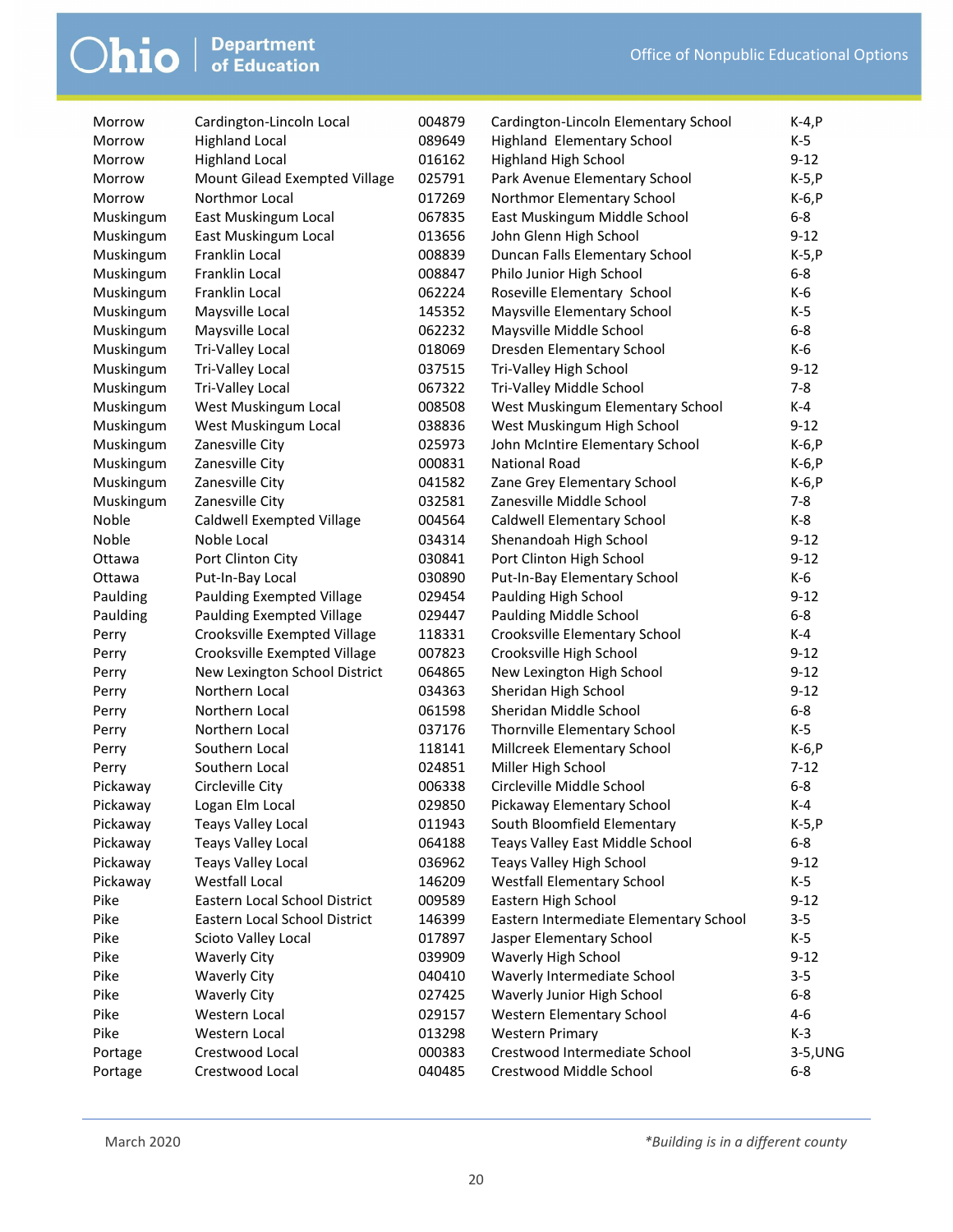| Portage  | <b>Field Local</b>          | 003616 | <b>Brimfield Elementary School</b>       | K-5      |
|----------|-----------------------------|--------|------------------------------------------|----------|
| Portage  | <b>Field Local</b>          | 011551 | Field High School                        | $9 - 12$ |
| Portage  | James A Garfield Local      | 013060 | James A Garfield Elementary School       | K-6      |
| Portage  | Kent City                   | 005504 | Davey Elementary School                  | $K-5, P$ |
| Portage  | Kent City                   | 016535 | Holden Elementary School                 | K-5      |
| Portage  | Kent City                   | 021311 | Longcoy Elementary School                | $K-5$    |
| Portage  | Kent City                   | 039032 | <b>Walls Elementary School</b>           | $K-5$    |
| Portage  | Ravenna City                | 003905 | Brown Middle School                      | $6 - 8$  |
| Portage  | Ravenna City                | 016147 | Carlin Elementary School                 | $1 - 5$  |
| Portage  | Ravenna City                | 031104 | Ravenna High School                      | $9 - 12$ |
| Portage  | Ravenna City                | 038786 | West Main Elementary School              | $1-5$    |
| Portage  | Ravenna City                | 038851 | West Park Elementary School              | K        |
| Portage  | Ravenna City                | 066514 | Willyard Elementary School               | $1-5$    |
| Portage  | Rootstown Local             | 032599 | Rootstown Elementary School              | $K-5$    |
| Portage  | Southeast Local             | 136788 | Southeast Intermediate Elementary School | $3 - 5$  |
| Portage  | Windham Exempted Village    | 022558 | Katherine Thomas Elementary School       | $K-4, P$ |
| Preble   | <b>National Trail Local</b> | 018002 | National Trail Elementary School         | K-4      |
| Preble   | Preble Shawnee Local        | 004630 | Camden Primary School                    | $K-3, P$ |
| Preble   | Preble Shawnee Local        | 034264 | Preble Shawnee High School/Junior High   | $7 - 12$ |
|          |                             |        | School                                   |          |
| Preble   | Tri-County North Local      | 020206 | Tri-County North Elementary School       | $K-4$    |
| Preble   | Twin Valley Community Local | 038513 | Twin Valley South Elementary School      | K-6      |
| Preble   | Twin Valley Community Local | 019810 | Twin Valley South Middle School          | $7 - 8$  |
| Putnam   | Continental Local           | 007278 | Continental Local High School            | $7 - 12$ |
| Richland | Clear Fork Valley Local     | 004390 | <b>Butler Elementary School</b>          | $K-5, P$ |
| Richland | Lucas Local                 | 021709 | Lucas Elementary School                  | $K-5, P$ |
| Richland | Madison Local               | 022152 | Madison South Elementary School          | $K-4, P$ |
| Richland | Madison Local               | 024646 | Mifflin Elementary School                | $K-4$    |
| Richland | Mansfield City              | 022301 | Mansfield Middle School                  | $7 - 8$  |
| Richland | Mansfield City              | 022483 | Mansfield Senior High School             | 9-12, SN |
| Richland | Mansfield City              | 030775 | Prospect Elementary School               | $K-3$    |
| Richland | Mansfield City              | 034405 | Sherman Elementary School                | $K-3$    |
| Richland | Mansfield City              | 041962 | Woodland Elementary School               | $K-3$    |
| Richland | Plymouth-Shiloh Local       | 030429 | Plymouth High School                     | $9 - 12$ |
| Richland | Shelby City                 | 001222 | Auburn Elementary School                 | K-4      |
| Richland | Shelby City                 | 034306 | Shelby High School                       | $9 - 12$ |
| Ross     | Adena Local                 | 000208 | Adena High School                        | $9 - 12$ |
| Ross     | Chillicothe City            | 006296 | Chillicothe High School                  | $9 - 12$ |
| Ross     | Chillicothe City            | 037234 | Chillicothe Intermediate School          | $3 - 6$  |
| Ross     | Chillicothe City            | 034736 | Chillicothe Middle School                | $7 - 8$  |
| Ross     | Chillicothe City            | 025841 | Chillicothe Primary School               | $K-2$    |
| Ross     | Huntington Local            | 017137 | Huntington Elementary School             | $K-4$    |
| Ross     | Huntington Local            | 017160 | Huntington High School                   | $9 - 12$ |
| Ross     | Huntington Local            | 137265 | Huntington Middle School                 | $5-8$    |
| Ross     | Southeastern Local          | 021295 | Southeastern Elementary School           | K-4      |
| Ross     | Southeastern Local          | 035204 | Southeastern High School                 | $9 - 12$ |
| Ross     | Union-Scioto Local          | 000231 | Unioto Elementary                        | $K-5, P$ |
| Ross     | Union-Scioto Local          | 065532 | Unioto Middle School                     | $6-8$    |
| Ross     | Zane Trace Local            | 005736 | Zane Trace Elementary School             | $K-4$    |
| Ross     | Zane Trace Local            | 042572 | Zane Trace High School                   | $9 - 12$ |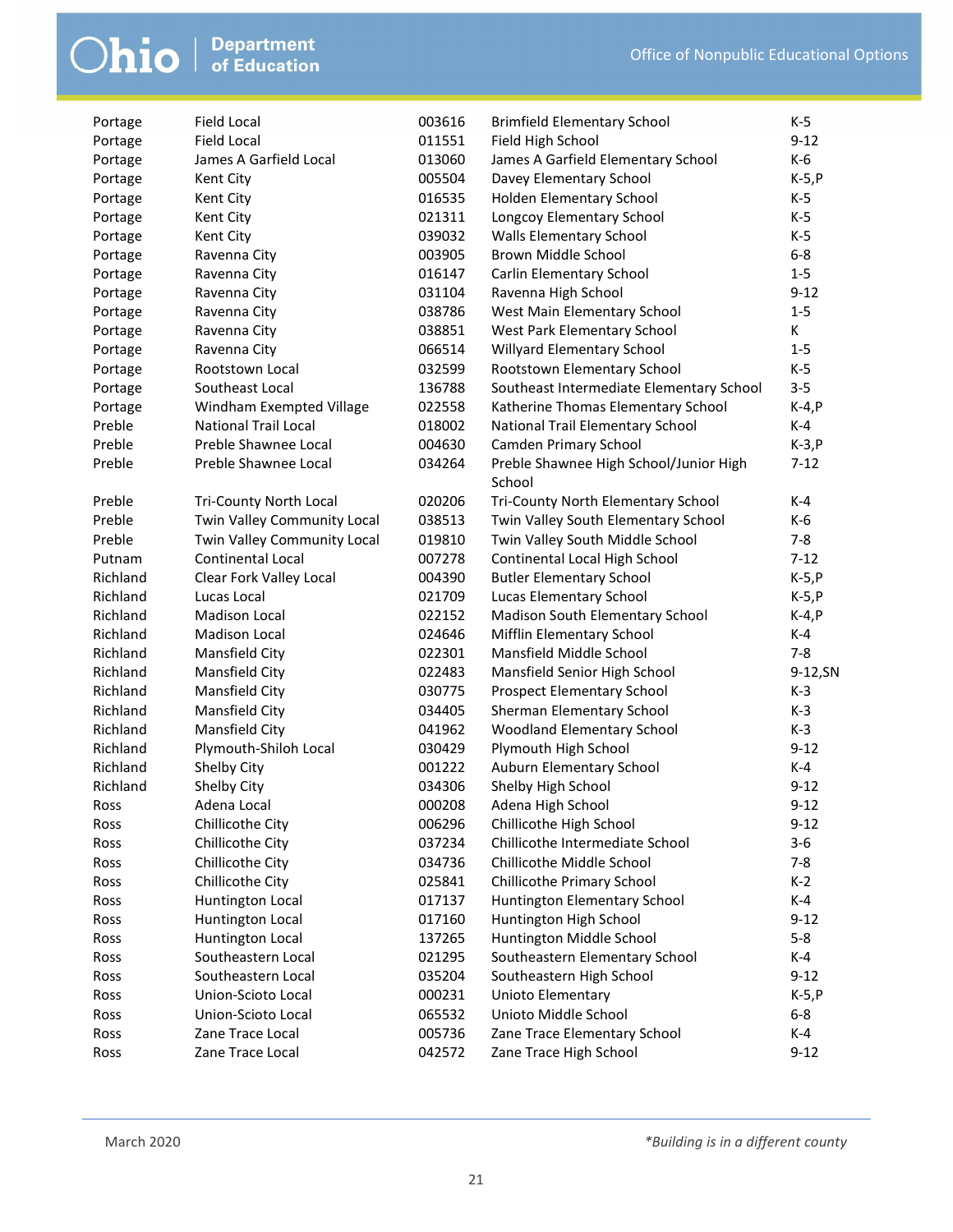| Sandusky     | Clyde-Green Springs Exempted<br>Village | 006791 | Clyde High School                                       | $9 - 12$  |
|--------------|-----------------------------------------|--------|---------------------------------------------------------|-----------|
| Sandusky     | <b>Fremont City</b>                     | 001172 | Atkinson Elementary School                              | K-5       |
| Sandusky     | <b>Fremont City</b>                     | 007815 | Croghan Elementary School                               | K-5       |
| Sandusky     | <b>Fremont City</b>                     | 012500 | Fremont Ross High School                                | $9 - 12$  |
| Sandusky     | <b>Fremont City</b>                     | 015701 | Hayes Elementary School                                 | K-5       |
| Sandusky     | <b>Fremont City</b>                     | 021774 | Lutz Elementary School                                  | K-5       |
| Sandusky     | <b>Fremont City</b>                     | 028852 | <b>Otis Elementary School</b>                           | K-5       |
| Sandusky     | <b>Fremont City</b>                     | 035733 | <b>Stamm Elementary School</b>                          | $K-5$     |
| Sandusky     | <b>Fremont City</b>                     | 039354 | Washington Elementary School                            | $K-5$     |
| Sandusky     | Lakota Local*                           | 019711 | Lakota Elementary School                                | $K-4$     |
| Sandusky     | Woodmore Local*                         | 042044 | Woodmore High School                                    | $9 - 12$  |
| Sandusky     | Woodmore Local*                         | 015151 | Woodmore Middle School                                  | $6-8$     |
| Scioto       | Clay Local                              | 032706 | Clay Elementary School                                  | $K-5, P$  |
| Scioto       | Clay Local                              | 006502 | Clay High School                                        | $9 - 12$  |
| Scioto       | Clay Local                              | 032938 | Clay Middle School                                      | $6-8$     |
| Scioto       | Green Local                             | 014373 | Green High School                                       | $7 - 12$  |
| Scioto       | Minford Local                           | 036517 | Minford Middle School                                   | 4-8       |
| Scioto       | New Boston Local                        | 028159 | Oak Intermediate Elementary School                      | $4 - 6$   |
| Scioto       | Northwest Local                         | 120279 | Northwest Elementary School                             | $K-5$     |
| Scioto       | Northwest Local                         | 027854 | Northwest High School                                   | $9 - 12$  |
| Scioto       | Northwest Local                         | 120261 | Northwest Middle School                                 | $6-8$     |
| Scioto       | Portsmouth City                         | 015198 | East Portsmouth Elementary                              | $K-6, P$  |
| Scioto       | Portsmouth City                         | 140350 | Portsmouth Elementary                                   | K-6, P    |
|              | Portsmouth City                         |        |                                                         | $7 - 12$  |
| Scioto       |                                         | 030569 | Portsmouth Junior High School/Portsmouth<br>High School |           |
| Scioto       | Valley Local                            | 038133 | Valley Middle School                                    | $5-8$     |
| Scioto       | Washington-Nile Local                   | 125773 | Portsmouth West Elementary School                       | K-4       |
| Scioto       | Washington-Nile Local                   | 030585 | Portsmouth West High School                             | $9 - 12$  |
| Seneca       | Fostoria City                           | 031757 | Fostoria Intermediate Elementary School                 | $3-6$     |
| Seneca       | Fostoria City*                          | 012039 | Fostoria Junior/Senior High School                      | $7 - 12$  |
| Seneca       | Hopewell-Loudon Local                   | 016808 | Hopewell-Loudon Local Elementary School                 | K-6       |
| Seneca       | Old Fort Local                          | 028498 | Old Fort Elementary School Bettsville<br>Campus         | K-6       |
| Seneca       | <b>Tiffin City</b>                      | 019331 | Krout 2-3 Elementary                                    | $2 - 3$   |
| Shelby       | Anna Local                              | 142331 | Anna Middle School                                      | $6 - 8$   |
| Shelby       | Fairlawn Local                          | 011155 | Fairlawn Elementary School                              | $K-5, P$  |
| Shelby       | Sidney City                             | 021337 | Longfellow Primary School                               | $K-2$     |
| Shelby       | Sidney City                             | 034561 | Sidney High School                                      | $9 - 12$  |
| Stark        | <b>Alliance City</b>                    | 145391 | Alliance Middle School                                  | $6 - 8$   |
| <b>Stark</b> | <b>Alliance City</b>                    | 145409 | Northside Intermediate School                           | $4 - 5$   |
| <b>Stark</b> | <b>Alliance City</b>                    | 029256 | Parkway Elementary School                               | $1 - 3$   |
| Stark        | <b>Alliance City</b>                    | 145417 | Rockhill Elementary School                              | $1 - 3$   |
| Stark        | Canton City                             | 000406 | Allen Elementary School                                 | $K-2, P$  |
| Stark        | Canton City                             | 041996 | Barbara F Schreiber Elementary School                   | $K-2, P$  |
| Stark        | Canton City                             | 002097 | <b>Belden Elementary School</b>                         | $3 - 5$   |
| Stark        | Canton City                             | 036194 | <b>Belle Stone Elementary School</b>                    | $K-2, P$  |
| <b>Stark</b> | Canton City                             | 010216 | Canton City Digital Academy                             | $7 - 12$  |
| Stark        | Canton City                             | 065508 | Canton Early College Academy at Crenshaw                | $6 - 8$   |
| Stark        | Canton City                             | 005124 | <b>Cedar Elementary School</b>                          | $3 - 5$   |
| Stark        | Canton City                             | 140152 | <b>Choices Alternative School</b>                       | $10 - 12$ |
|              |                                         |        |                                                         |           |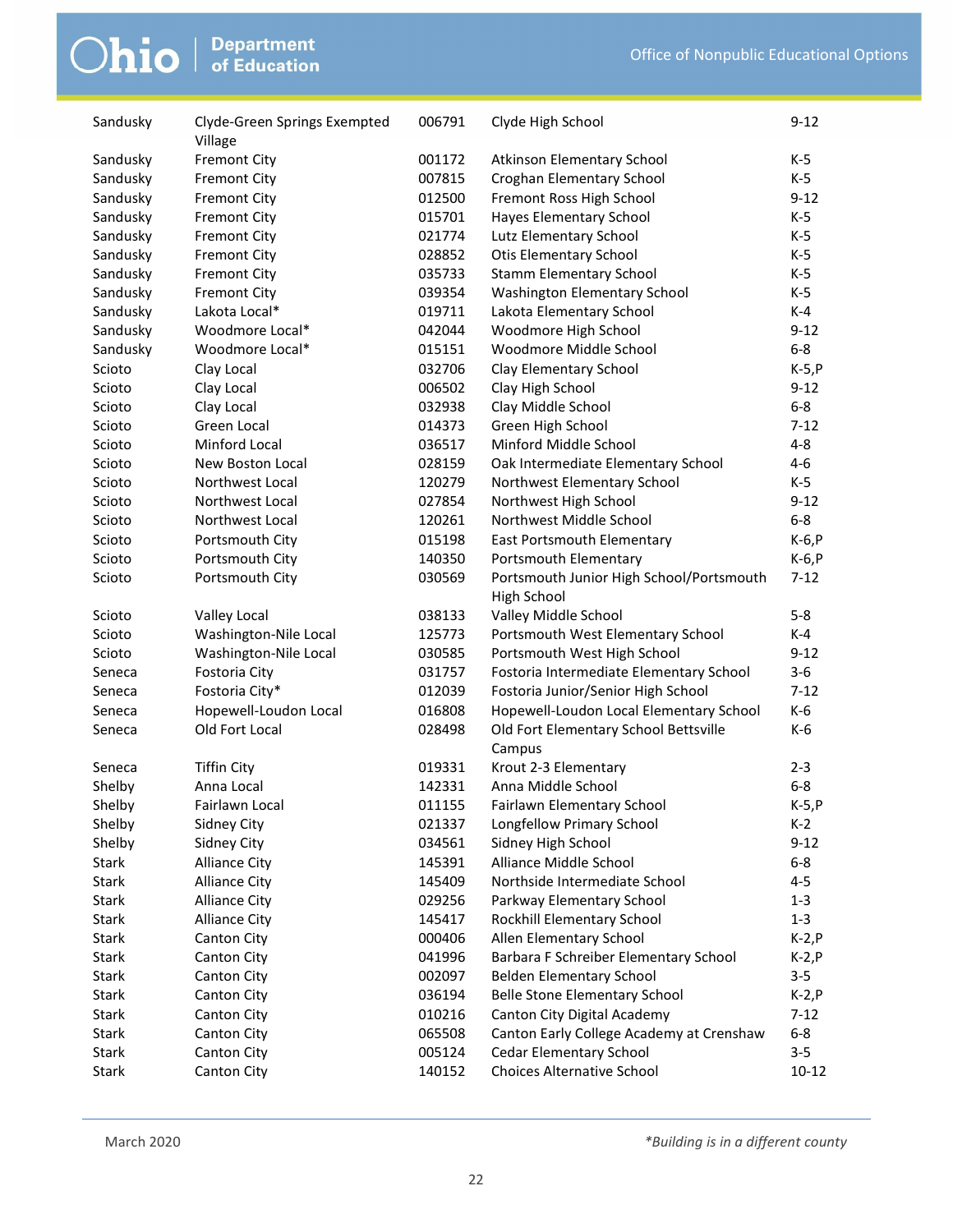| <b>Stark</b> | <b>Canton City</b>                     | 006379 | <b>Clarendon Elementary School</b>       | $3 - 5$  |
|--------------|----------------------------------------|--------|------------------------------------------|----------|
| <b>Stark</b> | Canton City                            | 008805 | Dueber Elementary School                 | $K-2, P$ |
| <b>Stark</b> | <b>Canton City</b>                     | 013409 | <b>Gibbs Elementary School</b>           | $3 - 5$  |
| Stark        | <b>Canton City</b>                     | 015123 | Harter Elementary School                 | $K-2, P$ |
| Stark        | <b>Canton City</b>                     | 015495 | Hartford Middle School                   | $6 - 8$  |
| Stark        | <b>Canton City</b>                     | 020123 | Lehman Middle School                     | $6-8$    |
| <b>Stark</b> | Canton City                            | 023150 | Mason Elementary School                  | $3 - 5$  |
| <b>Stark</b> | <b>Canton City</b>                     | 023531 | McGregor Elementary School               | $K-2, P$ |
| <b>Stark</b> | <b>Canton City</b>                     | 023846 | McKinley High School                     | $9 - 12$ |
| <b>Stark</b> | <b>Canton City</b>                     | 042259 | <b>Worley Elementary School</b>          | $K-2$    |
| Stark        | <b>Canton City</b>                     | 042549 | <b>Youtz Elementary School</b>           | $3 - 5$  |
| Stark        | <b>Fairless Local</b>                  | 009488 | <b>Fairless Elementary School</b>        | $K-5$    |
| Stark        | Marlington Local                       | 022947 | Marlington High School                   | $9 - 12$ |
| Stark        | <b>Massillon City</b>                  | 012245 | Franklin Elementary School               | $K-3, P$ |
| Stark        | <b>Massillon City</b>                  | 013896 | <b>Gorrell Elementary School</b>         | $K-3$    |
| Stark        | <b>Massillon City</b>                  | 000737 | Massillon Junior High School             | $7 - 8$  |
| Stark        | <b>Massillon City</b>                  | 039602 | Washington High School                   | $9 - 12$ |
| Stark        | North Canton City                      | 014605 | Greentown Intermediate School            | $3 - 5$  |
| Stark        | Northwest Local                        | 027862 | Northwest High School                    | $9 - 12$ |
| Stark        | Northwest Local                        | 004754 | W. S. Stinson Elementary School          | $3 - 5$  |
| <b>Stark</b> | Osnaburg Local                         | 008961 | East Canton High School                  | $9 - 12$ |
| <b>Stark</b> | Perry Local                            | 013268 | Genoa Elementary School                  | K-4      |
| <b>Stark</b> | Perry Local                            | 021253 | Lohr Elementary School                   | $K-4$    |
| Stark        | Perry Local                            | 029702 | Perry High School                        | $9 - 12$ |
| Stark        | Plain Local                            | 012401 | Frazer Elementary School                 | $K-4$    |
| Stark        | Plain Local                            | 008304 | Middlebranch Elementary School           | K-4      |
| Stark        | Plain Local                            | 024505 | Oakwood Middle School                    | $7 - 8$  |
| Stark        | Sandy Valley Local                     | 009968 | Sandy Valley Elementary School           | $K-5, P$ |
| <b>Stark</b> | Sandy Valley Local*                    | 033563 | Sandy Valley High School                 | $9 - 12$ |
| Summit       |                                        | 000363 | Akron Alternative Academy                | $9 - 12$ |
| Summit       | <b>Akron City</b><br><b>Akron City</b> | 001537 | <b>Barber Community Learning Center</b>  | K-6      |
| Summit       | Akron City                             | 004077 |                                          | $7 - 12$ |
| Summit       |                                        |        | <b>Buchtel High School</b>               |          |
|              | Akron City                             | 005074 | Case Community Learning Center           | K-5      |
| Summit       | <b>Akron City</b>                      | 007864 | <b>Crouse Community Learning Center</b>  | K-6      |
| Summit       | <b>Akron City</b>                      | 009498 | East Community Learning Center           | $7 - 12$ |
| Summit       | <b>Akron City</b>                      | 010272 | Ellet High School                        | $9 - 12$ |
| Summit       | Akron City                             | 011635 | Findley Community Learning Center        | $K-5$    |
| Summit       | <b>Akron City</b>                      | 011700 | Firestone Park Elementary School         | K-5      |
| Summit       | <b>Akron City</b>                      | 011932 | Forest Hill Community Learning Center    | $K-5$    |
| Summit       | Akron City                             | 013771 | <b>Glover Community Learning Center</b>  | K-5      |
| Summit       | Akron City                             | 015347 | Harris/Jackson Community Learning Center | K-5      |
| Summit       | <b>Akron City</b>                      | 015610 | <b>Hatton CLC</b>                        | $K-5$    |
| Summit       | Akron City                             | 009107 | Helen Arnold Community Learning Center   | K-6      |
| Summit       | <b>Akron City</b>                      | 016253 | Hill Community Learning Center           | K-6      |
| Summit       | <b>Akron City</b>                      | 017251 | Hyre Community Learning Center           | $6 - 8$  |
| Summit       | <b>Akron City</b>                      | 017459 | Innes Community Learning Center          | $6-8$    |
| Summit       | <b>Akron City</b>                      | 018259 | Jennings Community Learning Center       | $6 - 8$  |
| Summit       | Akron City                             | 013128 | Kenmore/Garfield High School             | $9 - 12$ |
| Summit       | <b>Akron City</b>                      | 019042 | King Elementary School                   | K-5      |
| Summit       | <b>Akron City</b>                      | 020115 | Leggett Community Learning Center        | $K-5$    |
| Summit       | Akron City                             | 021097 | Litchfield Middle School                 | $6 - 8$  |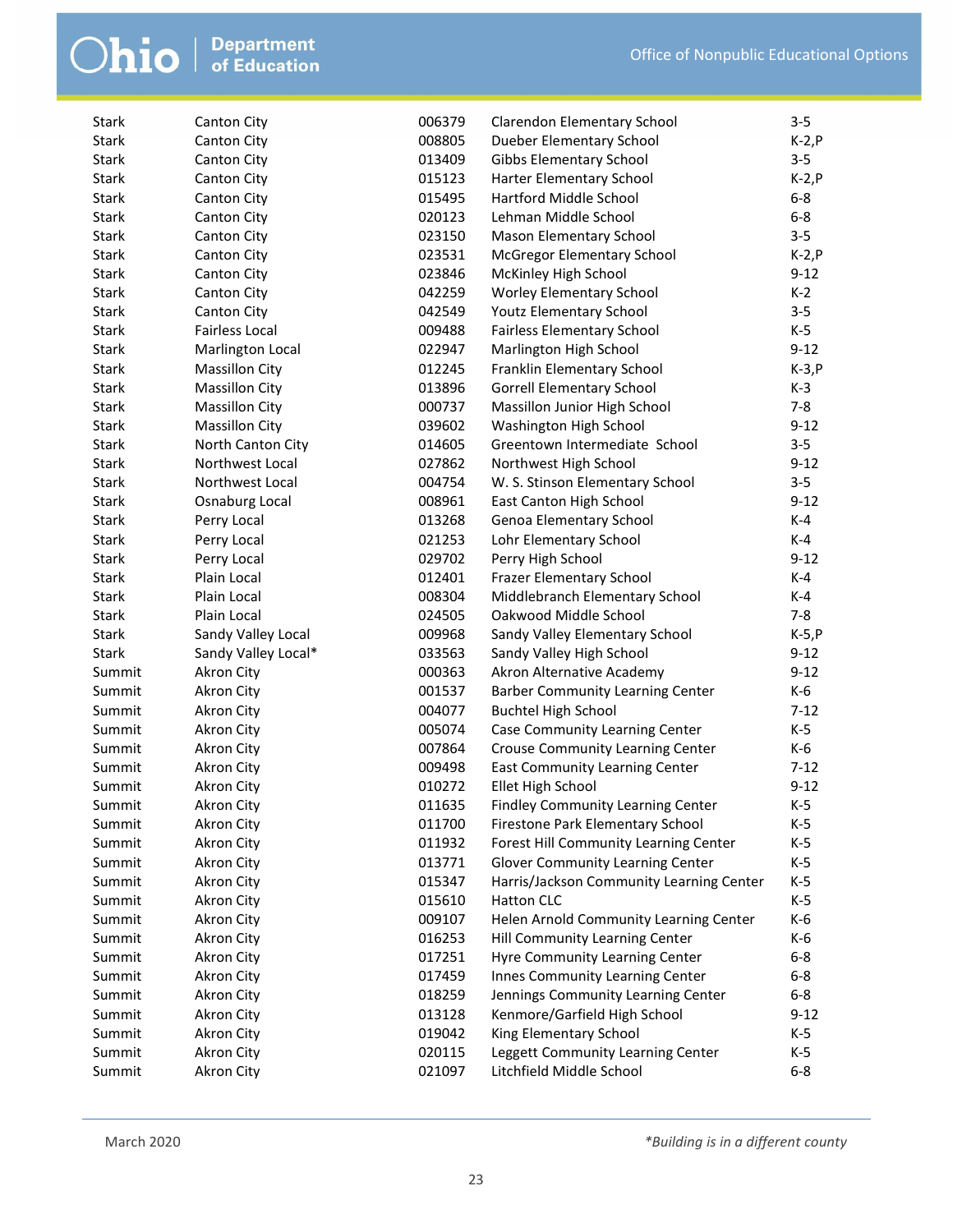| Summit   | <b>Akron City</b>             | 023135 | Mason Community Learning Center          | K-6       |
|----------|-------------------------------|--------|------------------------------------------|-----------|
| Summit   | <b>Akron City</b>             | 023382 | McEbright Community Learning Center      | K-5       |
| Summit   | <b>Akron City</b>             | 035048 | Miller-South Visual Performing Arts      | $4 - 8$   |
| Summit   | <b>Akron City</b>             | 027565 | North High School                        | $9 - 12$  |
| Summit   | Akron City                    | 029801 | Pfeiffer Elementary School               | $K-5$     |
| Summit   | <b>Akron City</b>             | 030536 | Portage Path Community Learning Center   | $K-5$     |
| Summit   | <b>Akron City</b>             | 031849 | <b>Ritzman Community Learning Center</b> | K-5       |
| Summit   | Akron City                    | 032110 | Robinson Community Learning Center       | K-6       |
| Summit   | <b>Akron City</b>             | 016188 | Sam Salem Community Learning Center      | K-5       |
| Summit   | <b>Akron City</b>             | 033746 | Schumacher Community Learning Cent       | K-6       |
| Summit   | Akron City                    | 033977 | Seiberling CLC                           | K-6       |
| Summit   | <b>Akron City</b>             | 038505 | Voris Community Learning Center          | $K-5$     |
| Summit   | <b>Barberton City</b>         | 001545 | <b>Barberton High School</b>             | $9-12$    |
| Summit   | Copley-Fairlawn City          | 015933 | Herberich Primary Elementary School      | $K-4, P$  |
| Summit   | Coventry Local                | 007286 | Coventry High School                     | $9 - 12$  |
| Summit   | Coventry Local                | 010702 | Coventry Middle School                   | $5-8$     |
| Summit   | Cuyahoga Falls City           | 007930 | Cuyahoga Falls High School               | $9 - 12$  |
| Summit   | Cuyahoga Falls City           | 010215 | Elizabeth Price Elementary School        | $K-5$     |
| Summit   | Cuyahoga Falls City           | 020644 | Lincoln Elementary School                | K-5       |
| Summit   | Cuyahoga Falls City           | 030700 | Preston Elementary School                | $K-5$     |
| Summit   | Cuyahoga Falls City           | 031476 | Richardson Elementary School             | $K-5$     |
| Summit   | Manchester Local              | 022418 | Manchester High School                   | $9 - 12$  |
| Summit   | Mogadore Local                | 138347 | Mogadore Junior High School              | $7 - 8$   |
| Summit   | Nordonia Hills City           | 020065 | Ledgeview Elementary School              | K-4       |
| Summit   | Norton City                   | 027995 | Norton High School                       | $9 - 12$  |
| Summit   | Springfield Local             | 032482 | Spring Hill Elementary                   | $K-3$     |
| Summit   | Springfield Local             | 042531 | Young Elementary School                  | $K-3, P$  |
| Summit   | Stow-Munroe Falls City School | 011767 | <b>Fishcreek Elementary School</b>       | K-4       |
|          | District                      |        |                                          |           |
| Summit   | Stow-Munroe Falls City School | 061291 | Kimpton Middle School                    | $7 - 8$   |
|          | District                      |        |                                          |           |
| Summit   | Stow-Munroe Falls City School | 098418 | Lakeview Elementary School               | $5-6$     |
|          | District                      |        |                                          |           |
| Summit   | Stow-Munroe Falls City School | 036210 | Stow-Munroe Falls High School            | $9 - 12$  |
|          | District                      |        |                                          |           |
| Summit   | <b>Tallmadge City</b>         | 008813 | Dunbar Elementary School                 | $K-2$     |
| Summit   | Tallmadge City                | 025965 | Munroe Elementary School                 | $3 - 5$   |
| Trumbull | Brookfield Local              | 007906 | <b>Brookfield Elementary School</b>      | K-4       |
| Trumbull | Champion Local                | 005819 | Champion High School                     | $9 - 12$  |
| Trumbull | Liberty Local                 | 020388 | Liberty High School                      | $9-12$    |
| Trumbull | Lordstown Local               | 021469 | Lordstown Elementary School              | K-6       |
| Trumbull | Lordstown Local               | 021477 | Lordstown High School                    | $7-12$    |
| Trumbull | Mathews Local                 | 001461 | <b>Baker Elementary School</b>           | $3-6$     |
| Trumbull | Mathews Local                 | 026500 | Mathews Junior High School               | 7-8       |
| Trumbull | Newton Falls Exempted Village | 000950 | Newton Falls Elementary School           | $K-3$     |
| Trumbull | Newton Falls Exempted Village | 064725 | Newton Falls Junior High School          | $6-8$     |
| Trumbull | Niles City                    | 023838 | McKinley High School                     | $9 - 12$  |
| Trumbull | Niles City                    | 010074 | Niles Middle School                      | $6-8$     |
| Trumbull | <b>Warren City</b>            | 009112 | Jefferson PK-8 School                    | $P$ , K-8 |
| Trumbull | <b>Warren City</b>            | 009108 | Lincoln PK-8 School                      | $P$ , K-8 |
| Trumbull | <b>Warren City</b>            | 009113 | McGuffey PK-8 School                     | $P$ , K-8 |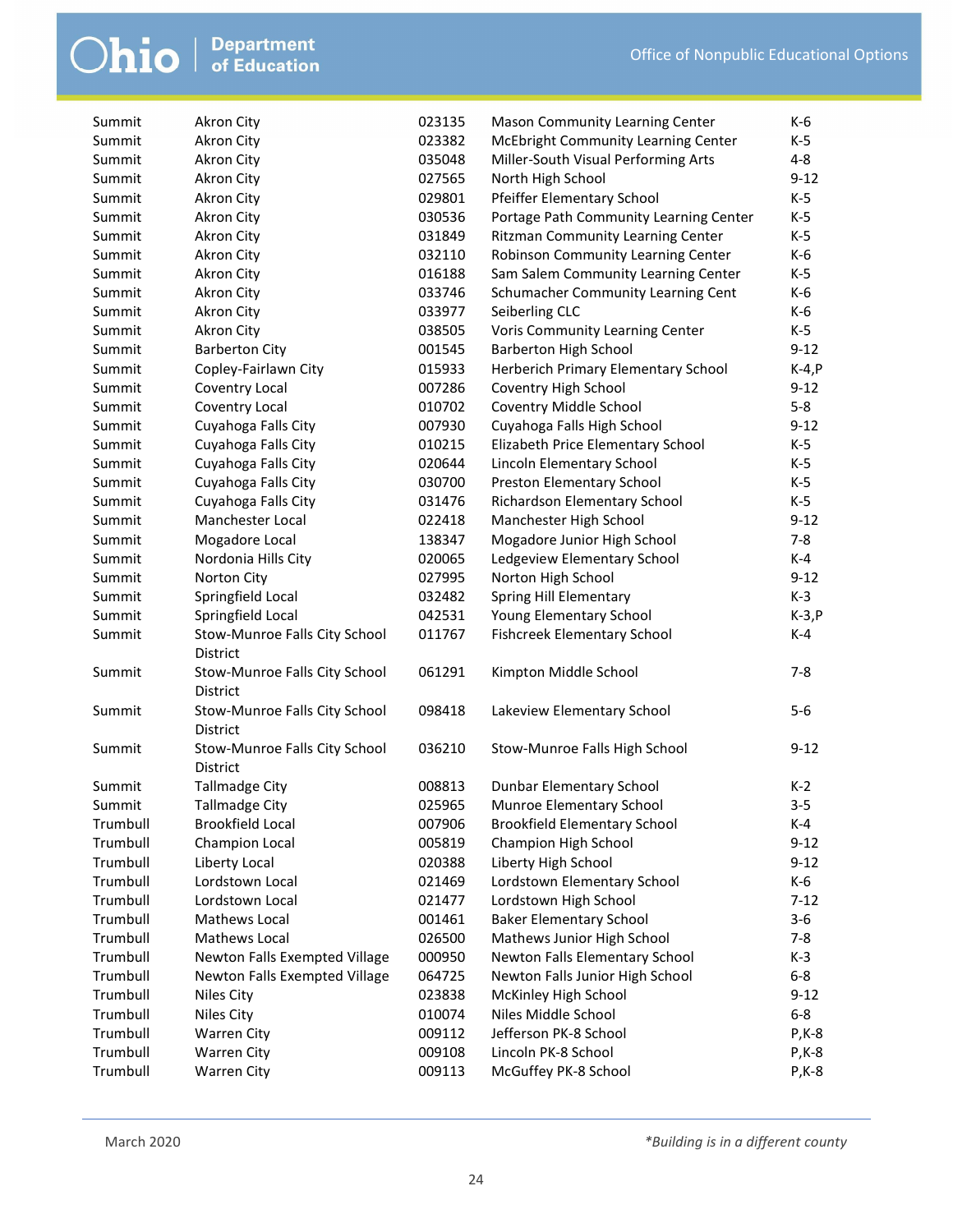| Trumbull   | <b>Warren City</b>                | 015222 | Warren G Harding High School                      | $9 - 12$     |
|------------|-----------------------------------|--------|---------------------------------------------------|--------------|
| Trumbull   | <b>Warren City</b>                | 009109 | Willard Avenue PK-8 School                        | $P$ , K-8    |
| Tuscarawas | <b>Claymont City</b>              | 009688 | <b>Claymont Elementary School</b>                 | $2 - 3$      |
| Tuscarawas | <b>Claymont City</b>              | 006510 | Claymont Middle School                            | $6 - 8$      |
| Tuscarawas | <b>Claymont City</b>              | 037473 | <b>Claymont Primary School</b>                    | $K-1$        |
| Tuscarawas | Dover City                        | 034934 | South Elementary School                           | $K-5$        |
| Tuscarawas | Garaway Local                     | 012856 | <b>Baltic Elementary School</b>                   | K-6          |
| Tuscarawas | Garaway Local                     | 008854 | Dundee Elementary School                          | K-6          |
| Tuscarawas | New Philadelphia City             | 009241 | <b>East Elementary School</b>                     | $K-5$        |
| Tuscarawas | New Philadelphia City             | 026906 | New Philadelphia High School                      | $9 - 12$     |
| Tuscarawas | New Philadelphia City             | 034959 | South Elementary School                           | $K-5$        |
| Tuscarawas | New Philadelphia City             | 040352 | West Elementary School                            | $K-5$        |
| Tuscarawas | Newcomerstown Exempted<br>Village | 027060 | Newcomerstown High School                         | $9 - 12$     |
| Tuscarawas | Newcomerstown Exempted            | 024489 | Newcomerstown Middle School                       | $6 - 8$      |
|            | Village                           |        |                                                   |              |
| Tuscarawas | Newcomerstown Exempted<br>Village | 040345 | <b>West Elementary School</b>                     | $K-5, P$     |
| Tuscarawas | Strasburg-Franklin Local          | 036236 | Strasburg-Franklin Elementary School              | $K-5$        |
| Tuscarawas | <b>Tuscarawas Valley Local</b>    | 037663 | Tuscarawas Valley High School                     | 9-12, UNG    |
| Tuscarawas | <b>Tuscarawas Valley Local</b>    | 025007 | <b>Tuscarawas Valley Primary</b>                  | P,K,1,SN     |
| Union      | <b>Fairbanks Local</b>            | 024711 | Fairbanks Elementary School                       | K-5          |
| Union      | <b>Fairbanks Local</b>            | 091371 | <b>Fairbanks Middle School</b>                    | $6-8$        |
| Union      | North Union Local School          | 000242 | North Union Elementary School                     | $K-5, P$     |
|            | District                          |        |                                                   |              |
| Van Wert   | Van Wert City                     | 018135 | Van Wert Elementary School                        | $1 - 5$      |
| Vinton     | Vinton County Local               | 023374 | <b>Central Elementary</b>                         | $K-5, P$     |
| Vinton     | Vinton County Local               | 014878 | South Elementary                                  | $K-5, P$     |
| Vinton     | Vinton County Local               | 038471 | Vinton County High School                         | 9-12, SN     |
| Warren     | Carlisle Local                    | 004937 | Bobby F. Grigsby Intermediate School              | $3 - 5$      |
| Warren     | Franklin City                     | 000802 | Anthony Wayne Elementary School                   | $1 - 6$      |
| Warren     | Franklin City                     | 062331 | Franklin Junior High School                       | $7 - 8$      |
| Warren     | Franklin City                     | 013276 | George H Gerke Elementary School                  | $1 - 6$      |
| Warren     | Franklin City                     | 029595 | Pennyroyal Elementary School                      | $1 - 6$      |
| Warren     | Franklin City                     | 041327 | William C Schenck Elementary School               | $1-6$        |
| Warren     | Kings Local                       | 124875 | Columbia Intermediate School                      | $5-6$        |
| Warren     | Kings Local                       | 019083 | Kings Mills Elementary School                     | $K-4$        |
| Warren     | Lebanon City                      | 095679 | Donovan Elementary School                         | $3 - 4$      |
| Warren     | Lebanon City                      | 020032 | Lebanon High School                               | $9 - 12$     |
| Warren     | Lebanon City                      | 000493 | Lebanon Junior High                               | $7 - 8$      |
| Warren     | Little Miami Local                | 009927 | SalemTownship Elementary School                   | $P$ , K, 3-4 |
| Warren     | Mason City                        | 121871 | Mason Early Childhood Center Elementary<br>School | $K-2,P$      |
| Washington | <b>Belpre City</b>                | 142240 | <b>Belpre Elementary School</b>                   | K-6          |
| Washington | Fort Frye Local                   | 012591 | Fort Frye High School                             | $7 - 12$     |
| Washington | <b>Frontier Local</b>             | 023192 | Matamoras Elementary School                       | K-6          |
| Washington | <b>Frontier Local</b>             | 027094 | Newport Elementary School                         | K-6          |
| Washington | Marietta City                     | 015297 | Harmar Elementary School                          | $K-5$        |
| Washington | Marietta City                     | 022798 | Marietta High School                              | $9 - 12$     |
| Washington | Marietta City                     | 022780 | Marietta Middle School                            | $6-8$        |
| Washington | Marietta City                     | 029819 | Phillips Elementary School                        | $K-5$        |
|            |                                   |        |                                                   |              |